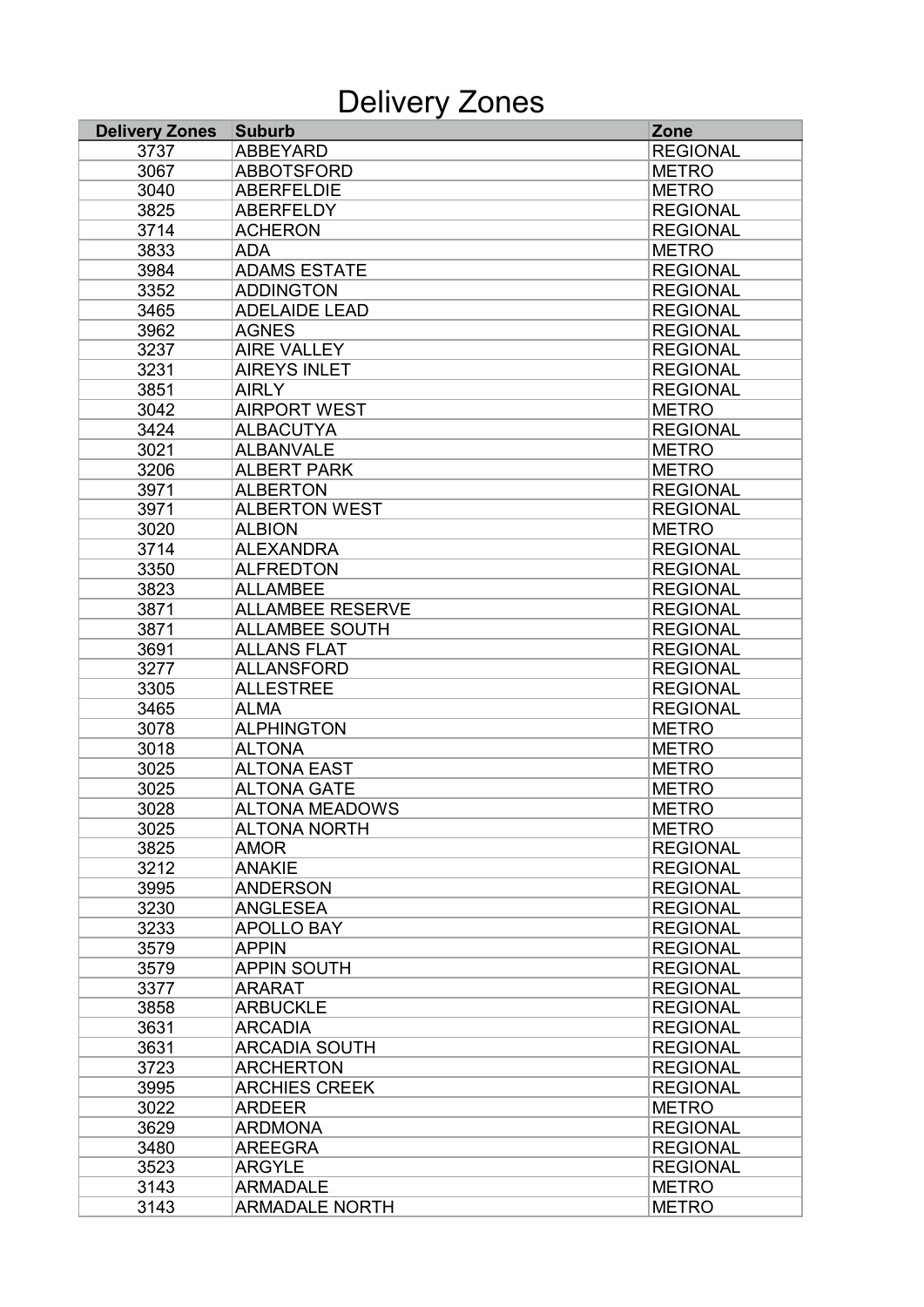| 3377 | <b>ARMSTRONG</b>                  | <b>REGIONAL</b> |
|------|-----------------------------------|-----------------|
| 3551 | <b>ARNOLD</b>                     | <b>REGIONAL</b> |
| 3551 | <b>ARNOLD WEST</b>                | <b>REGIONAL</b> |
| 3099 | <b>ARTHURS CREEK</b>              | <b>METRO</b>    |
| 3936 | <b>ARTHURS SEAT</b>               | <b>REGIONAL</b> |
| 3551 | <b>ASCOT</b>                      | <b>REGIONAL</b> |
| 3032 | <b>ASCOT VALE</b>                 | <b>METRO</b>    |
| 3442 | <b>ASHBOURNE</b>                  | <b>REGIONAL</b> |
| 3147 | <b>ASHBURTON</b>                  | <b>METRO</b>    |
| 3147 | <b>ASHWOOD</b>                    | <b>METRO</b>    |
| 3195 | <b>ASPENDALE</b>                  | <b>METRO</b>    |
| 3195 | <b>ASPENDALE GARDENS</b>          | <b>METRO</b>    |
| 3818 | <b>ATHLONE</b>                    | <b>REGIONAL</b> |
| 3049 | <b>ATTWOOD</b>                    | <b>METRO</b>    |
| 3393 | <b>AUBREY</b>                     | <b>REGIONAL</b> |
| 3123 | <b>AUBURN</b>                     | <b>METRO</b>    |
| 3122 | <b>AUBURN SOUTH</b>               | <b>METRO</b>    |
| 3212 | <b>AVALON</b>                     | <b>REGIONAL</b> |
| 3664 | <b>AVENEL</b>                     | <b>REGIONAL</b> |
| 3467 | <b>AVOCA</b>                      | <b>REGIONAL</b> |
| 3034 | <b>AVONDALE HEIGHTS</b>           | <b>METRO</b>    |
| 3782 | <b>AVONSLEIGH</b>                 | <b>REGIONAL</b> |
| 3551 | <b>AXE CREEK</b>                  | <b>REGIONAL</b> |
| 3551 | <b>AXEDALE</b>                    | <b>REGIONAL</b> |
| 3268 | <b>AYRFORD</b>                    | <b>REGIONAL</b> |
| 3340 | <b>BACCHUS MARSH</b>              | <b>REGIONAL</b> |
| 3670 | <b>BADDAGINNIE</b>                | <b>REGIONAL</b> |
| 3777 | <b>BADGER CREEK</b>               | <b>REGIONAL</b> |
| 3579 | <b>BAEL BAEL</b>                  | <b>REGIONAL</b> |
| 3551 | <b>BAGSHOT</b>                    | <b>REGIONAL</b> |
| 3551 | <b>BAGSHOT NORTH</b>              | <b>REGIONAL</b> |
| 3608 | <b>BAILIESTON</b>                 | <b>REGIONAL</b> |
| 3875 | <b>BAIRNSDALE</b>                 | <b>REGIONAL</b> |
| 3350 | <b>BAKERY HILL</b>                | <b>REGIONAL</b> |
| 3183 | <b>BALACLAVA</b>                  | <b>METRO</b>    |
| 3364 | <b>BALD HILLS</b>                 | <b>REGIONAL</b> |
| 3342 | <b>BALLAN</b>                     | <b>REGIONAL</b> |
|      |                                   |                 |
| 3483 | <b>BALLAPUR</b>                   | <b>REGIONAL</b> |
| 3350 | <b>BALLARAT</b>                   | <b>REGIONAL</b> |
| 3353 | <b>BALLARAT</b>                   | <b>REGIONAL</b> |
| 3350 | <b>BALLARAT CENTRAL</b>           | <b>REGIONAL</b> |
| 3350 | <b>BALLARAT EAST</b>              | <b>REGIONAL</b> |
| 3350 | <b>BALLARAT NORTH</b>             | <b>REGIONAL</b> |
| 3352 | <b>BALLARAT ROADSIDE DELIVERY</b> | <b>REGIONAL</b> |
| 3350 | <b>BALLARAT WEST</b>              | <b>REGIONAL</b> |
| 3561 | <b>BALLENDELLA</b>                | <b>REGIONAL</b> |
| 3340 | <b>BALLIANG</b>                   | <b>REGIONAL</b> |
| 3340 | <b>BALLIANG EAST</b>              | <b>REGIONAL</b> |
| 3666 | <b>BALMATTUM</b>                  | <b>REGIONAL</b> |
| 3926 | <b>BALNARRING</b>                 | <b>REGIONAL</b> |
| 3926 | <b>BALNARRING BEACH</b>           | <b>REGIONAL</b> |
| 3971 | <b>BALOOK</b>                     | <b>REGIONAL</b> |
| 3103 | <b>BALWYN</b>                     | <b>METRO</b>    |
| 3103 | <b>BALWYN EAST</b>                | <b>METRO</b>    |
| 3104 | <b>BALWYN NORTH</b>               | <b>METRO</b>    |
| 3561 | <b>BAMAWM</b>                     | <b>REGIONAL</b> |
| 3564 | <b>BAMAWM EXTENSION</b>           | <b>REGIONAL</b> |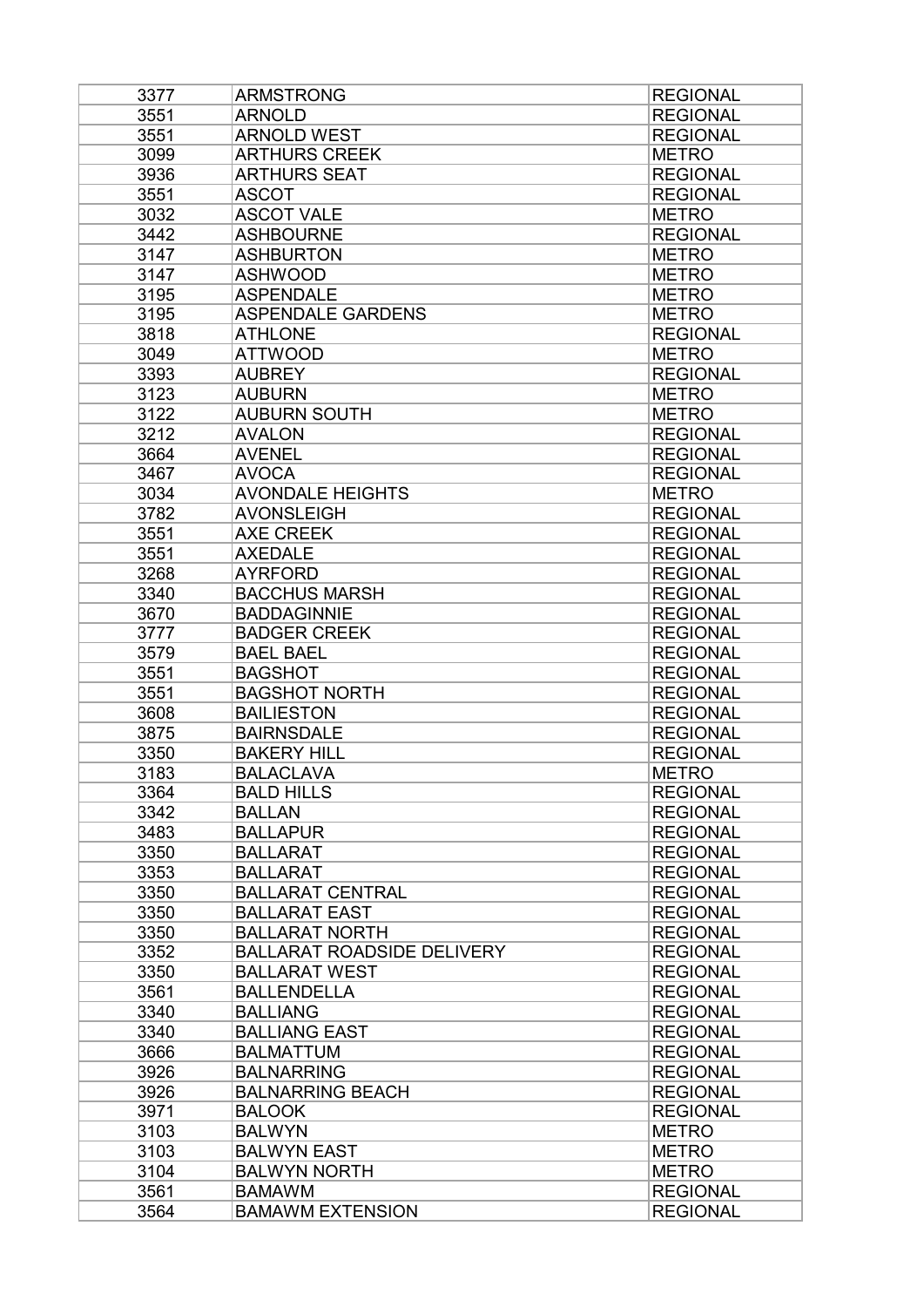| 3241 | <b>BAMBRA</b>                   | <b>REGIONAL</b>                    |
|------|---------------------------------|------------------------------------|
| 3333 | <b>BAMGANIE</b>                 | <b>REGIONAL</b>                    |
| 3691 | <b>BANDIANA</b>                 | <b>REGIONAL</b>                    |
| 3694 | <b>BANDIANA MILPO</b>           | <b>REGIONAL</b>                    |
| 3393 | <b>BANGERANG</b>                | <b>REGIONAL</b>                    |
| 3175 | <b>BANGHOLME</b>                | <b>METRO</b>                       |
| 3875 | <b>BANKSIA PENINSULA</b>        | <b>REGIONAL</b>                    |
| 3331 | <b>BANNOCKBURN</b>              | <b>REGIONAL</b>                    |
| 3388 | <b>BANYENA</b>                  | <b>REGIONAL</b>                    |
| 3084 | <b>BANYULE</b>                  | <b>METRO</b>                       |
| 3691 | <b>BARANDUDA</b>                | <b>REGIONAL</b>                    |
| 3220 | <b>BAREENA</b>                  | <b>REGIONAL</b>                    |
| 3444 | <b>BARFOLD</b>                  | <b>REGIONAL</b>                    |
| 3463 | <b>BARINGHUP</b>                | <b>REGIONAL</b>                    |
| 3463 | <b>BARINGHUP WEST</b>           | <b>REGIONAL</b>                    |
| 3723 | <b>BARJARG</b>                  | <b>REGIONAL</b>                    |
| 3451 | <b>BARKERS CREEK</b>            | <b>REGIONAL</b>                    |
| 3688 | <b>BARNAWARTHA</b>              | <b>REGIONAL</b>                    |
| 3691 | <b>BARNAWARTHA NORTH</b>        | <b>REGIONAL</b>                    |
| 3871 | <b>BAROMI</b>                   | <b>REGIONAL</b>                    |
| 3644 | <b>BAROOGA</b>                  | <b>REGIONAL</b>                    |
| 3221 | <b>BARRABOOL</b>                | <b>REGIONAL</b>                    |
| 3525 | <b>BARRAKEE</b>                 | <b>REGIONAL</b>                    |
| 3537 | <b>BARRAPORT</b>                | <b>REGIONAL</b>                    |
| 3537 | <b>BARRAPORT WEST</b>           | <b>REGIONAL</b>                    |
| 3458 | <b>BARRYS REEF</b>              | <b>REGIONAL</b>                    |
| 3737 | <b>BARWIDGEE</b>                | <b>REGIONAL</b>                    |
| 3722 | <b>BARWITE</b>                  | <b>REGIONAL</b>                    |
| 3227 | <b>BARWON HEADS</b>             | <b>REGIONAL</b>                    |
| 3460 | <b>BASALT</b>                   | <b>REGIONAL</b>                    |
| 3991 | <b>BASS</b>                     | <b>REGIONAL</b>                    |
| 3213 | <b>BATESFORD</b>                | <b>REGIONAL</b>                    |
| 3730 | <b>BATHUMI</b>                  | <b>REGIONAL</b>                    |
| 3058 | <b>BATMAN</b>                   | <b>METRO</b>                       |
| 3833 | <b>BAW BAW</b>                  | <b>METRO</b>                       |
| 3833 | <b>BAW BAW VILLAGE</b>          | <b>METRO</b>                       |
| 3911 | <b>BAXTER</b>                   |                                    |
|      |                                 | <b>REGIONAL</b><br><b>REGIONAL</b> |
| 3981 | <b>BAYLES</b><br><b>BAYNTON</b> |                                    |
| 3444 |                                 | <b>REGIONAL</b>                    |
| 3444 | <b>BAYNTON EAST</b>             | <b>REGIONAL</b>                    |
| 3153 | <b>BAYSWATER</b>                | <b>METRO</b>                       |
| 3153 | <b>BAYSWATER NORTH</b>          | <b>METRO</b>                       |
| 3807 | <b>BEACONSFIELD</b>             | <b>METRO</b>                       |
| 3808 | <b>BEACONSFIELD UPPER</b>       | <b>METRO</b>                       |
| 3641 | <b>BEARII</b>                   | <b>REGIONAL</b>                    |
| 3517 | <b>BEARS LAGOON</b>             | <b>REGIONAL</b>                    |
| 3579 | <b>BEAUCHAMP</b>                | <b>REGIONAL</b>                    |
| 3373 | <b>BEAUFORT</b>                 | <b>REGIONAL</b>                    |
| 4724 | <b>BEAUFORT</b>                 | <b>REGIONAL</b>                    |
| 5550 | <b>BEAUFORT</b>                 | <b>REGIONAL</b>                    |
| 3193 | <b>BEAUMARIS</b>                | <b>METRO</b>                       |
| 3135 | <b>BEDFORD ROAD</b>             | <b>METRO</b>                       |
| 3237 | <b>BEECH FOREST</b>             | <b>REGIONAL</b>                    |
| 3747 | <b>BEECHWORTH</b>               | <b>REGIONAL</b>                    |
| 3139 | <b>BEENAK</b>                   | <b>METRO</b>                       |
| 3160 | <b>BELGRAVE</b>                 | <b>REGIONAL</b>                    |
| 3160 | <b>BELGRAVE HEIGHTS</b>         | <b>REGIONAL</b>                    |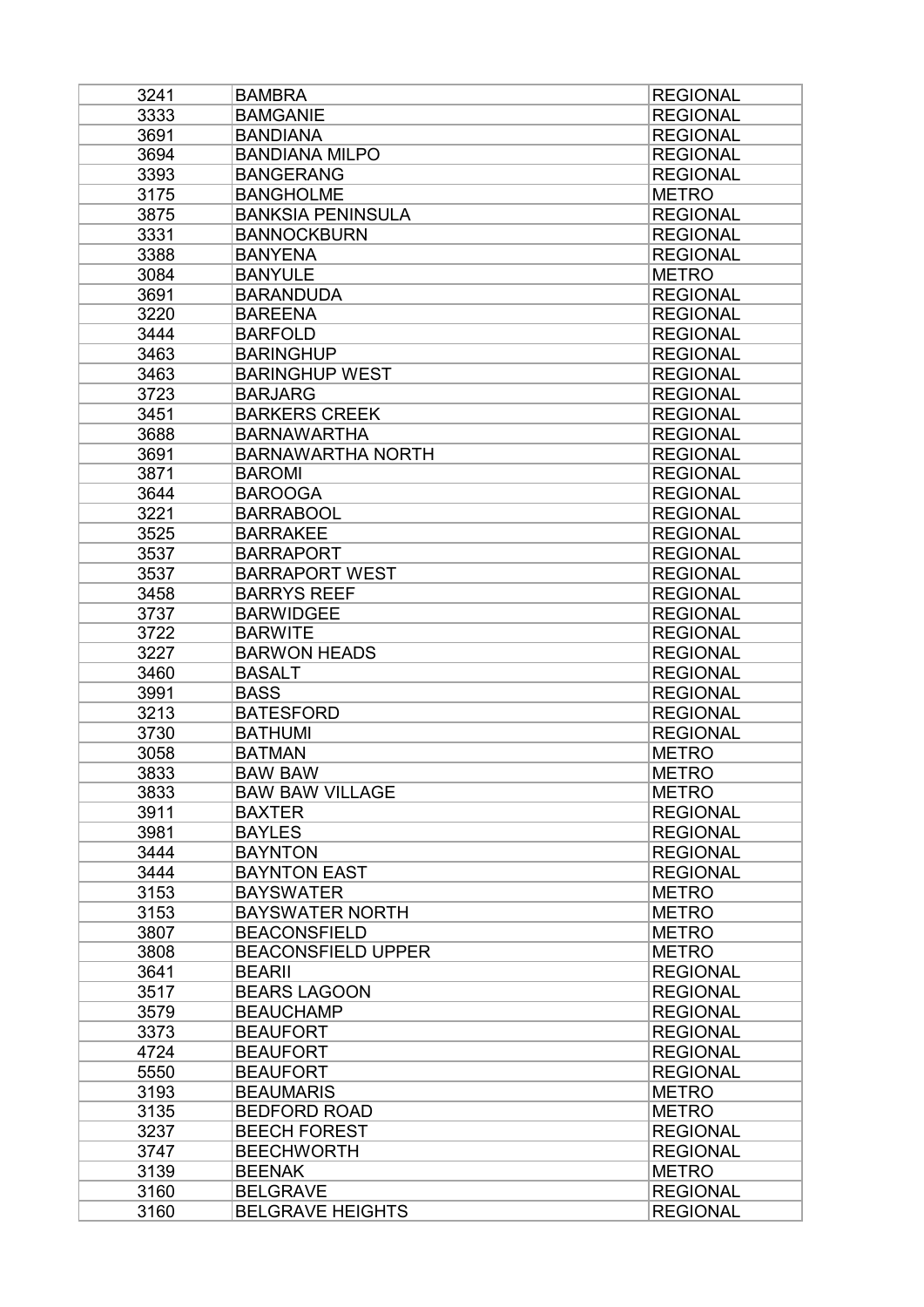| 3160 | <b>BELGRAVE SOUTH</b>    | <b>REGIONAL</b> |
|------|--------------------------|-----------------|
| 3215 | <b>BELL PARK</b>         | <b>REGIONAL</b> |
| 3215 | <b>BELL POST HILL</b>    | <b>REGIONAL</b> |
| 3223 | <b>BELLARINE</b>         | <b>REGIONAL</b> |
| 3228 | <b>BELLBRAE</b>          | <b>REGIONAL</b> |
| 3691 | <b>BELLBRIDGE</b>        | <b>REGIONAL</b> |
| 3381 | <b>BELLELLEN</b>         | <b>REGIONAL</b> |
| 3081 | <b>BELLFIELD</b>         | <b>METRO</b>    |
| 3381 | <b>BELLFIELD</b>         | <b>REGIONAL</b> |
| 3228 | <b>BELLS BEACH</b>       | <b>REGIONAL</b> |
| 3216 | <b>BELMONT</b>           | <b>REGIONAL</b> |
| 3671 | <b>BENALLA</b>           | <b>REGIONAL</b> |
| 3672 | <b>BENALLA</b>           | <b>REGIONAL</b> |
| 3097 | <b>BEND OF ISLANDS</b>   | <b>METRO</b>    |
| 3550 | <b>BENDIGO</b>           | <b>REGIONAL</b> |
| 3552 | <b>BENDIGO</b>           | <b>REGIONAL</b> |
| 3554 | <b>BENDIGO DC</b>        | <b>REGIONAL</b> |
| 3551 | <b>BENDIGO FORWARD</b>   | <b>REGIONAL</b> |
| 3550 | <b>BENDIGO SOUTH</b>     | <b>REGIONAL</b> |
| 3888 | <b>BENDOC</b>            | <b>REGIONAL</b> |
|      | <b>BENGWORDEN</b>        |                 |
| 3875 |                          | <b>REGIONAL</b> |
| 3579 | <b>BENJEROOP</b>         | <b>REGIONAL</b> |
| 3435 | <b>BENLOCH</b>           | <b>REGIONAL</b> |
| 3125 | <b>BENNETTSWOOD</b>      | <b>METRO</b>    |
| 3960 | <b>BENNISON</b>          | <b>REGIONAL</b> |
| 3204 | <b>BENTLEIGH</b>         | <b>METRO</b>    |
| 3165 | <b>BENTLEIGH EAST</b>    | <b>METRO</b>    |
| 3342 | <b>BEREMBOKE</b>         | <b>REGIONAL</b> |
| 3351 | <b>BERRINGA</b>          | <b>REGIONAL</b> |
| 3691 | <b>BERRINGAMA</b>        | <b>REGIONAL</b> |
| 3953 | <b>BERRYS CREEK</b>      | <b>REGIONAL</b> |
| 3806 | <b>BERWICK</b>           | <b>METRO</b>    |
| 3304 | <b>BESSIEBELLE</b>       | <b>REGIONAL</b> |
| 3472 | <b>BET BET</b>           | <b>REGIONAL</b> |
| 3888 | <b>BETE BOLONG</b>       | <b>REGIONAL</b> |
| 3888 | <b>BETE BOLONG NORTH</b> | <b>REGIONAL</b> |
| 3691 | <b>BETHANGA</b>          | <b>REGIONAL</b> |
| 3472 | <b>BETLEY</b>            | <b>REGIONAL</b> |
| 3590 | <b>BEVERFORD</b>         | <b>REGIONAL</b> |
| 3753 | <b>BEVERIDGE</b>         | <b>METRO</b>    |
| 3231 | <b>BIG HILL</b>          | <b>REGIONAL</b> |
| 3555 | <b>BIG HILL</b>          | <b>REGIONAL</b> |
| 3799 | <b>BIG PATS CREEK</b>    | <b>REGIONAL</b> |
| 3707 | <b>BIGGARA</b>           | <b>REGIONAL</b> |
| 3858 | <b>BILLABONG</b>         | <b>REGIONAL</b> |
| 3533 | <b>BIMBOURIE</b>         | <b>REGIONAL</b> |
| 3966 | <b>BINGINWARRI</b>       | <b>REGIONAL</b> |
| 3483 | <b>BIRCHIP</b>           | <b>REGIONAL</b> |
| 3483 | <b>BIRCHIP WEST</b>      | <b>REGIONAL</b> |
| 3242 | <b>BIRREGURRA</b>        | <b>REGIONAL</b> |
| 3918 | <b>BITTERN</b>           | <b>REGIONAL</b> |
| 3350 | <b>BLACK HILL</b>        | <b>REGIONAL</b> |
| 3381 | <b>BLACK RANGE</b>       | <b>REGIONAL</b> |
| 3193 | <b>BLACK ROCK</b>        | <b>METRO</b>    |
| 3193 | <b>BLACK ROCK NORTH</b>  | <b>METRO</b>    |
| 3130 | <b>BLACKBURN</b>         | <b>METRO</b>    |
| 3130 | <b>BLACKBURN NORTH</b>   | <b>METRO</b>    |
|      |                          |                 |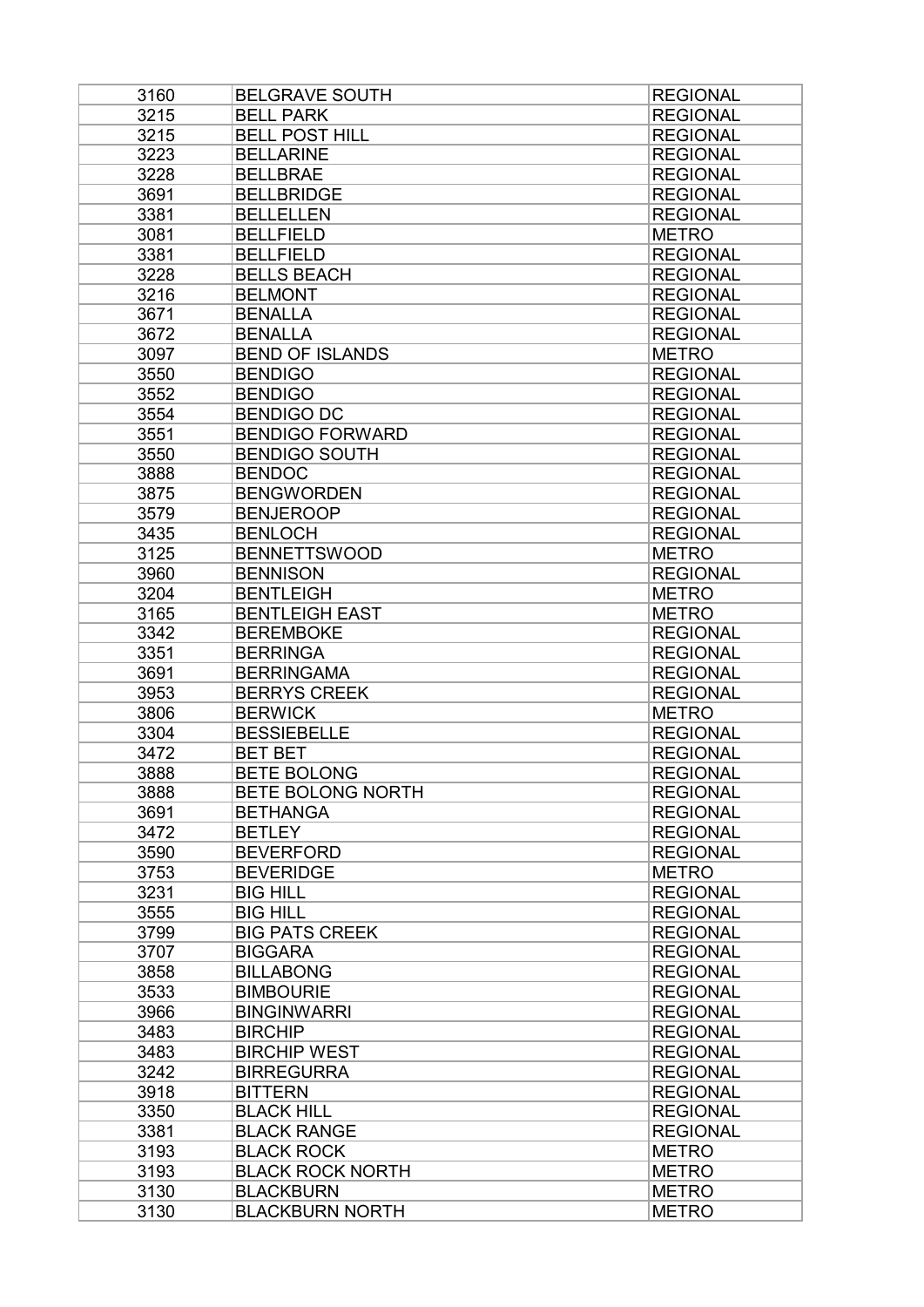| 3130 | <b>BLACKBURN SOUTH</b>  | <b>METRO</b>    |
|------|-------------------------|-----------------|
| 3401 | <b>BLACKHEATH</b>       | <b>REGIONAL</b> |
| 3844 | <b>BLACKWARRY</b>       | <b>REGIONAL</b> |
| 3458 | <b>BLACKWOOD</b>        | <b>REGIONAL</b> |
| 3942 | <b>BLAIRGOWRIE</b>      | <b>REGIONAL</b> |
| 3342 | <b>BLAKEVILLE</b>       | <b>REGIONAL</b> |
| 3980 | <b>BLIND BIGHT</b>      | <b>REGIONAL</b> |
| 4895 | <b>BLOOMFIELD</b>       | <b>REGIONAL</b> |
| 3352 | <b>BLOWHARD</b>         | <b>REGIONAL</b> |
| 3351 | <b>BO PEEP</b>          | <b>REGIONAL</b> |
| 3678 | <b>BOBINAWARRAH</b>     | <b>REGIONAL</b> |
| 3699 | <b>BOGONG</b>           | <b>REGIONAL</b> |
| 3669 | <b>BOHO</b>             | <b>REGIONAL</b> |
| 3669 | <b>BOHO SOUTH</b>       | <b>REGIONAL</b> |
| 3860 | <b>BOISDALE</b>         | <b>REGIONAL</b> |
| 3432 | <b>BOLINDA</b>          | <b>REGIONAL</b> |
| 3305 | <b>BOLWARRA</b>         | <b>REGIONAL</b> |
| 3352 | <b>BOLWARRAH</b>        | <b>REGIONAL</b> |
|      |                         |                 |
| 3820 | <b>BONA VISTA</b>       | <b>REGIONAL</b> |
| 3888 | <b>BONANG</b>           | <b>REGIONAL</b> |
| 3196 | <b>BONBEACH</b>         | <b>METRO</b>    |
| 3691 | <b>BONEGILLA</b>        | <b>REGIONAL</b> |
| 3939 | <b>BONEO</b>            | <b>REGIONAL</b> |
| 3561 | <b>BONN</b>             | <b>REGIONAL</b> |
| 3720 | <b>BONNIE DOON</b>      | <b>REGIONAL</b> |
| 3352 | <b>BONSHAW</b>          | <b>REGIONAL</b> |
| 3260 | <b>BOOKAAR</b>          | <b>REGIONAL</b> |
| 3825 | <b>BOOLA</b>            | <b>REGIONAL</b> |
| 3960 | <b>BOOLARONG</b>        | <b>REGIONAL</b> |
| 3870 | <b>BOOLARRA</b>         | <b>REGIONAL</b> |
| 3870 | <b>BOOLARRA SOUTH</b>   | <b>REGIONAL</b> |
| 3880 | <b>BOOLE POOLE</b>      | <b>REGIONAL</b> |
| 3392 | <b>BOOLITE</b>          | <b>REGIONAL</b> |
| 3163 | <b>BOORAN ROAD PO</b>   | <b>METRO</b>    |
| 3678 | <b>BOORHAMAN</b>        | <b>REGIONAL</b> |
| 3678 | <b>BOORHAMAN EAST</b>   | <b>REGIONAL</b> |
| 3685 | <b>BOORHAMAN NORTH</b>  | <b>REGIONAL</b> |
| 3723 | <b>BOOROLITE</b>        | <b>REGIONAL</b> |
| 3953 | <b>BOOROOL</b>          | <b>REGIONAL</b> |
| 3537 | <b>BOORT</b>            | <b>REGIONAL</b> |
| 3730 | <b>BOOSEY</b>           | <b>REGIONAL</b> |
| 3379 | <b>BORNES HILL</b>      | <b>REGIONAL</b> |
| 3155 | <b>BORONIA</b>          | <b>METRO</b>    |
| 3260 | <b>BOSTOCKS CREEK</b>   | <b>REGIONAL</b> |
| 3977 | <b>BOTANIC RIDGE</b>    | <b>METRO</b>    |
| 3465 | <b>BOWENVALE</b>        | <b>REGIONAL</b> |
| 3675 | <b>BOWEYA</b>           | <b>REGIONAL</b> |
| 3675 | <b>BOWEYA NORTH</b>     | <b>REGIONAL</b> |
| 3678 | <b>BOWSER</b>           | <b>REGIONAL</b> |
| 3128 | <b>BOX HILL</b>         | <b>METRO</b>    |
| 3128 | <b>BOX HILL CENTRAL</b> | <b>METRO</b>    |
| 3129 | <b>BOX HILL NORTH</b>   |                 |
|      |                         | <b>METRO</b>    |
| 3128 | <b>BOX HILL SOUTH</b>   | <b>METRO</b>    |
| 3463 | <b>BRADFORD</b>         | <b>REGIONAL</b> |
| 3361 | <b>BRADVALE</b>         | <b>REGIONAL</b> |
| 3195 | <b>BRAESIDE</b>         | <b>METRO</b>    |
| 3630 | <b>BRANDITT</b>         | <b>REGIONAL</b> |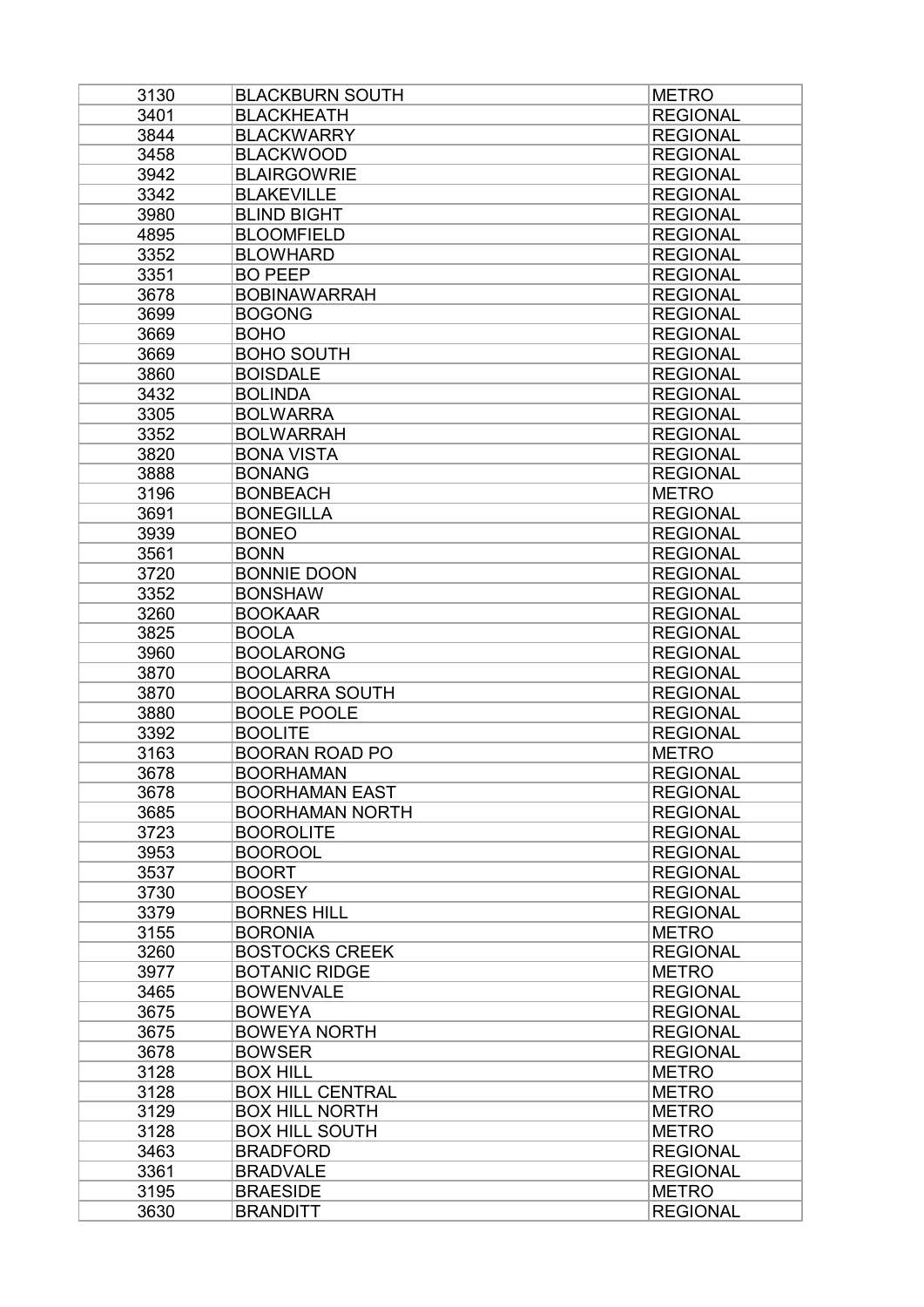| 3150 | <b>BRANDON PARK</b>     | <b>METRO</b>    |
|------|-------------------------|-----------------|
| 3821 | <b>BRANDY CREEK</b>     | <b>REGIONAL</b> |
| 3821 | <b>BRAVINGTON</b>       | <b>REGIONAL</b> |
| 3019 | <b>BRAYBROOK</b>        | <b>METRO</b>    |
| 3219 | <b>BREAKWATER</b>       | <b>REGIONAL</b> |
| 3227 | <b>BREAMLEA</b>         | <b>REGIONAL</b> |
| 3517 | <b>BRENANAH</b>         | <b>REGIONAL</b> |
| 3131 | <b>BRENTFORD SQUARE</b> | <b>METRO</b>    |
| 3352 | <b>BREWSTER</b>         | <b>REGIONAL</b> |
| 3860 | <b>BRIAGOLONG</b>       | <b>REGIONAL</b> |
| 3088 | <b>BRIAR HILL</b>       | <b>METRO</b>    |
| 3723 | <b>BRIDGE CREEK</b>     | <b>REGIONAL</b> |
| 3516 | <b>BRIDGEWATER</b>      | <b>REGIONAL</b> |
| 3741 | <b>BRIGHT</b>           | <b>REGIONAL</b> |
| 3186 | <b>BRIGHTON</b>         | <b>METRO</b>    |
| 3187 | <b>BRIGHTON EAST</b>    | <b>METRO</b>    |
| 3186 | <b>BRIGHTON NORTH</b>   | <b>METRO</b>    |
| 3184 | <b>BRIGHTON ROAD</b>    | <b>METRO</b>    |
| 3685 | <b>BRIMIN</b>           | <b>REGIONAL</b> |
| 3401 | <b>BRIMPAEN</b>         | <b>REGIONAL</b> |
| 3707 | <b>BRINGENBRONG</b>     | <b>REGIONAL</b> |
| 3658 | <b>BROADFORD</b>        | <b>REGIONAL</b> |
| 3875 | <b>BROADLANDS</b>       | <b>REGIONAL</b> |
| 3047 | <b>BROADMEADOWS</b>     | <b>METRO</b>    |
| 3888 | <b>BRODRIBB RIVER</b>   | <b>REGIONAL</b> |
| 3673 | <b>BROKEN CREEK</b>     | <b>REGIONAL</b> |
| 3472 | <b>BROMLEY</b>          | <b>REGIONAL</b> |
| 3338 | <b>BROOKFIELD</b>       | <b>REGIONAL</b> |
| 3012 | <b>BROOKLYN</b>         | <b>METRO</b>    |
| 3364 | <b>BROOMFIELD</b>       | <b>REGIONAL</b> |
| 3350 | <b>BROWN HILL</b>       | <b>REGIONAL</b> |
| 3685 | <b>BROWNS PLAINS</b>    | <b>REGIONAL</b> |
| 3749 | <b>BRUARONG</b>         | <b>REGIONAL</b> |
| 3268 | <b>BRUCKNELL</b>        | <b>REGIONAL</b> |
| 3056 | <b>BRUNSWICK</b>        | <b>METRO</b>    |
| 3057 | <b>BRUNSWICK EAST</b>   | <b>METRO</b>    |
| 3056 | <b>BRUNSWICK LOWER</b>  | <b>METRO</b>    |
| 3056 |                         |                 |
| 3055 | <b>BRUNSWICK NORTH</b>  | <b>METRO</b>    |
|      | <b>BRUNSWICK SOUTH</b>  | <b>METRO</b>    |
| 3055 | <b>BRUNSWICK WEST</b>   | <b>METRO</b>    |
| 3885 | <b>BUCHAN</b>           | <b>REGIONAL</b> |
| 3740 | <b>BUCKLAND</b>         | <b>REGIONAL</b> |
| 3525 | <b>BUCKRABANYULE</b>    | <b>REGIONAL</b> |
| 3862 | <b>BUDGEE BUDGEE</b>    | <b>REGIONAL</b> |
| 3870 | <b>BUDGEREE</b>         | <b>REGIONAL</b> |
| 3579 | <b>BUDGERUM EAST</b>    | <b>REGIONAL</b> |
| 3958 | <b>BUFFALO</b>          | <b>REGIONAL</b> |
| 3737 | <b>BUFFALO RIVER</b>    | <b>REGIONAL</b> |
| 3890 | <b>BULDAH</b>           | <b>REGIONAL</b> |
| 3377 | <b>BULGANA</b>          | <b>REGIONAL</b> |
| 3428 | <b>BULLA</b>            | <b>REGIONAL</b> |
| 3266 | <b>BULLAHARRE</b>       | <b>REGIONAL</b> |
| 3352 | <b>BULLAROOK</b>        | <b>REGIONAL</b> |
| 3461 | <b>BULLARTO</b>         | <b>REGIONAL</b> |
| 3461 | <b>BULLARTO SOUTH</b>   | <b>REGIONAL</b> |
| 3105 | <b>BULLEEN</b>          | <b>METRO</b>    |
| 3437 | <b>BULLENGAROOK</b>     | <b>REGIONAL</b> |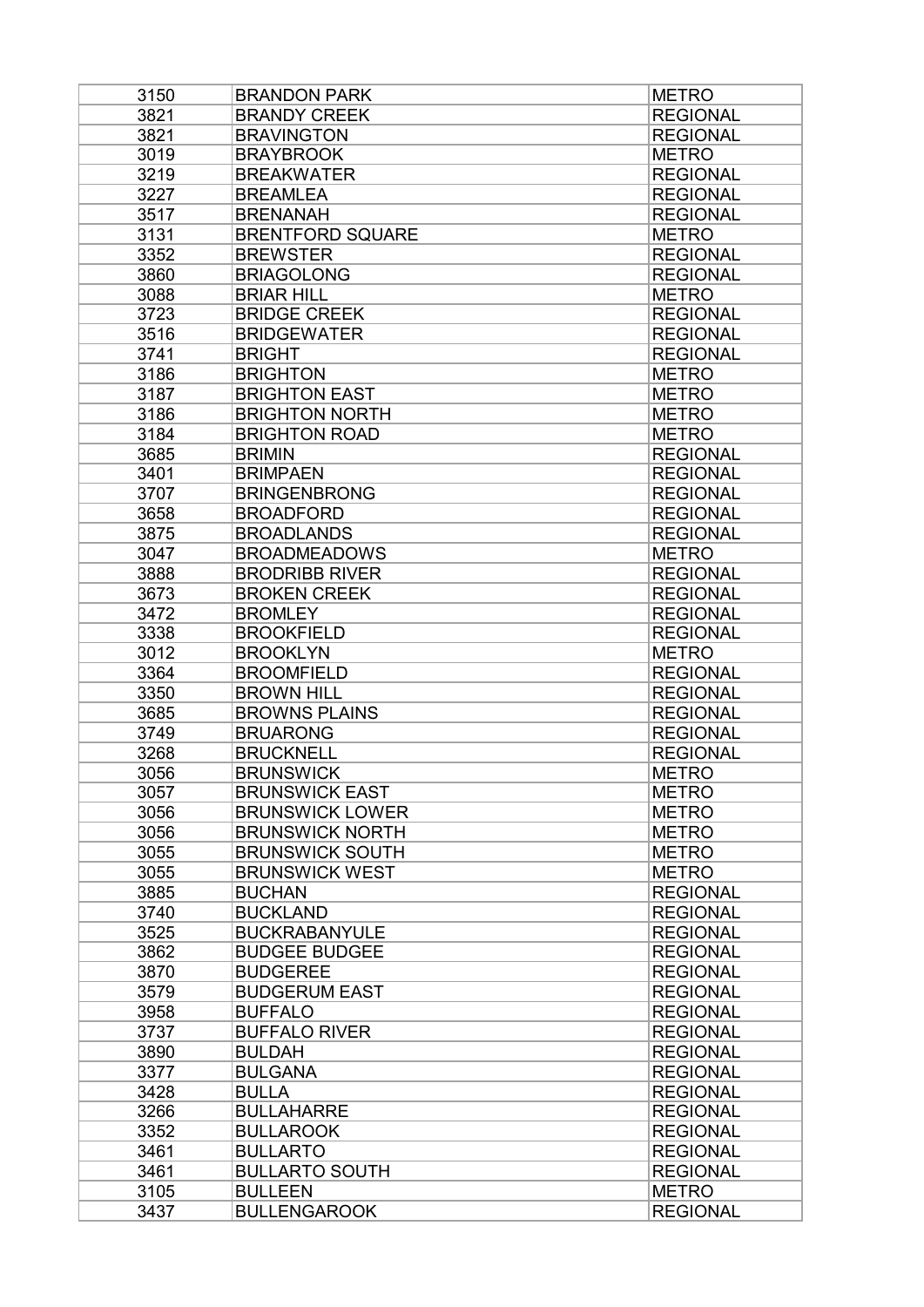| 3875 | <b>BULLUMWAAL</b>       | <b>REGIONAL</b> |
|------|-------------------------|-----------------|
| 3821 | <b>BULN BULN</b>        | <b>REGIONAL</b> |
| 3821 | <b>BULN BULN EAST</b>   | <b>REGIONAL</b> |
| 3634 | <b>BUNBARTHA</b>        | <b>REGIONAL</b> |
| 3851 | <b>BUNDALAGUAH</b>      | <b>REGIONAL</b> |
| 3730 | <b>BUNDALONG</b>        | <b>REGIONAL</b> |
| 3730 | <b>BUNDALONG SOUTH</b>  | <b>REGIONAL</b> |
| 3342 | <b>BUNDING</b>          | <b>REGIONAL</b> |
| 3083 | <b>BUNDOORA</b>         | <b>METRO</b>    |
| 3465 | <b>BUNG BONG</b>        | <b>REGIONAL</b> |
| 3260 | <b>BUNGADOR</b>         | <b>REGIONAL</b> |
| 3334 | <b>BUNGAL</b>           | <b>REGIONAL</b> |
| 3401 | <b>BUNGALALLY</b>       | <b>REGIONAL</b> |
| 3352 | <b>BUNGAREE</b>         | <b>REGIONAL</b> |
| 3691 | <b>BUNGIL</b>           | <b>REGIONAL</b> |
| 3527 | <b>BUNGULUKE</b>        | <b>REGIONAL</b> |
| 3357 | <b>BUNINYONG</b>        | <b>REGIONAL</b> |
| 3352 | <b>BUNKERS HILL</b>     | <b>REGIONAL</b> |
| 3815 | <b>BUNYIP</b>           | <b>REGIONAL</b> |
| 3815 | <b>BUNYIP NORTH</b>     | <b>REGIONAL</b> |
| 3858 | <b>BURAGWONDUC</b>      | <b>REGIONAL</b> |
| 3568 | <b>BURKES BRIDGE</b>    | <b>REGIONAL</b> |
| 3558 | <b>BURNEWANG</b>        | <b>REGIONAL</b> |
| 3121 | <b>BURNLEY</b>          | <b>METRO</b>    |
| 3121 | <b>BURNLEY NORTH</b>    | <b>METRO</b>    |
| 3023 | <b>BURNSIDE</b>         | <b>METRO</b>    |
| 3023 | <b>BURNSIDE HEIGHTS</b> | <b>METRO</b>    |
| 3730 | <b>BURRAMINE SOUTH</b>  | <b>REGIONAL</b> |
| 3352 | <b>BURRUMBEET</b>       | <b>REGIONAL</b> |
| 3125 | <b>BURWOOD</b>          | <b>METRO</b>    |
| 3151 | <b>BURWOOD EAST</b>     | <b>METRO</b>    |
| 3151 | <b>BURWOOD HEIGHTS</b>  | <b>METRO</b>    |
| 3860 | <b>BUSHY PARK</b>       | <b>REGIONAL</b> |
| 3711 | <b>BUXTON</b>           | <b>REGIONAL</b> |
| 3300 | <b>BYADUK NORTH</b>     | <b>REGIONAL</b> |
| 3678 | <b>BYAWATHA</b>         | <b>REGIONAL</b> |
| 3442 | <b>CADELLO</b>          | <b>REGIONAL</b> |
| 3023 | <b>CAIRNLEA</b>         | <b>METRO</b>    |
| 3037 | <b>CALDER PARK</b>      | <b>METRO</b>    |
| 3984 | <b>CALDERMEADE</b>      | <b>REGIONAL</b> |
| 3556 | <b>CALIFORNIA GULLY</b> | <b>REGIONAL</b> |
| 3844 | <b>CALLIGNEE</b>        | <b>REGIONAL</b> |
| 3844 | <b>CALLIGNEE NORTH</b>  | <b>REGIONAL</b> |
| 3844 | <b>CALLIGNEE SOUTH</b>  | <b>REGIONAL</b> |
| 3971 | <b>CALROSSIE</b>        | <b>REGIONAL</b> |
| 3875 | <b>CALULU</b>           | <b>REGIONAL</b> |
| 3779 | <b>CAMBARVILLE</b>      | <b>REGIONAL</b> |
| 3124 | <b>CAMBERWELL</b>       | <b>METRO</b>    |
| 3126 | <b>CAMBERWELL EAST</b>  | <b>METRO</b>    |
| 3124 | <b>CAMBERWELL NORTH</b> | <b>METRO</b>    |
| 3124 | <b>CAMBERWELL SOUTH</b> | <b>METRO</b>    |
| 3124 | <b>CAMBERWELL WEST</b>  | <b>METRO</b>    |
| 3352 | <b>CAMBRIAN HILL</b>    | <b>REGIONAL</b> |
| 3061 | CAMPBELLFIELD           | <b>METRO</b>    |
| 3451 | <b>CAMPBELLS CREEK</b>  | <b>REGIONAL</b> |
| 3556 | <b>CAMPBELLS FOREST</b> | <b>REGIONAL</b> |
| 3260 | <b>CAMPERDOWN</b>       | <b>REGIONAL</b> |
|      |                         |                 |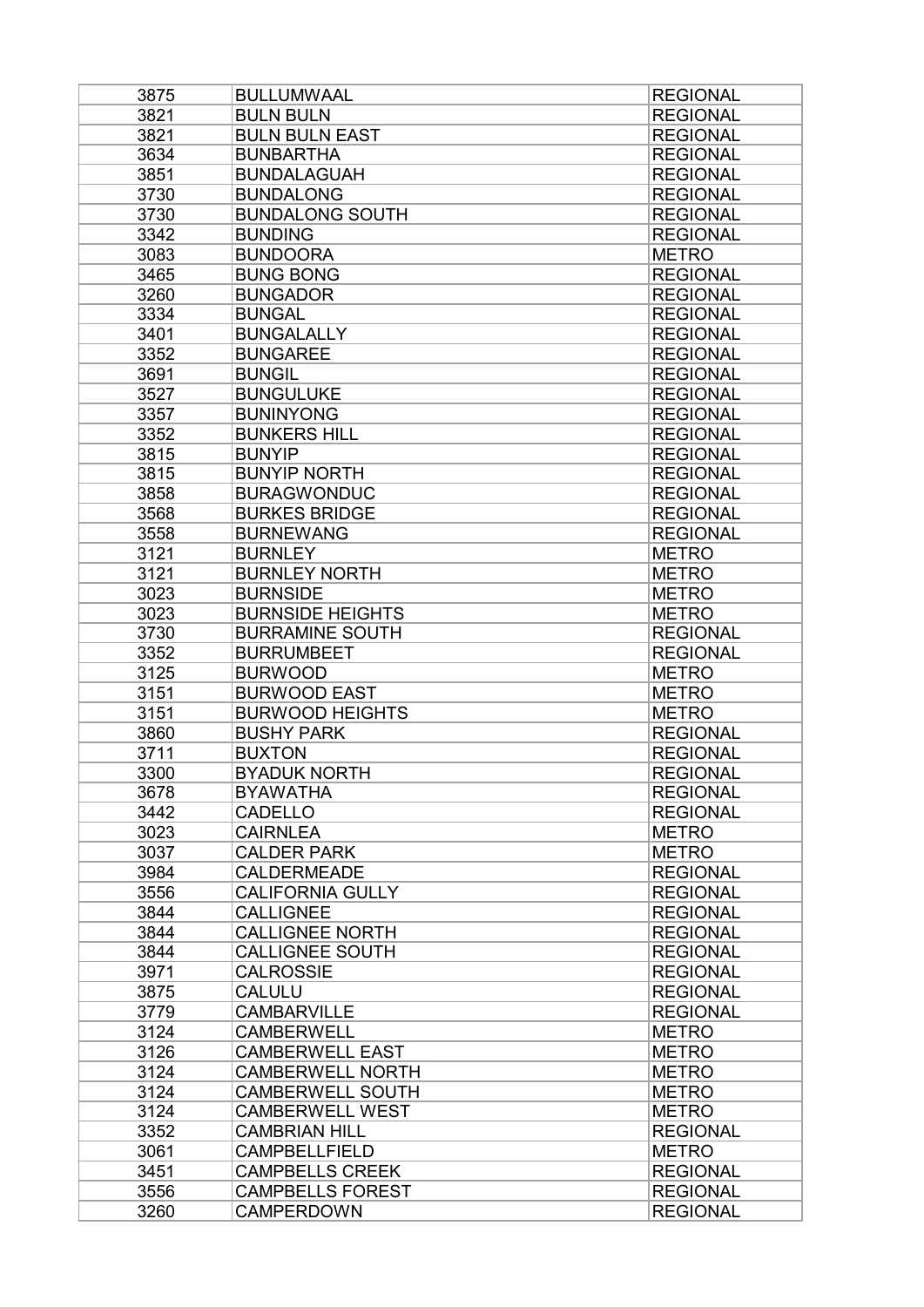| 3350 | <b>CANADIAN</b>           | <b>REGIONAL</b> |
|------|---------------------------|-----------------|
| 3537 | <b>CANARY ISLAND</b>      | <b>REGIONAL</b> |
| 3630 | <b>CANIAMBO</b>           | <b>REGIONAL</b> |
| 3977 | <b>CANNONS CREEK</b>      | <b>METRO</b>    |
| 3393 | <b>CANNUM</b>             | <b>REGIONAL</b> |
| 3126 | <b>CANTERBURY</b>         | <b>METRO</b>    |
| 3305 | <b>CAPE BRIDGEWATER</b>   | <b>REGIONAL</b> |
| 3351 | <b>CAPE CLEAR</b>         | <b>REGIONAL</b> |
| 3888 | <b>CAPE CONRAN</b>        | <b>REGIONAL</b> |
| 3233 | <b>CAPE OTWAY</b>         | <b>REGIONAL</b> |
| 3995 | <b>CAPE PATERSON</b>      | <b>REGIONAL</b> |
| 3939 | <b>CAPE SCHANCK</b>       | <b>REGIONAL</b> |
| 3579 | <b>CAPELS CROSSING</b>    | <b>REGIONAL</b> |
| 3623 | <b>CARAG CARAG</b>        | <b>REGIONAL</b> |
| 3678 | <b>CARBOOR</b>            | <b>REGIONAL</b> |
| 3352 | <b>CARDIGAN</b>           | <b>REGIONAL</b> |
| 3352 | <b>CARDIGAN VILLAGE</b>   | <b>REGIONAL</b> |
| 3978 | <b>CARDINIA</b>           | <b>REGIONAL</b> |
| 3496 | <b>CARDROSS</b>           | <b>REGIONAL</b> |
| 3334 | <b>CARGERIE</b>           | <b>REGIONAL</b> |
| 3825 | <b>CARINGAL</b>           | <b>REGIONAL</b> |
| 3464 | <b>CARISBROOK</b>         | <b>REGIONAL</b> |
| 3442 | <b>CARLSRUHE</b>          | <b>REGIONAL</b> |
| 3053 | <b>CARLTON</b>            | <b>METRO</b>    |
| 3054 | <b>CARLTON NORTH</b>      | <b>METRO</b>    |
| 3053 | <b>CARLTON SOUTH</b>      | <b>METRO</b>    |
| 3685 | <b>CARLYLE</b>            | <b>REGIONAL</b> |
| 3163 | <b>CARNEGIE</b>           | <b>METRO</b>    |
| 3351 | <b>CARNGHAM</b>           | <b>REGIONAL</b> |
| 3023 | <b>CAROLINE SPRINGS</b>   | <b>METRO</b>    |
| 3260 | <b>CARPENDEIT</b>         | <b>REGIONAL</b> |
| 3844 | <b>CARRAJUNG</b>          | <b>REGIONAL</b> |
| 3844 | <b>CARRAJUNG LOWER</b>    | <b>REGIONAL</b> |
| 3844 | <b>CARRAJUNG SOUTH</b>    | <b>REGIONAL</b> |
| 3361 | <b>CARRANBALLAC</b>       | <b>REGIONAL</b> |
| 3480 | <b>CARRON</b>             | <b>REGIONAL</b> |
| 3197 | <b>CARRUM</b>             | <b>METRO</b>    |
| 3201 | <b>CARRUM DOWNS</b>       | <b>METRO</b>    |
| 3305 | <b>CASHMORE</b>           | <b>REGIONAL</b> |
| 3777 | <b>CASTELLA</b>           | <b>REGIONAL</b> |
| 3691 | <b>CASTLE CREEK</b>       | <b>REGIONAL</b> |
| 3585 | <b>CASTLE DONNINGTON</b>  | <b>REGIONAL</b> |
| 3450 | <b>CASTLEMAINE</b>        | <b>REGIONAL</b> |
| 3981 | <b>CATANI</b>             | <b>REGIONAL</b> |
| 3377 | <b>CATHCART</b>           | <b>REGIONAL</b> |
| 3714 | <b>CATHKIN</b>            | <b>REGIONAL</b> |
| 3537 | <b>CATUMNAL</b>           | <b>REGIONAL</b> |
| 3162 | <b>CAULFIELD</b>          | <b>METRO</b>    |
| 3145 | <b>CAULFIELD EAST</b>     | <b>METRO</b>    |
| 3161 | <b>CAULFIELD JUNCTION</b> | <b>METRO</b>    |
| 3161 | <b>CAULFIELD NORTH</b>    | <b>METRO</b>    |
| 3162 | <b>CAULFIELD SOUTH</b>    | <b>METRO</b>    |
| 3660 | <b>CAVEAT</b>             | <b>REGIONAL</b> |
| 3145 | <b>CENTRAL PARK</b>       | <b>METRO</b>    |
| 3221 | <b>CERES</b>              | <b>REGIONAL</b> |
| 3148 | <b>CHADSTONE</b>          | <b>METRO</b>    |
| 3148 | <b>CHADSTONE CENTRE</b>   | <b>METRO</b>    |
|      |                           |                 |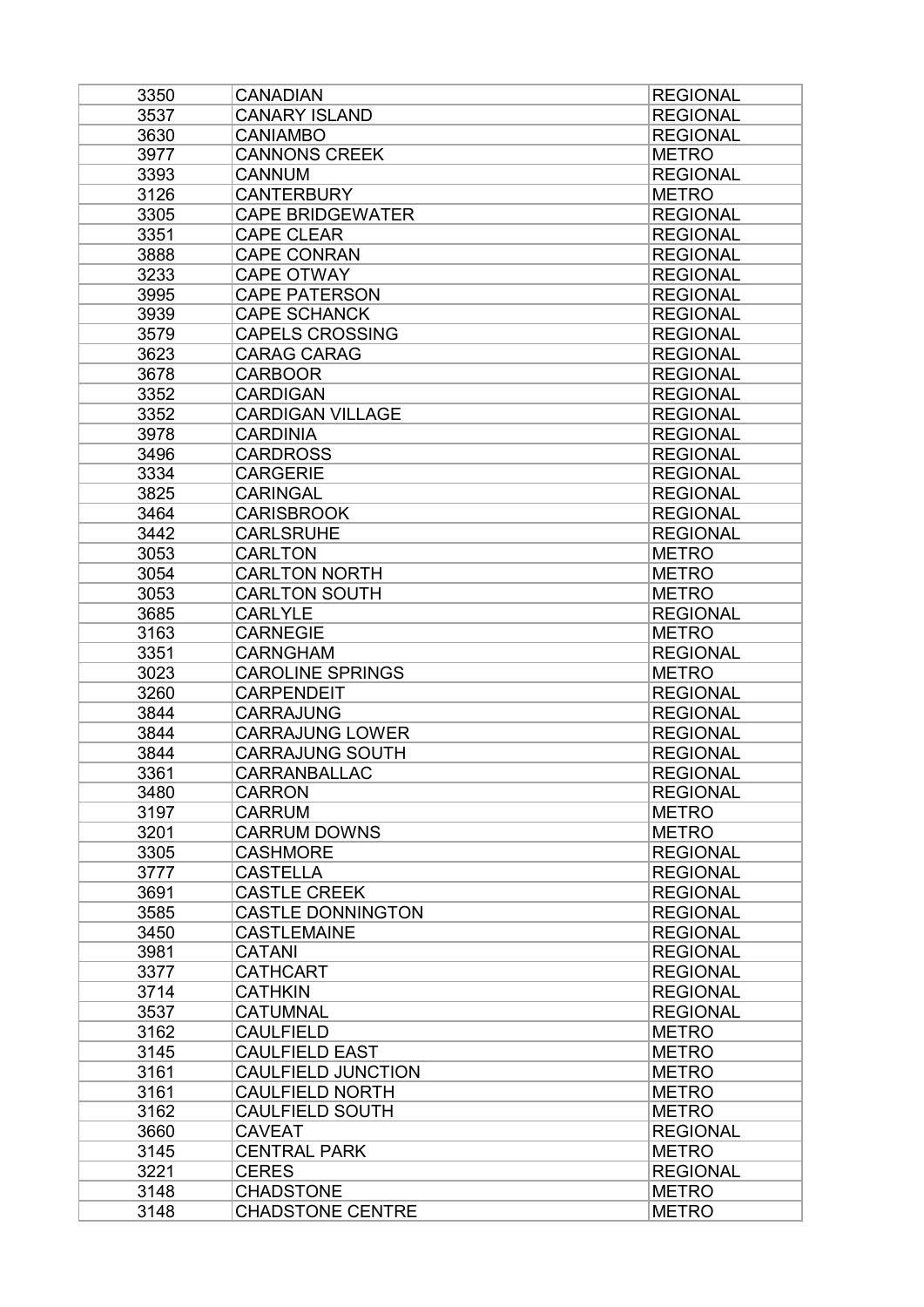| 3890 | <b>CHANDLERS CREEK</b>   | <b>REGIONAL</b> |
|------|--------------------------|-----------------|
| 3352 | <b>CHAPEL FLAT</b>       | <b>REGIONAL</b> |
| 3525 | <b>CHARLTON</b>          | <b>REGIONAL</b> |
| 3379 | <b>CHATSWORTH</b>        | <b>REGIONAL</b> |
| 3196 | <b>CHELSEA</b>           | <b>METRO</b>    |
| 3196 | <b>CHELSEA HEIGHTS</b>   | <b>METRO</b>    |
| 3192 | <b>CHELTENHAM</b>        | <b>METRO</b>    |
| 3192 | <b>CHELTENHAM EAST</b>   | <b>METRO</b>    |
| 3351 | <b>CHEPSTOWE</b>         | <b>REGIONAL</b> |
| 3434 | <b>CHEROKEE</b>          | <b>REGIONAL</b> |
| 3401 | <b>CHERRYPOOL</b>        | <b>REGIONAL</b> |
| 3678 | <b>CHESHUNT</b>          | <b>REGIONAL</b> |
| 3678 | <b>CHESHUNT SOUTH</b>    | <b>REGIONAL</b> |
| 3451 | <b>CHEWTON</b>           | <b>REGIONAL</b> |
| 3451 | <b>CHEWTON BUSHLANDS</b> | <b>REGIONAL</b> |
| 3824 | <b>CHILDERS</b>          | <b>REGIONAL</b> |
| 3585 | <b>CHILLINGOLLAH</b>     | <b>REGIONAL</b> |
| 3683 | <b>CHILTERN</b>          | <b>REGIONAL</b> |
| 3683 | <b>CHILTERN VALLEY</b>   | <b>REGIONAL</b> |
| 3756 | <b>CHINTIN</b>           | <b>REGIONAL</b> |
| 3116 | <b>CHIRNSIDE PARK</b>    | <b>METRO</b>    |
| 3525 | <b>CHIRRIP</b>           | <b>REGIONAL</b> |
| 3260 | <b>CHOCOLYN</b>          | <b>REGIONAL</b> |
| 3775 | <b>CHRISTMAS HILLS</b>   | <b>REGIONAL</b> |
| 3777 | <b>CHUM CREEK</b>        | <b>REGIONAL</b> |
| 3842 | <b>CHURCHILL</b>         | <b>REGIONAL</b> |
| 3925 | <b>CHURCHILL ISLAND</b>  | <b>REGIONAL</b> |
| 3373 | <b>CHUTE</b>             | <b>REGIONAL</b> |
| 3352 | <b>CLARENDON</b>         | <b>REGIONAL</b> |
| 3352 | <b>CLARETOWN</b>         | <b>REGIONAL</b> |
| 3169 | <b>CLARINDA</b>          | <b>METRO</b>    |
| 3352 | <b>CLARKES HILL</b>      | <b>REGIONAL</b> |
| 3168 | <b>CLAYTON</b>           | <b>METRO</b>    |
| 3169 | <b>CLAYTON SOUTH</b>     | <b>METRO</b>    |
| 3782 | <b>CLEMATIS</b>          | <b>REGIONAL</b> |
| 3875 | <b>CLIFTON CREEK</b>     | <b>REGIONAL</b> |
| 3068 | <b>CLIFTON HILL</b>      | <b>METRO</b>    |
| 3222 | <b>CLIFTON SPRINGS</b>   | <b>REGIONAL</b> |
| 3658 | <b>CLONBINANE</b>        | <b>REGIONAL</b> |
| 3822 | <b>CLOVERLEA</b>         | <b>REGIONAL</b> |
| 3370 | <b>CLUNES</b>            | <b>REGIONAL</b> |
| 3978 | <b>CLYDE</b>             | <b>REGIONAL</b> |
| 3978 | <b>CLYDE NORTH</b>       | <b>METRO</b>    |
| 3851 | <b>CLYDEBANK</b>         | <b>REGIONAL</b> |
| 3461 | <b>CLYDESDALE</b>        | <b>REGIONAL</b> |
| 3825 | <b>COALVILLE</b>         | <b>REGIONAL</b> |
| 3851 | <b>COBAINS</b>           | <b>REGIONAL</b> |
| 3442 | <b>COBAW</b>             | <b>REGIONAL</b> |
| 3862 | <b>COBBANNAH</b>         | <b>REGIONAL</b> |
| 3266 | <b>COBDEN</b>            | <b>REGIONAL</b> |
| 3643 | <b>COBRAM</b>            | <b>REGIONAL</b> |
| 3644 | <b>COBRAM</b>            | <b>REGIONAL</b> |
| 3644 | <b>COBRAM EAST</b>       | <b>REGIONAL</b> |
| 3266 | <b>COBRICO</b>           | <b>REGIONAL</b> |
| 3058 | <b>COBURG</b>            | <b>METRO</b>    |
| 3058 | <b>COBURG NORTH</b>      | <b>METRO</b>    |
| 3781 | <b>COCKATOO</b>          | <b>REGIONAL</b> |
|      |                          |                 |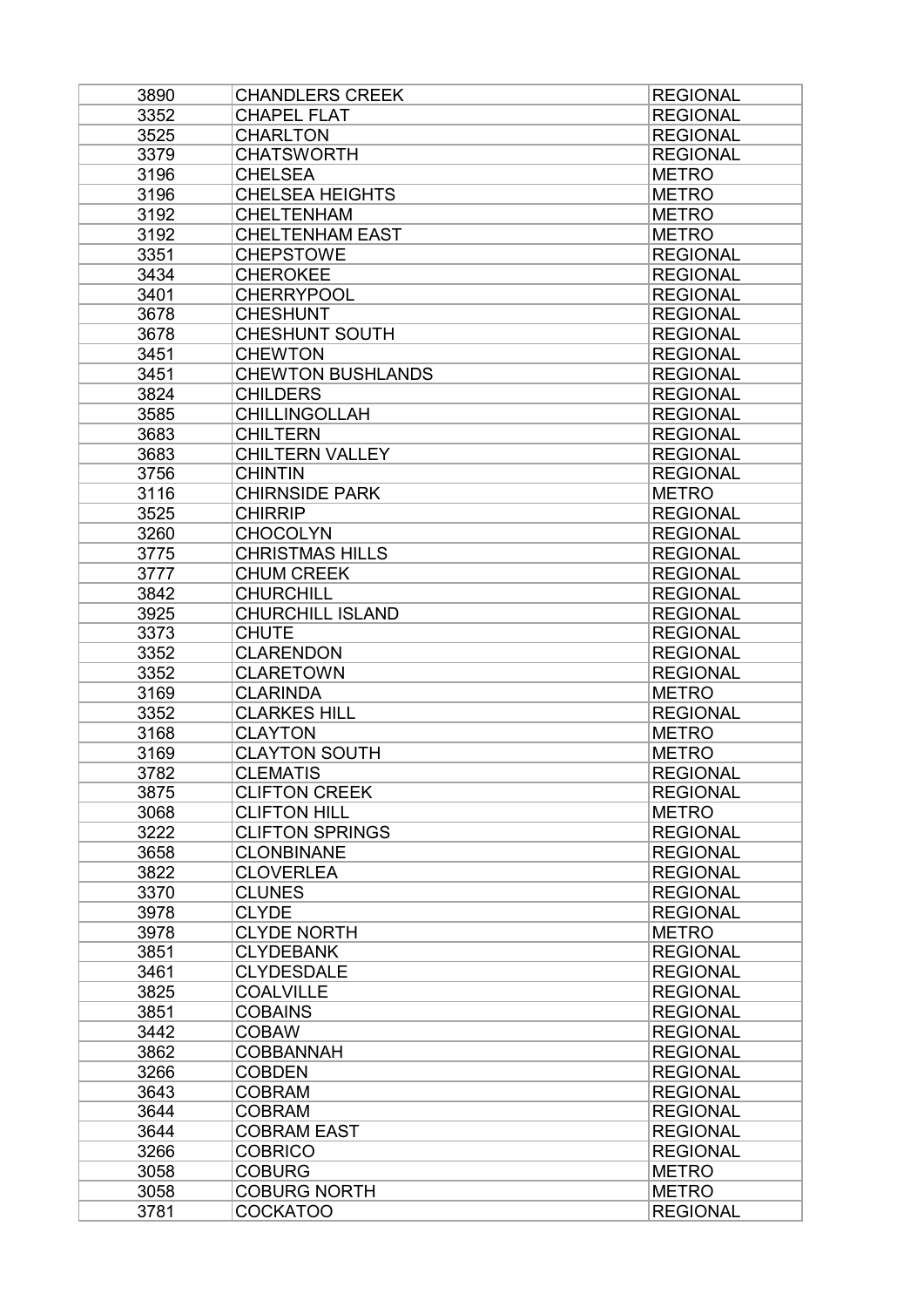| 3030 | <b>COCOROC</b>             | <b>METRO</b>    |
|------|----------------------------|-----------------|
| 3568 | <b>COHUNA</b>              | <b>REGIONAL</b> |
| 3340 | <b>COIMADAI</b>            | <b>REGIONAL</b> |
| 3250 | <b>COLAC</b>               | <b>REGIONAL</b> |
| 3707 | <b>COLAC</b>               | <b>REGIONAL</b> |
| 3250 | <b>COLAC EAST</b>          | <b>REGIONAL</b> |
| 3250 | <b>COLAC WEST</b>          | <b>REGIONAL</b> |
| 3342 | <b>COLBROOK</b>            | <b>REGIONAL</b> |
| 3770 | <b>COLDSTREAM</b>          | <b>REGIONAL</b> |
| 3066 | <b>COLLINGWOOD</b>         | <b>METRO</b>    |
| 3066 | <b>COLLINGWOOD NORTH</b>   | <b>METRO</b>    |
| 8003 | <b>COLLINS STREET EAST</b> | <b>METRO</b>    |
| 8007 | <b>COLLINS STREET WEST</b> | <b>METRO</b>    |
| 3630 | <b>COLLIVER</b>            | <b>REGIONAL</b> |
| 3227 | <b>CONNEWARRE</b>          | <b>REGIONAL</b> |
| 3048 | <b>COOLAROO</b>            | <b>METRO</b>    |
| 3616 | <b>COOMA</b>               | <b>REGIONAL</b> |
| 3629 | <b>COOMBOONA</b>           | <b>REGIONAL</b> |
| 3461 | <b>COOMOORA</b>            | <b>REGIONAL</b> |
| 3860 | <b>COONGULLA</b>           | <b>REGIONAL</b> |
| 3825 | <b>COOPERS CREEK</b>       | <b>REGIONAL</b> |
| 3268 | <b>COORIEMUNGLE</b>        | <b>REGIONAL</b> |
| 3480 | <b>COPE COPE</b>           | <b>REGIONAL</b> |
| 3814 | <b>CORA LYNN</b>           | <b>REGIONAL</b> |
| 3480 | <b>CORACK</b>              | <b>REGIONAL</b> |
| 3480 | <b>CORACK EAST</b>         | <b>REGIONAL</b> |
| 3691 | <b>CORAL BANK</b>          | <b>REGIONAL</b> |
| 2646 | <b>COREEN</b>              | <b>REGIONAL</b> |
| 3352 | <b>CORINDHAP</b>           | <b>REGIONAL</b> |
| 3984 | <b>CORINELLA</b>           | <b>REGIONAL</b> |
| 3214 | <b>CORIO</b>               | <b>REGIONAL</b> |
| 3311 | <b>CORNDALE</b>            | <b>REGIONAL</b> |
| 3551 | <b>CORNELLA</b>            | <b>REGIONAL</b> |
| 3683 | <b>CORNISHTOWN</b>         | <b>REGIONAL</b> |
| 3984 | <b>CORONET BAY</b>         | <b>REGIONAL</b> |
| 3558 | <b>COROP WEST</b>          | <b>REGIONAL</b> |
| 3888 | <b>CORRINGLE</b>           | <b>REGIONAL</b> |
| 3631 | <b>COSGROVE</b>            | <b>REGIONAL</b> |
| 3631 | <b>COSGROVE SOUTH</b>      | <b>REGIONAL</b> |
| 3523 | <b>COSTERFIELD</b>         | <b>REGIONAL</b> |
| 3101 | <b>COTHAM</b>              | <b>METRO</b>    |
| 3465 | <b>COTSWOLD</b>            | <b>REGIONAL</b> |
| 3099 | <b>COTTLES BRIDGE</b>      | <b>METRO</b>    |
| 3862 | <b>COWA</b>                | <b>REGIONAL</b> |
| 3922 | <b>COWES</b>               | <b>REGIONAL</b> |
| 3268 | <b>COWLEYS CREEK</b>       | <b>REGIONAL</b> |
| 3857 | <b>COWWARR</b>             | <b>REGIONAL</b> |
| 3465 | <b>CRAIGIE</b>             | <b>REGIONAL</b> |
| 3064 | <b>CRAIGIEBURN</b>         | <b>METRO</b>    |
| 3977 | <b>CRANBOURNE</b>          | <b>METRO</b>    |
| 3977 | <b>CRANBOURNE EAST</b>     | <b>METRO</b>    |
| 3977 | <b>CRANBOURNE NORTH</b>    | <b>METRO</b>    |
| 3977 | <b>CRANBOURNE SOUTH</b>    | <b>METRO</b>    |
| 3977 | <b>CRANBOURNE WEST</b>     | <b>METRO</b>    |
| 3669 | <b>CREEK JUNCTION</b>      | <b>REGIONAL</b> |
| 3666 | <b>CREIGHTONS CREEK</b>    | <b>REGIONAL</b> |
| 3121 | <b>CREMORNE</b>            | <b>METRO</b>    |
|      |                            |                 |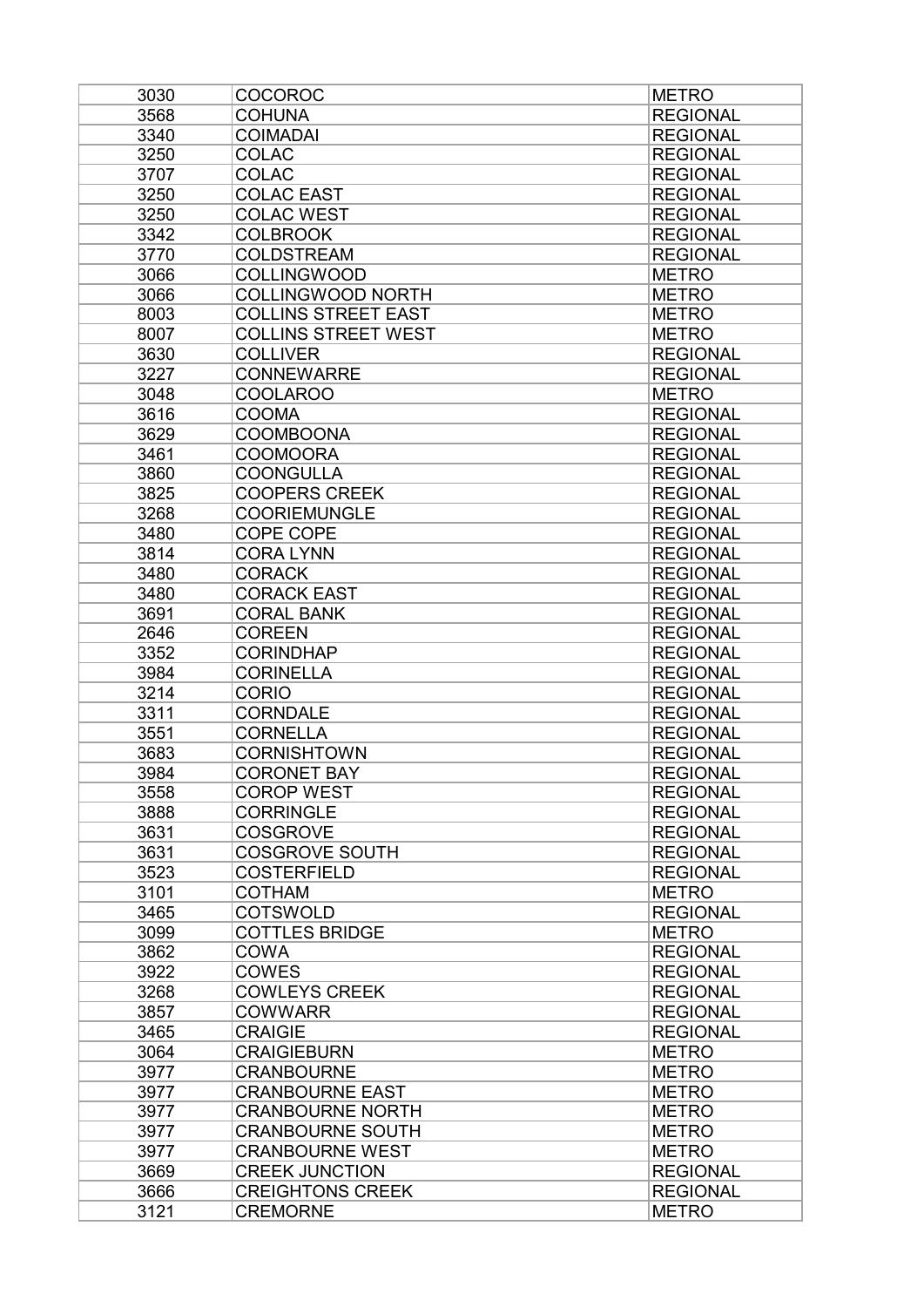| 3363         | <b>CRESWICK</b>                          | <b>REGIONAL</b> |
|--------------|------------------------------------------|-----------------|
| 3363         | <b>CRESWICK NORTH</b>                    | <b>REGIONAL</b> |
| 3919         | <b>CRIB POINT</b>                        | <b>REGIONAL</b> |
| 3193         | <b>CROMER</b>                            | <b>METRO</b>    |
| 3858         | <b>CROOKAYAN</b>                         | <b>REGIONAL</b> |
| 3862         | <b>CROOKED RIVER</b>                     | <b>REGIONAL</b> |
| 3041         | <b>CROSS KEYS</b>                        | <b>METRO</b>    |
| 3373         | <b>CROSS ROADS</b>                       | <b>REGIONAL</b> |
| 3283         | <b>CROSSLEY</b>                          | <b>REGIONAL</b> |
| 3821         | <b>CROSSOVER</b>                         | <b>REGIONAL</b> |
| 3377         | <b>CROWLANDS</b>                         | <b>REGIONAL</b> |
| 3136         | <b>CROYDON</b>                           | <b>METRO</b>    |
| 3136         | <b>CROYDON HILLS</b>                     | <b>METRO</b>    |
| 3136         | <b>CROYDON NORTH</b>                     | <b>METRO</b>    |
| 3136         | <b>CROYDON SOUTH</b>                     | <b>METRO</b>    |
| 3393         | <b>CRYMELON</b>                          | <b>REGIONAL</b> |
| 3714         | <b>CRYSTAL CREEK</b>                     | <b>REGIONAL</b> |
| 3568         | <b>CULLEN</b>                            | <b>REGIONAL</b> |
| 3496         | <b>CULLULLERAINE</b>                     | <b>REGIONAL</b> |
| 3268         | <b>CURDIES RIVER</b>                     | <b>REGIONAL</b> |
| 3268         | <b>CURDIEVALE</b>                        | <b>REGIONAL</b> |
| 3222         | <b>CURLEWIS</b>                          | <b>REGIONAL</b> |
| 3483         | <b>CURYO</b>                             | <b>REGIONAL</b> |
| 3385         | <b>DADSWELLS BRIDGE</b>                  | <b>REGIONAL</b> |
| 3465         | <b>DAISY HILL</b>                        | <b>REGIONAL</b> |
| 3047         | <b>DALLAS</b>                            | <b>METRO</b>    |
| 3981         | <b>DALMORE</b>                           | <b>REGIONAL</b> |
| 3568         | <b>DALTONS BRIDGE</b>                    | <b>REGIONAL</b> |
| 3175         | <b>DANDENONG</b>                         | <b>METRO</b>    |
| 3175         | <b>DANDENONG EAST</b>                    | <b>METRO</b>    |
| 3175         | <b>DANDENONG NORTH</b>                   | <b>METRO</b>    |
| 3175         | <b>DANDENONG SOUTH</b>                   | <b>METRO</b>    |
| 3737         | <b>DANDONGADALE</b>                      | <b>REGIONAL</b> |
| 3862         | <b>DARGO</b>                             | <b>REGIONAL</b> |
| 3340         | <b>DARLEY</b>                            | <b>REGIONAL</b> |
| 3871         | <b>DARLIMURLA</b>                        | <b>REGIONAL</b> |
| 3145         | <b>DARLING</b>                           | <b>METRO</b>    |
|              | <b>DARLING SOUTH</b>                     | <b>METRO</b>    |
| 3145         |                                          |                 |
| 3822         | <b>DARNUM</b>                            | <b>REGIONAL</b> |
| 3756<br>3851 | <b>DARRAWEIT GUIM</b><br><b>DARRIMAN</b> | <b>REGIONAL</b> |
|              |                                          | <b>REGIONAL</b> |
| 3304<br>3858 | <b>DARTMOOR</b>                          | <b>REGIONAL</b> |
|              | <b>DAWSON</b>                            | <b>REGIONAL</b> |
| 3460         | <b>DAYLESFORD</b>                        | <b>REGIONAL</b> |
| 3363         | <b>DEAN</b>                              | <b>REGIONAL</b> |
| 3888         | <b>DEDDICK VALLEY</b>                    | <b>REGIONAL</b> |
| 3691         | <b>DEDERANG</b>                          | <b>REGIONAL</b> |
| 3385         | <b>DEEP LEAD</b>                         | <b>REGIONAL</b> |
| 3103         | <b>DEEPDENE</b>                          | <b>METRO</b>    |
| 3023         | <b>DEER PARK</b>                         | <b>METRO</b>    |
| 3022         | <b>DEER PARK EAST</b>                    | <b>METRO</b>    |
| 3023         | <b>DEER PARK NORTH</b>                   | <b>METRO</b>    |
| 3356         | <b>DELACOMBE</b>                         | <b>REGIONAL</b> |
| 3037         | <b>DELAHEY</b>                           | <b>METRO</b>    |
| 3723         | <b>DELATITE</b>                          | <b>REGIONAL</b> |
| 3871         | <b>DELBURN</b>                           | <b>REGIONAL</b> |
| 3888         | <b>DELEGATE RIVER</b>                    | <b>REGIONAL</b> |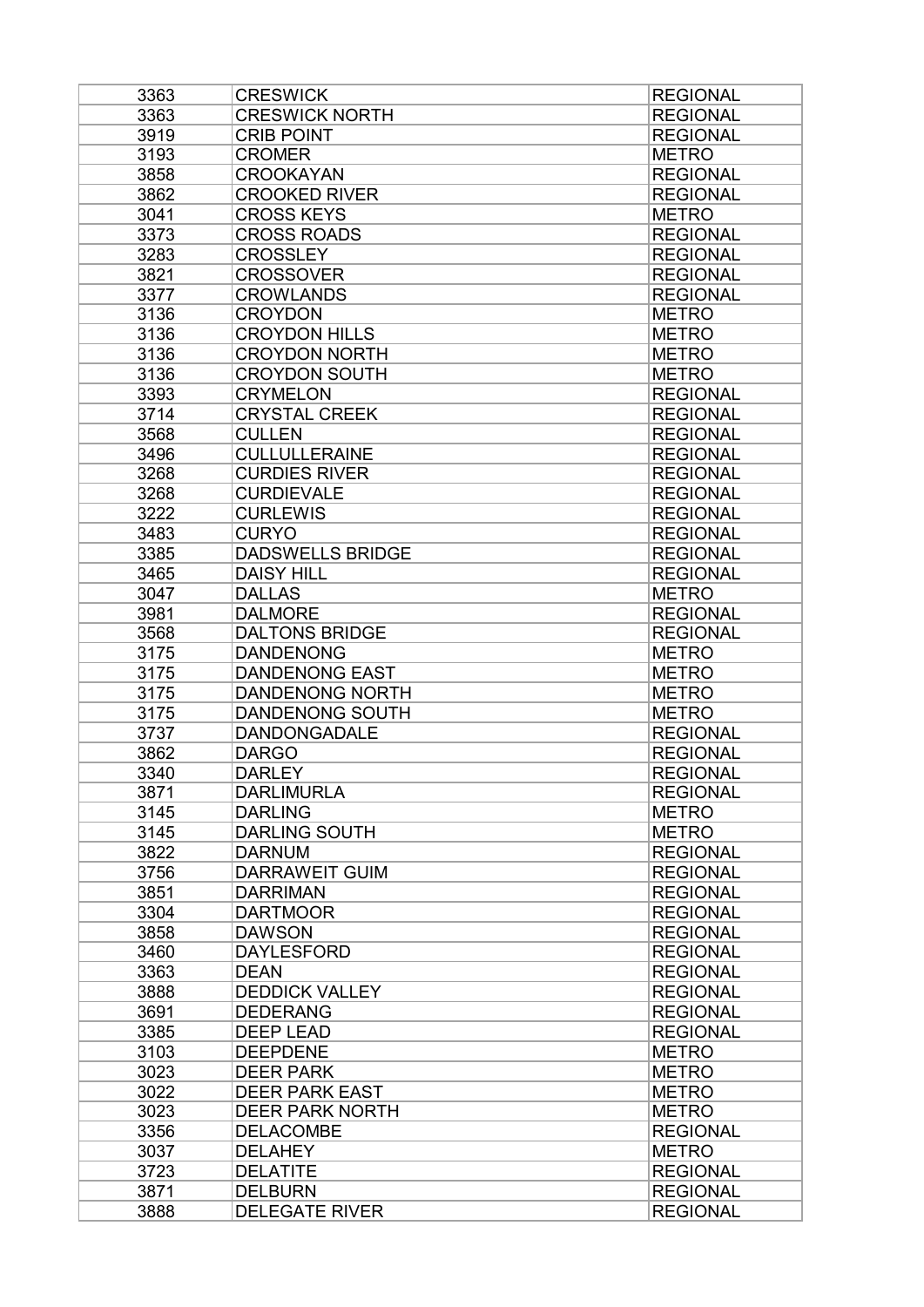| 3186 | <b>DENDY</b>                   | <b>METRO</b>    |
|------|--------------------------------|-----------------|
| 3377 | <b>DENICULL CREEK</b>          | <b>REGIONAL</b> |
| 3858 | <b>DENISON</b>                 | <b>REGIONAL</b> |
| 3280 | <b>DENNINGTON</b>              | <b>REGIONAL</b> |
| 3461 | <b>DENVER</b>                  | <b>REGIONAL</b> |
| 3875 | <b>DEPTFORD</b>                | <b>REGIONAL</b> |
| 3352 | <b>DEREEL</b>                  | <b>REGIONAL</b> |
| 3030 | <b>DERRIMUT</b>                | <b>METRO</b>    |
| 3523 | <b>DERRINAL</b>                | <b>REGIONAL</b> |
| 3325 | <b>DERRINALLUM</b>             | <b>REGIONAL</b> |
| 3714 | <b>DEVILS RIVER</b>            | <b>REGIONAL</b> |
| 3977 | <b>DEVON MEADOWS</b>           | <b>METRO</b>    |
| 3971 | <b>DEVON NORTH</b>             | <b>REGIONAL</b> |
| 3808 | <b>DEWHURST</b>                | <b>METRO</b>    |
| 3610 | <b>DHURRINGILE</b>             | <b>REGIONAL</b> |
| 3089 | <b>DIAMOND CREEK</b>           | <b>METRO</b>    |
| 3427 | <b>DIGGERS REST</b>            | <b>REGIONAL</b> |
| 3561 | <b>DIGGORA</b>                 | <b>REGIONAL</b> |
| 3172 | <b>DINGLEY VILLAGE</b>         | <b>METRO</b>    |
| 3579 | <b>DINGWALL</b>                | <b>REGIONAL</b> |
| 3775 | <b>DIXONS CREEK</b>            | <b>REGIONAL</b> |
| 3377 | <b>DOBIE</b>                   | <b>REGIONAL</b> |
| 3678 | <b>DOCKER</b>                  | <b>REGIONAL</b> |
| 3678 | <b>DOCKERS PLAINS</b>          | <b>REGIONAL</b> |
| 3008 | <b>DOCKLANDS</b>               | <b>METRO</b>    |
| 8012 | <b>DOCKLANDS</b>               | <b>METRO</b>    |
| 3871 | <b>DOLLAR</b>                  | <b>REGIONAL</b> |
| 3139 | <b>DON VALLEY</b>              | <b>METRO</b>    |
| 3480 | <b>DONALD</b>                  | <b>REGIONAL</b> |
| 3108 | <b>DONCASTER</b>               | <b>METRO</b>    |
| 3109 | <b>DONCASTER EAST</b>          | <b>METRO</b>    |
| 3109 | <b>DONCASTER HEIGHTS</b>       | <b>METRO</b>    |
| 3064 | <b>DONNYBROOK</b>              | <b>METRO</b>    |
| 3111 | <b>DONVALE</b>                 | <b>METRO</b>    |
| 3478 | <b>DOOBOOBETIC</b>             | <b>REGIONAL</b> |
| 3401 | <b>DOOEN</b>                   | <b>REGIONAL</b> |
| 3646 |                                | <b>REGIONAL</b> |
|      | <b>DOOKIE</b><br><b>DOREEN</b> |                 |
| 3754 |                                | <b>METRO</b>    |
| 3177 | <b>DOVETON</b>                 | <b>METRO</b>    |
| 3840 | <b>DRIFFIELD</b>               | <b>REGIONAL</b> |
| 3304 | <b>DRIK DRIK</b>               | <b>REGIONAL</b> |
| 3936 | <b>DROMANA</b>                 | <b>REGIONAL</b> |
| 3660 | <b>DROPMORE</b>                | <b>REGIONAL</b> |
| 3818 | <b>DROUIN</b>                  | <b>REGIONAL</b> |
| 3818 | <b>DROUIN EAST</b>             | <b>REGIONAL</b> |
| 3818 | <b>DROUIN SOUTH</b>            | <b>REGIONAL</b> |
| 3818 | <b>DROUIN WEST</b>             | <b>REGIONAL</b> |
| 3636 | <b>DRUMANURE</b>               | <b>REGIONAL</b> |
| 3304 | <b>DRUMBORG</b>                | <b>REGIONAL</b> |
| 3215 | <b>DRUMCONDRA</b>              | <b>REGIONAL</b> |
| 3461 | <b>DRUMMOND</b>                | <b>REGIONAL</b> |
| 3446 | DRUMMOND NORTH                 | <b>REGIONAL</b> |
| 3401 | <b>DRUNG</b>                   | <b>REGIONAL</b> |
| 3461 | <b>DRY DIGGINGS</b>            | <b>REGIONAL</b> |
| 3222 | <b>DRYSDALE</b>                | <b>REGIONAL</b> |
| 3527 | <b>DUMOSA</b>                  | <b>REGIONAL</b> |
| 3175 | <b>DUNEARN</b>                 | <b>METRO</b>    |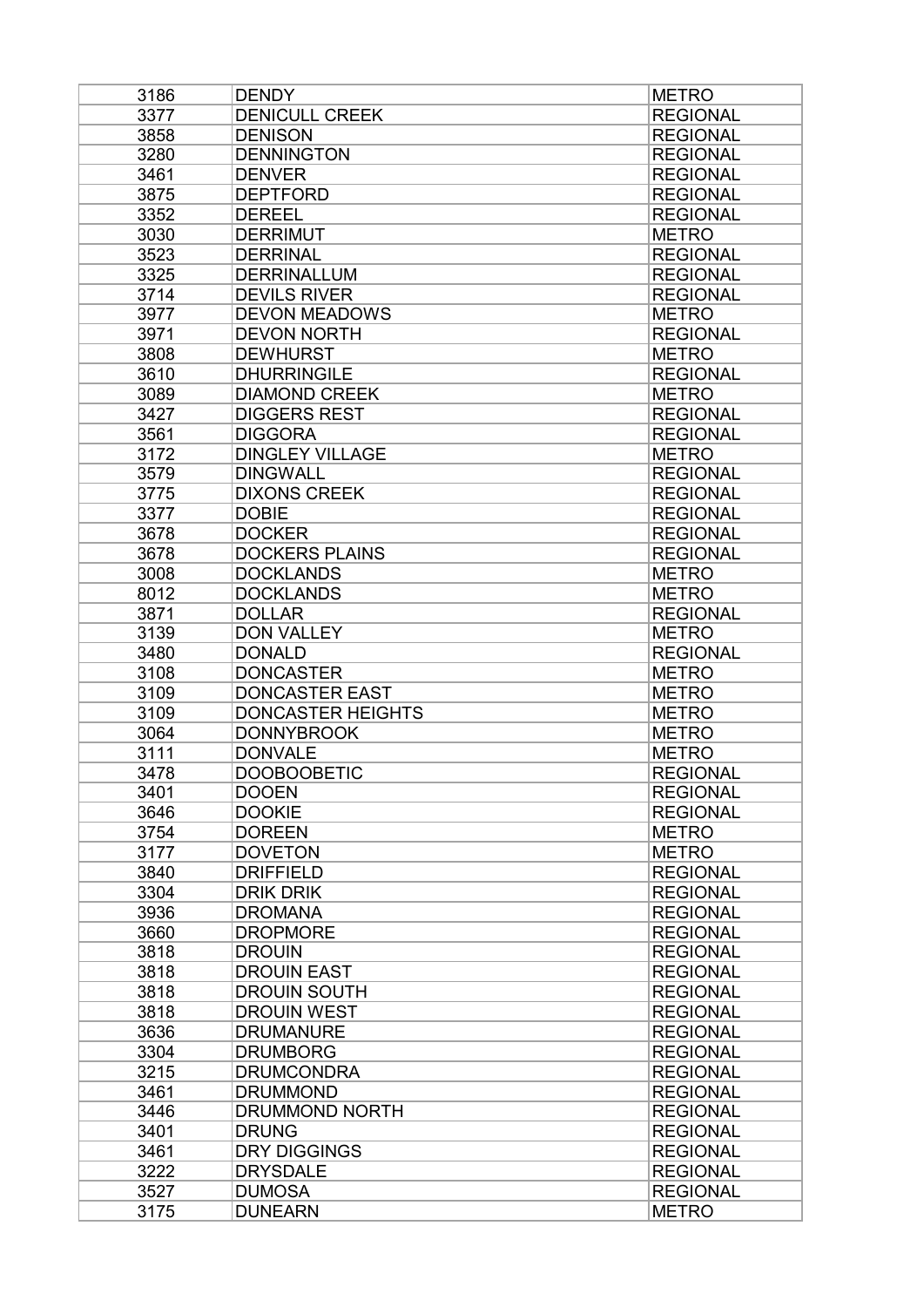| 3294 | <b>DUNKELD</b>          | <b>REGIONAL</b> |
|------|-------------------------|-----------------|
| 3630 | <b>DUNKIRK</b>          | <b>REGIONAL</b> |
| 3472 | <b>DUNLUCE</b>          | <b>REGIONAL</b> |
| 3377 | <b>DUNNEWORTHY</b>      | <b>REGIONAL</b> |
| 3352 | <b>DUNNSTOWN</b>        | <b>REGIONAL</b> |
| 3472 | <b>DUNOLLY</b>          | <b>REGIONAL</b> |
| 3342 | <b>DURDIDWARRAH</b>     | <b>REGIONAL</b> |
| 3352 | <b>DURHAM LEAD</b>      | <b>REGIONAL</b> |
| 3851 | <b>DUTSON</b>           | <b>REGIONAL</b> |
| 3851 | <b>DUTSON DOWNS</b>     | <b>REGIONAL</b> |
| 3305 | <b>DUTTON WAY</b>       | <b>REGIONAL</b> |
| 3556 | <b>EAGLEHAWK</b>        | <b>REGIONAL</b> |
| 3556 | <b>EAGLEHAWK NORTH</b>  | <b>REGIONAL</b> |
| 3084 | <b>EAGLEMONT</b>        | <b>METRO</b>    |
| 3669 | <b>EARLSTON</b>         | <b>REGIONAL</b> |
| 3875 | <b>EAST BAIRNSDALE</b>  | <b>REGIONAL</b> |
| 3550 | <b>EAST BENDIGO</b>     | <b>REGIONAL</b> |
| 3219 | <b>EAST GEELONG</b>     | <b>REGIONAL</b> |
| 3002 | <b>EAST MELBOURNE</b>   | <b>METRO</b>    |
| 8002 | <b>EAST MELBOURNE</b>   | <b>METRO</b>    |
| 8002 | <b>EAST MELBOURNE</b>   | <b>METRO</b>    |
| 3852 | <b>EAST SALE</b>        | <b>REGIONAL</b> |
| 3678 | <b>EAST WANGARATTA</b>  | <b>REGIONAL</b> |
| 3799 | <b>EAST WARBURTON</b>   | <b>REGIONAL</b> |
| 3231 | <b>EASTERN VIEW</b>     | <b>REGIONAL</b> |
| 3463 | <b>EASTVILLE</b>        | <b>REGIONAL</b> |
| 3875 | <b>EASTWOOD</b>         | <b>REGIONAL</b> |
| 3691 | <b>EBDEN</b>            | <b>REGIONAL</b> |
| 3564 | <b>ECHUCA</b>           | <b>REGIONAL</b> |
| 3564 | <b>ECHUCA SOUTH</b>     | <b>REGIONAL</b> |
| 3564 | <b>ECHUCA VILLAGE</b>   | <b>REGIONAL</b> |
| 3564 | <b>ECHUCA WEST</b>      | <b>REGIONAL</b> |
| 3472 | <b>EDDINGTON</b>        | <b>REGIONAL</b> |
| 3757 | <b>EDEN PARK</b>        | <b>METRO</b>    |
| 3444 | <b>EDGECOMBE</b>        | <b>REGIONAL</b> |
| 3678 | <b>EDI</b>              | <b>REGIONAL</b> |
| 3678 | <b>EDI UPPER</b>        | <b>REGIONAL</b> |
| 3196 | <b>EDITHVALE</b>        | <b>METRO</b>    |
| 3461 | <b>EGANSTOWN</b>        | <b>REGIONAL</b> |
| 3334 | <b>ELAINE</b>           | <b>REGIONAL</b> |
| 3461 | <b>ELEVATED PLAINS</b>  | <b>REGIONAL</b> |
| 3266 | <b>ELINGAMITE</b>       | <b>REGIONAL</b> |
| 3266 | <b>ELINGAMITE NORTH</b> | <b>REGIONAL</b> |
| 3875 | <b>ELLASWOOD</b>        | <b>REGIONAL</b> |
| 3250 | <b>ELLIMINYT</b>        | <b>REGIONAL</b> |
| 3821 | <b>ELLINBANK</b>        | <b>REGIONAL</b> |
| 3558 | <b>ELMORE</b>           | <b>REGIONAL</b> |
| 3185 | <b>ELSTERNWICK</b>      | <b>METRO</b>    |
| 3095 | <b>ELTHAM</b>           | <b>METRO</b>    |
| 3095 | <b>ELTHAM NORTH</b>     | <b>METRO</b>    |
| 3184 | <b>ELWOOD</b>           | <b>METRO</b>    |
| 3782 | <b>EMERALD</b>          | <b>REGIONAL</b> |
| 3551 | <b>EMU CREEK</b>        | <b>REGIONAL</b> |
| 3802 | <b>ENDEAVOUR HILLS</b>  | <b>METRO</b>    |
| 3352 | <b>ENFIELD</b>          | <b>REGIONAL</b> |
| 3723 | <b>ENOCHS POINT</b>     | <b>REGIONAL</b> |
| 3551 | <b>EPPALOCK</b>         | <b>REGIONAL</b> |
|      |                         |                 |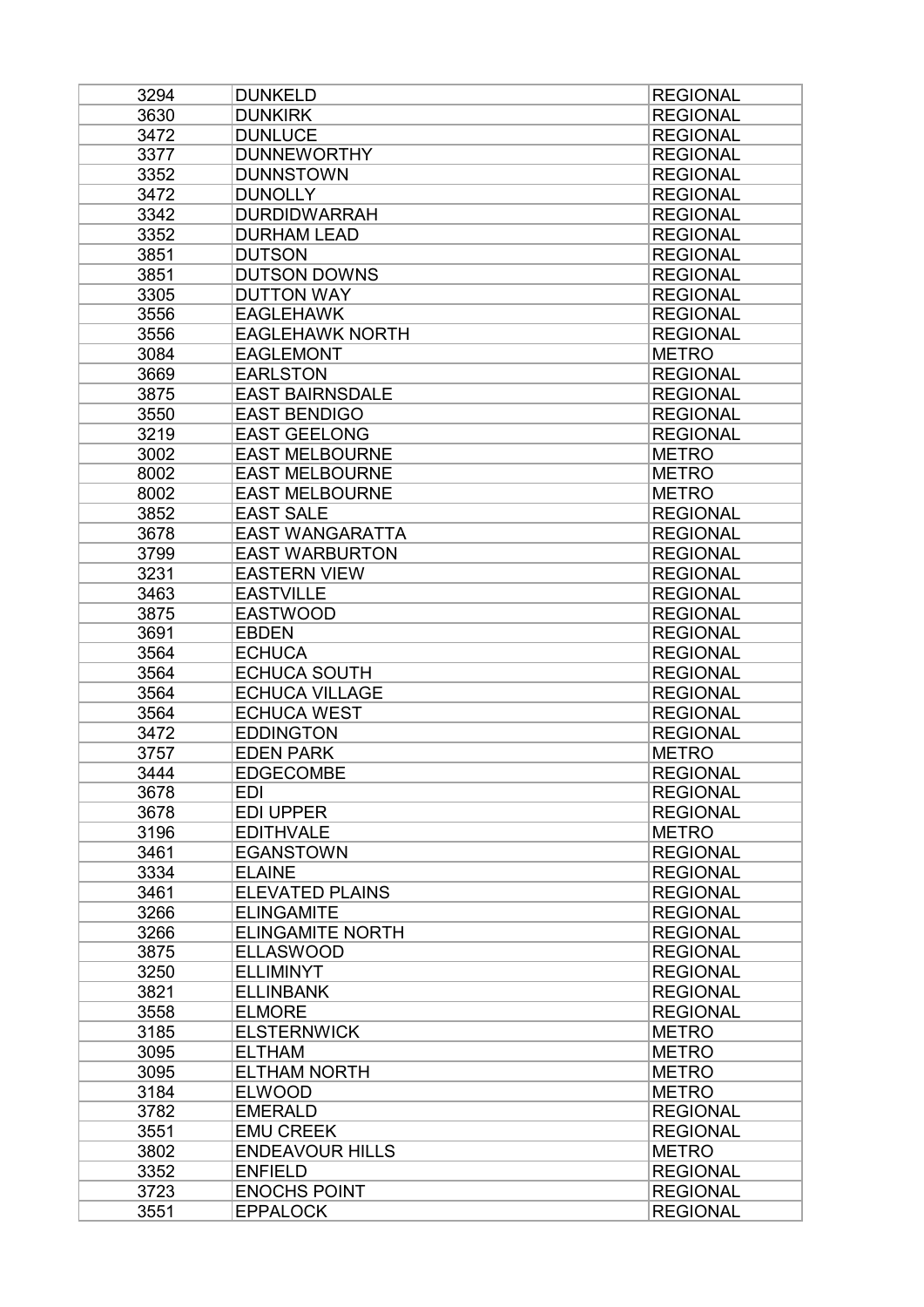| 3076 | <b>EPPING</b>          | <b>METRO</b>    |
|------|------------------------|-----------------|
| 3551 | <b>EPSOM</b>           | <b>REGIONAL</b> |
| 3352 | <b>ERCILDOUNE</b>      | <b>REGIONAL</b> |
| 3825 | <b>ERICA</b>           | <b>REGIONAL</b> |
| 3730 | <b>ESMOND</b>          | <b>REGIONAL</b> |
| 3040 | <b>ESSENDON</b>        | <b>METRO</b>    |
| 3041 | <b>ESSENDON FIELDS</b> | <b>METRO</b>    |
| 3041 | <b>ESSENDON NORTH</b>  | <b>METRO</b>    |
| 3040 | <b>ESSENDON WEST</b>   | <b>METRO</b>    |
| 3177 | <b>EUMEMMERRING</b>    | <b>METRO</b>    |
| 3350 | <b>EUREKA</b>          | <b>REGIONAL</b> |
| 3666 | <b>EUROA</b>           | <b>REGIONAL</b> |
| 3739 | <b>EUROBIN</b>         | <b>REGIONAL</b> |
| 3377 | <b>EVERSLEY</b>        | <b>REGIONAL</b> |
| 3678 | <b>EVERTON</b>         | <b>REGIONAL</b> |
| 3678 | <b>EVERTON UPPER</b>   | <b>REGIONAL</b> |
| 3338 | <b>EXFORD</b>          | <b>REGIONAL</b> |
| 3338 | <b>EYNESBURY</b>       | <b>REGIONAL</b> |
| 3078 | <b>FAIRFIELD</b>       | <b>METRO</b>    |
|      |                        |                 |
| 3231 | <b>FAIRHAVEN</b>       | <b>REGIONAL</b> |
| 3579 | <b>FAIRLEY</b>         | <b>REGIONAL</b> |
| 3561 | <b>FAIRY DELL</b>      | <b>REGIONAL</b> |
| 3875 | <b>FAIRY DELL</b>      | <b>REGIONAL</b> |
| 3699 | <b>FALLS CREEK</b>     | <b>REGIONAL</b> |
| 3451 | <b>FARADAY</b>         | <b>REGIONAL</b> |
| 3714 | <b>FAWCETT</b>         | <b>REGIONAL</b> |
| 3060 | <b>FAWKNER</b>         | <b>METRO</b>    |
| 3237 | <b>FERGUSON</b>        | <b>REGIONAL</b> |
| 3458 | <b>FERN HILL</b>       | <b>REGIONAL</b> |
| 3864 | <b>FERNBANK</b>        | <b>REGIONAL</b> |
| 3821 | <b>FERNDALE</b>        | <b>REGIONAL</b> |
| 3778 | <b>FERNSHAW</b>        | <b>REGIONAL</b> |
| 3156 | <b>FERNTREE GULLY</b>  | <b>METRO</b>    |
| 3786 | <b>FERNY CREEK</b>     | <b>REGIONAL</b> |
| 3939 | <b>FINGAL</b>          | <b>METRO</b>    |
| 3959 | <b>FISH CREEK</b>      | <b>REGIONAL</b> |
| 3585 | <b>FISH POINT</b>      | <b>REGIONAL</b> |
| 3342 | <b>FISKVILLE</b>       | <b>REGIONAL</b> |
| 3065 | <b>FITZROY</b>         | <b>METRO</b>    |
| 3068 | <b>FITZROY NORTH</b>   | <b>METRO</b>    |
| 3875 | <b>FLAGGY CREEK</b>    | <b>REGIONAL</b> |
| 3465 | <b>FLAGSTAFF</b>       | <b>REGIONAL</b> |
| 3851 | <b>FLAMINGO BEACH</b>  | <b>REGIONAL</b> |
| 3031 | <b>FLEMINGTON</b>      | <b>METRO</b>    |
| 3929 | <b>FLINDERS</b>        | <b>REGIONAL</b> |
| 8009 | <b>FLINDERS LANE</b>   | <b>METRO</b>    |
| 3550 | <b>FLORA HILL</b>      | <b>REGIONAL</b> |
| 3717 | <b>FLOWERDALE</b>      | <b>REGIONAL</b> |
| 3844 | <b>FLYNN</b>           | <b>REGIONAL</b> |
| 3844 | <b>FLYNNS CREEK</b>    | <b>REGIONAL</b> |
| 3011 | <b>FOOTSCRAY</b>       | <b>METRO</b>    |
| 3764 | <b>FORBES</b>          | <b>REGIONAL</b> |
| 3131 | <b>FOREST HILL</b>     | <b>METRO</b>    |
| 3875 | <b>FORGE CREEK</b>     | <b>REGIONAL</b> |
| 3960 | <b>FOSTER</b>          | <b>REGIONAL</b> |
| 3960 | <b>FOSTER NORTH</b>    | <b>REGIONAL</b> |
| 3805 | <b>FOUNTAIN GATE</b>   | <b>METRO</b>    |
|      |                        |                 |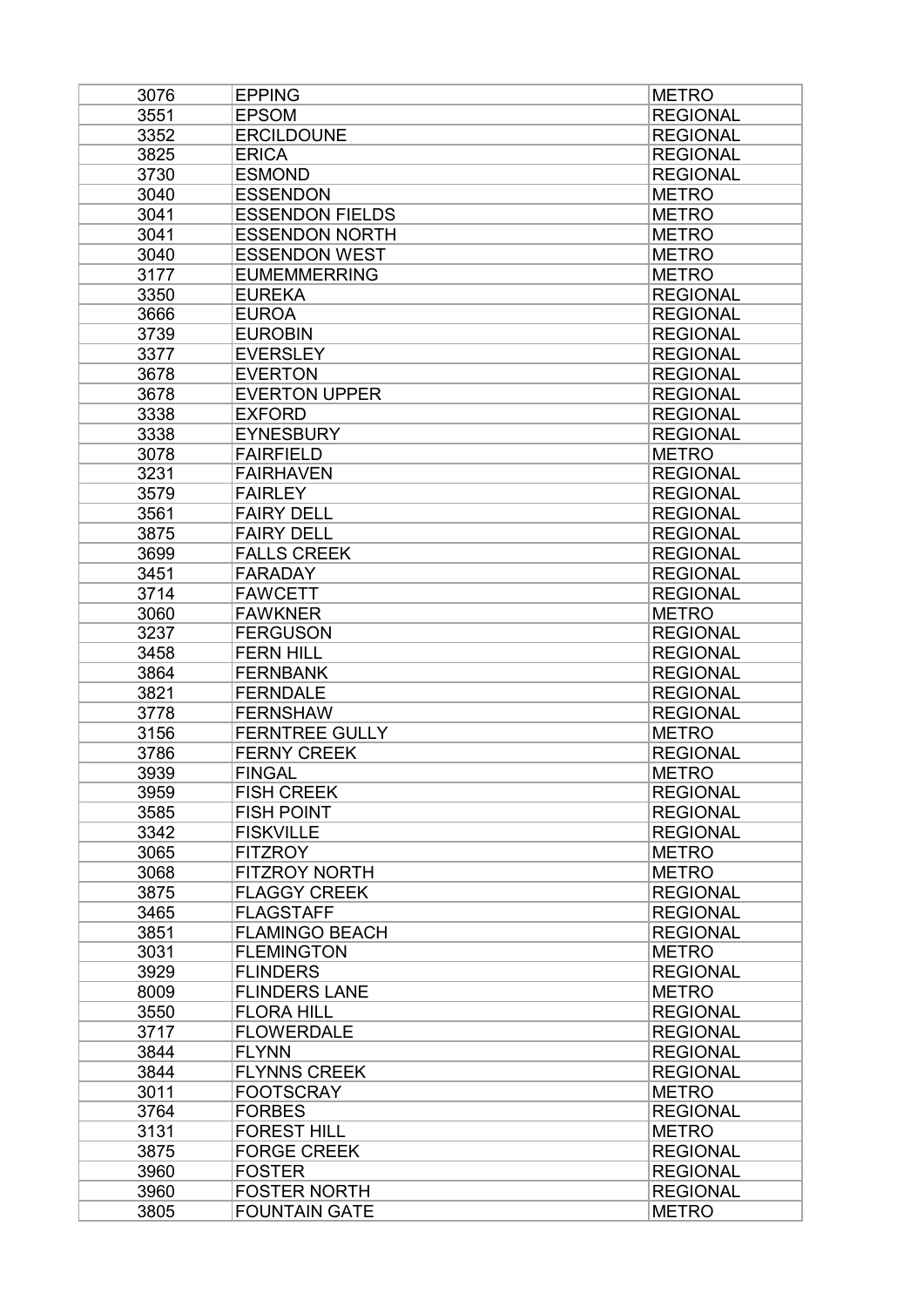| 3461         | <b>FRANKLINFORD</b>                    | <b>REGIONAL</b> |
|--------------|----------------------------------------|-----------------|
| 3199         | <b>FRANKSTON</b>                       | <b>METRO</b>    |
| 3199         | <b>FRANKSTON EAST</b>                  | <b>METRO</b>    |
| 3199         | <b>FRANKSTON HEIGHTS</b>               | <b>METRO</b>    |
| 3200         | <b>FRANKSTON NORTH</b>                 | <b>METRO</b>    |
| 3199         | <b>FRANKSTON SOUTH</b>                 | <b>METRO</b>    |
| 3741         | <b>FREEBURGH</b>                       | <b>REGIONAL</b> |
| 3217         | <b>FRESHWATER CREEK</b>                | <b>REGIONAL</b> |
| 3451         | <b>FRYERSTOWN</b>                      | <b>REGIONAL</b> |
| 3851         | <b>FULHAM</b>                          | <b>REGIONAL</b> |
| 3825         | <b>FUMINA</b>                          | <b>REGIONAL</b> |
| 3825         | <b>FUMINA SOUTH</b>                    | <b>REGIONAL</b> |
| 3381         | <b>FYANS CREEK</b>                     | <b>REGIONAL</b> |
| 3218         | <b>FYANSFORD</b>                       | <b>REGIONAL</b> |
| 3723         | <b>GAFFNEYS CREEK</b>                  | <b>REGIONAL</b> |
| 3822         | <b>GAINSBOROUGH</b>                    | <b>REGIONAL</b> |
| 3568         | <b>GANNAWARRA</b>                      | <b>REGIONAL</b> |
| 3737         | <b>GAPSTED</b>                         | <b>REGIONAL</b> |
| 3207         | <b>GARDEN CITY</b>                     | <b>METRO</b>    |
| 3185         | <b>GARDENVALE</b>                      | <b>METRO</b>    |
| 3814         | <b>GARFIELD</b>                        | <b>REGIONAL</b> |
| 3814         | <b>GARFIELD NORTH</b>                  | <b>REGIONAL</b> |
| 3352         | <b>GARIBALDI</b>                       | <b>REGIONAL</b> |
| 3691         | <b>GATEWAY ISLAND</b>                  | <b>REGIONAL</b> |
| 3220         | <b>GEELONG</b>                         | <b>REGIONAL</b> |
| 3221         | <b>GEELONG MC</b>                      | <b>REGIONAL</b> |
| 3215         | <b>GEELONG NORTH</b>                   | <b>REGIONAL</b> |
| 3218         | <b>GEELONG WEST</b>                    | <b>REGIONAL</b> |
| 3237         | <b>GELLIBRAND LOWER</b>                | <b>REGIONAL</b> |
| 3971         | <b>GELLIONDALE</b>                     | <b>REGIONAL</b> |
| 3783         | <b>GEMBROOK</b>                        | <b>REGIONAL</b> |
|              | <b>GENTLE ANNIE</b>                    |                 |
| 3833         |                                        | <b>METRO</b>    |
| 3741<br>3331 | <b>GERMANTOWN</b><br><b>GHERINGHAP</b> | <b>REGIONAL</b> |
|              |                                        | <b>REGIONAL</b> |
| 3717         | <b>GHIN GHIN</b>                       | <b>REGIONAL</b> |
| 3851         | <b>GIFFARD</b>                         | <b>REGIONAL</b> |
| 3851         | <b>GIFFARD WEST</b>                    | <b>REGIONAL</b> |
| 3480         | <b>GIL GIL</b>                         | <b>REGIONAL</b> |
| 3072         | <b>GILBERTON</b>                       | <b>METRO</b>    |
| 3797         | <b>GILDEROY</b>                        | <b>REGIONAL</b> |
| 3616         | <b>GILLIESTON</b>                      | <b>REGIONAL</b> |
| 3858         | <b>GILLUM</b>                          | <b>REGIONAL</b> |
| 3616         | <b>GIRGARRE EAST</b>                   | <b>REGIONAL</b> |
| 3437         | <b>GISBORNE</b>                        | <b>REGIONAL</b> |
| 3437         | <b>GISBORNE SOUTH</b>                  | <b>REGIONAL</b> |
| 3575         | <b>GLADFIELD</b>                       | <b>REGIONAL</b> |
| 3043         | <b>GLADSTONE PARK</b>                  | <b>METRO</b>    |
| 3797         | <b>GLADYSDALE</b>                      | <b>REGIONAL</b> |
| 3691         | <b>GLEN CREEK</b>                      | <b>REGIONAL</b> |
| 3163         | <b>GLEN HUNTLY</b>                     | <b>METRO</b>    |
| 3146         | <b>GLEN IRIS</b>                       | <b>METRO</b>    |
| 3352         | <b>GLEN PARK</b>                       | <b>REGIONAL</b> |
| 3150         | <b>GLEN WAVERLEY</b>                   | <b>METRO</b>    |
| 3238         | <b>GLENAIRE</b>                        | <b>REGIONAL</b> |
| 3517         | <b>GLENALBYN</b>                       | <b>REGIONAL</b> |
| 3764         | <b>GLENAROUA</b>                       | <b>REGIONAL</b> |
| 3352         | <b>GLENBRAE</b>                        | <b>REGIONAL</b> |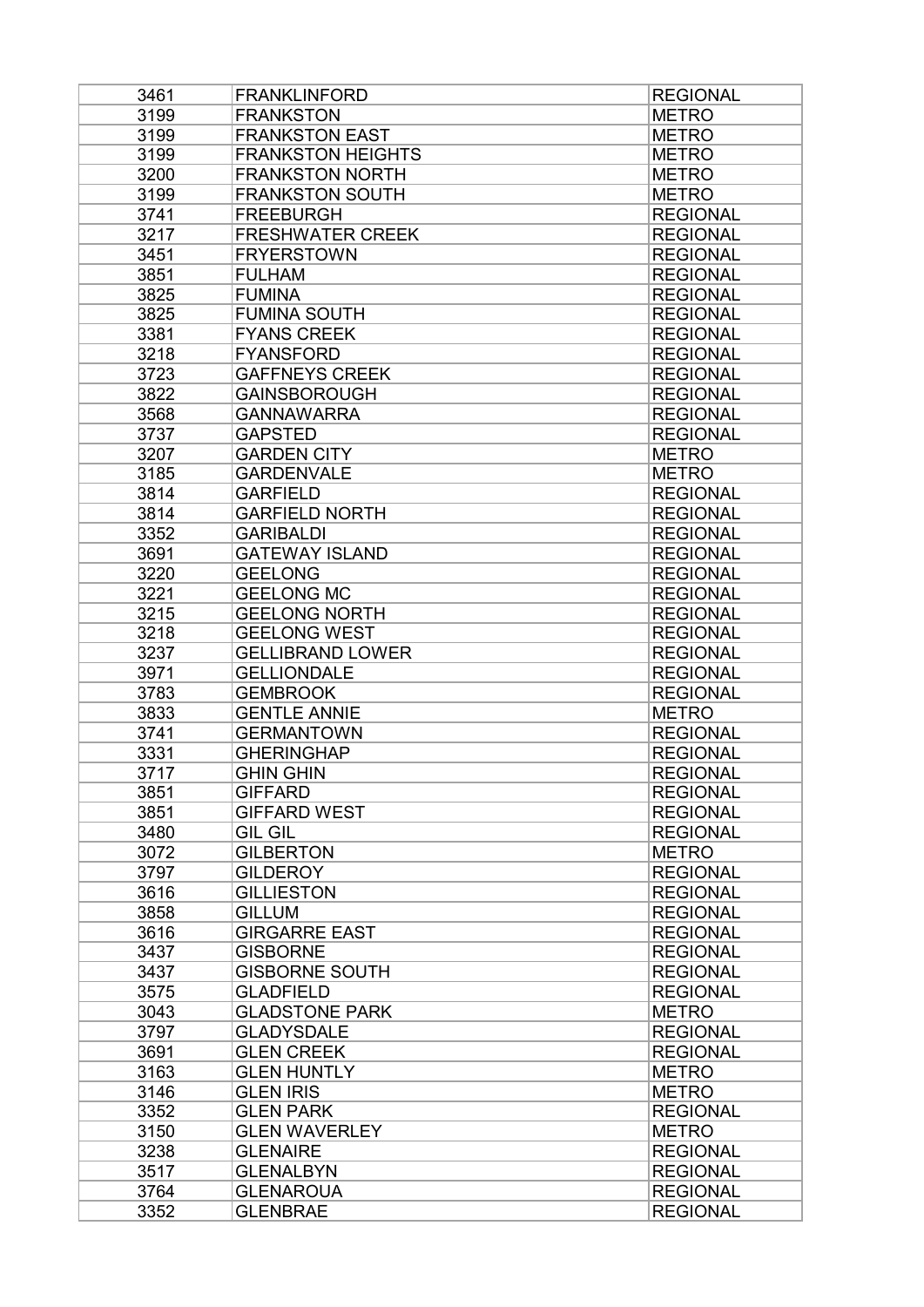| 3717 | <b>GLENBURN</b>         | <b>REGIONAL</b> |
|------|-------------------------|-----------------|
| 3363 | <b>GLENDARUEL</b>       | <b>REGIONAL</b> |
| 3858 | <b>GLENFALLOCH</b>      | <b>REGIONAL</b> |
| 3122 | <b>GLENFERRIE SOUTH</b> | <b>METRO</b>    |
| 3266 | <b>GLENFYNE</b>         | <b>REGIONAL</b> |
| 3020 | <b>GLENGALA</b>         | <b>METRO</b>    |
| 3854 | <b>GLENGARRY</b>        | <b>REGIONAL</b> |
| 3854 | <b>GLENGARRY NORTH</b>  | <b>REGIONAL</b> |
| 3854 | <b>GLENGARRY WEST</b>   | <b>REGIONAL</b> |
| 3370 | <b>GLENGOWER</b>        | <b>REGIONAL</b> |
| 3444 | <b>GLENHOPE</b>         | <b>REGIONAL</b> |
| 3522 | <b>GLENHOPE EAST</b>    | <b>REGIONAL</b> |
| 3527 | <b>GLENLOTH</b>         | <b>REGIONAL</b> |
| 3527 | <b>GLENLOTH EAST</b>    | <b>REGIONAL</b> |
| 3451 | <b>GLENLUCE</b>         | <b>REGIONAL</b> |
| 3461 | <b>GLENLYON</b>         | <b>REGIONAL</b> |
| 3858 | <b>GLENMAGGIE</b>       | <b>REGIONAL</b> |
| 3340 | <b>GLENMORE</b>         | <b>REGIONAL</b> |
| 3675 | <b>GLENROWAN</b>        | <b>REGIONAL</b> |
| 3675 | <b>GLENROWAN WEST</b>   | <b>REGIONAL</b> |
| 3046 | <b>GLENROY</b>          | <b>METRO</b>    |
| 3046 | <b>GLENROY</b>          | <b>REGIONAL</b> |
| 3851 | <b>GLOMAR BEACH</b>     | <b>REGIONAL</b> |
| 3221 | <b>GNARWARRE</b>        | <b>REGIONAL</b> |
| 3260 | <b>GNOTUK</b>           | <b>REGIONAL</b> |
| 3719 | <b>GOBUR</b>            | <b>REGIONAL</b> |
| 3851 | <b>GOLDEN BEACH</b>     | <b>REGIONAL</b> |
| 3555 | <b>GOLDEN GULLY</b>     | <b>REGIONAL</b> |
| 3350 | <b>GOLDEN POINT</b>     | <b>REGIONAL</b> |
| 3451 | <b>GOLDEN POINT</b>     | <b>REGIONAL</b> |
| 3465 | <b>GOLDEN POINT</b>     | <b>REGIONAL</b> |
| 3555 | <b>GOLDEN SQUARE</b>    | <b>REGIONAL</b> |
| 3435 | <b>GOLDIE</b>           | <b>REGIONAL</b> |
| 3472 | <b>GOLDSBOROUGH</b>     | <b>REGIONAL</b> |
| 3352 | <b>GONG GONG</b>        | <b>REGIONAL</b> |
| 3579 | <b>GONN CROSSING</b>    | <b>REGIONAL</b> |
| 3673 | <b>GOOMALIBEE</b>       | <b>REGIONAL</b> |
| 3875 | <b>GOON NURE</b>        | <b>REGIONAL</b> |
| 3888 | <b>GOONGERAH</b>        | <b>REGIONAL</b> |
| 3666 | <b>GOORAM</b>           | <b>REGIONAL</b> |
| 3685 | <b>GOORAMADDA</b>       | <b>REGIONAL</b> |
| 3305 | <b>GORAE</b>            | <b>REGIONAL</b> |
| 3305 | <b>GORAE WEST</b>       | <b>REGIONAL</b> |
| 3412 | <b>GOROKE</b>           | <b>REGIONAL</b> |
| 3585 | <b>GOSCHEN</b>          | <b>REGIONAL</b> |
| 3723 | <b>GOUGHS BAY</b>       | <b>REGIONAL</b> |
| 3608 | <b>GOULBURN WEIR</b>    | <b>REGIONAL</b> |
| 3043 | <b>GOWANBRAE</b>        | <b>METRO</b>    |
| 3669 | <b>GOWANGARDIE</b>      | <b>REGIONAL</b> |
| 3451 | <b>GOWER</b>            | <b>REGIONAL</b> |
| 3631 | <b>GRAHAMVALE</b>       | <b>REGIONAL</b> |
| 3870 | <b>GRAND RIDGE</b>      | <b>REGIONAL</b> |
| 3525 | <b>GRANITE FLAT</b>     | <b>REGIONAL</b> |
| 3875 | <b>GRANITE ROCK</b>     | <b>REGIONAL</b> |
| 3984 | <b>GRANTVILLE</b>       | <b>REGIONAL</b> |
| 3608 | <b>GRAYTOWN</b>         | <b>REGIONAL</b> |
| 3685 | <b>GREAT SOUTHERN</b>   | <b>REGIONAL</b> |
|      |                         |                 |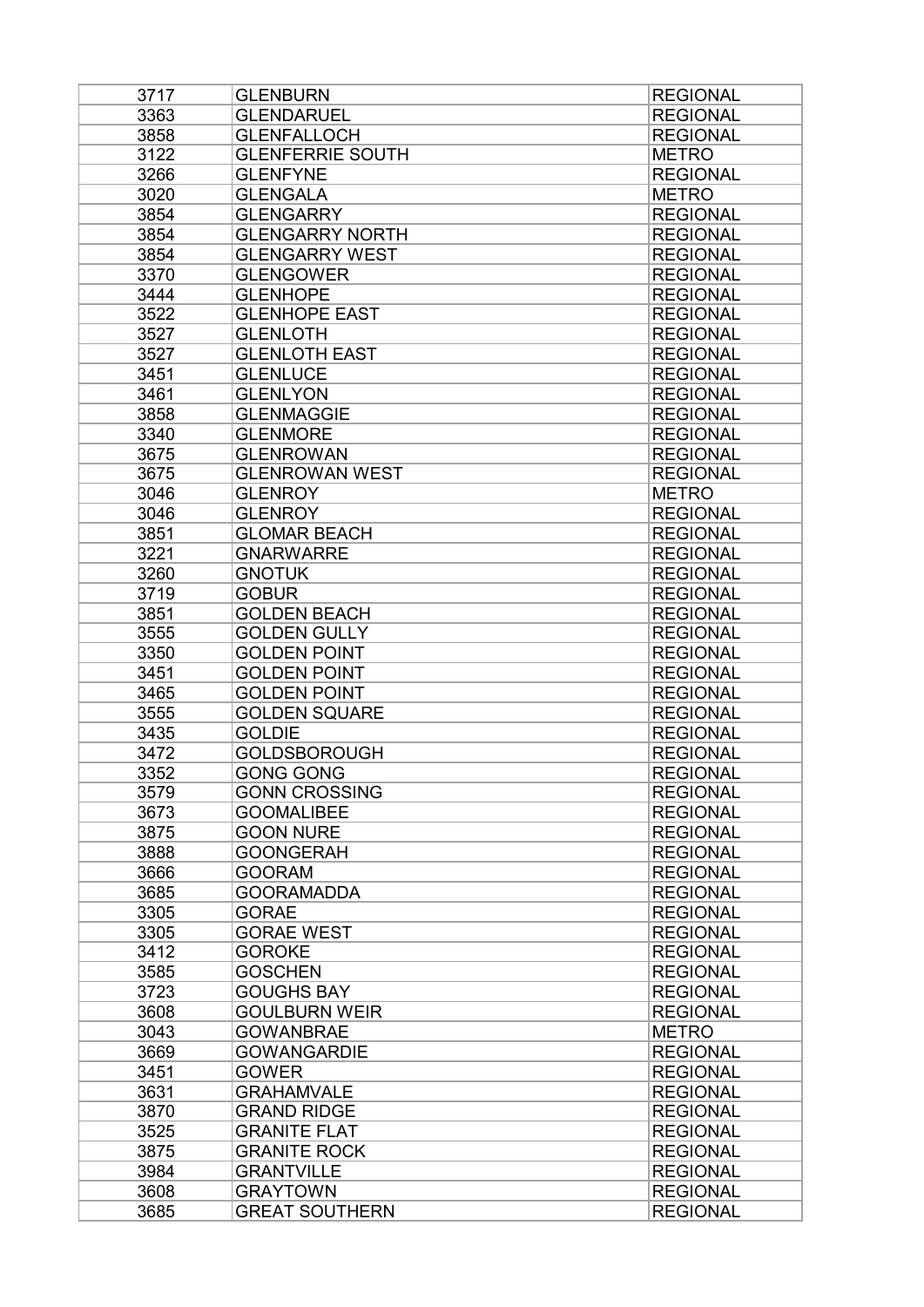| 3537 | <b>GREDGWIN</b>       | <b>REGIONAL</b> |
|------|-----------------------|-----------------|
| 3444 | <b>GREENHILL</b>      | <b>REGIONAL</b> |
| 3088 | <b>GREENSBOROUGH</b>  | <b>METRO</b>    |
| 3059 | <b>GREENVALE</b>      | <b>METRO</b>    |
| 3304 | <b>GREENWALD</b>      | <b>REGIONAL</b> |
| 3352 | <b>GRENVILLE</b>      | <b>REGIONAL</b> |
| 3675 | <b>GRETA</b>          | <b>REGIONAL</b> |
| 3675 | <b>GRETA SOUTH</b>    | <b>REGIONAL</b> |
| 3675 | <b>GRETA WEST</b>     | <b>REGIONAL</b> |
| 3104 | <b>GREYTHORN</b>      | <b>METRO</b>    |
| 3216 | <b>GROVEDALE</b>      | <b>REGIONAL</b> |
| 3216 | <b>GROVEDALE EAST</b> | <b>REGIONAL</b> |
| 3770 | <b>GRUYERE</b>        | <b>REGIONAL</b> |
| 3451 | <b>GUILDFORD</b>      | <b>REGIONAL</b> |
| 3566 | <b>GUNBOWER</b>       | <b>REGIONAL</b> |
| 3691 | <b>GUNDOWRING</b>     | <b>REGIONAL</b> |
| 3960 | <b>GUNYAH</b>         | <b>REGIONAL</b> |
| 3807 | <b>GUYS HILL</b>      | <b>METRO</b>    |
| 3807 | <b>GUYS HILL</b>      | <b>METRO</b>    |
| 3401 | <b>GYMBOWEN</b>       | <b>REGIONAL</b> |
| 3351 | <b>HADDON</b>         | <b>REGIONAL</b> |
| 3046 | <b>HADFIELD</b>       | <b>METRO</b>    |
| 3803 | <b>HALLAM</b>         | <b>METRO</b>    |
| 3818 | <b>HALLORA</b>        | <b>REGIONAL</b> |
| 3381 | <b>HALLS GAP</b>      | <b>REGIONAL</b> |
| 3953 | <b>HALLSTON</b>       | <b>REGIONAL</b> |
| 3300 | <b>HAMILTON</b>       | <b>REGIONAL</b> |
| 3215 | <b>HAMLYN HEIGHTS</b> | <b>REGIONAL</b> |
| 3188 | <b>HAMPTON</b>        | <b>METRO</b>    |
| 3188 | <b>HAMPTON EAST</b>   | <b>METRO</b>    |
| 3188 | <b>HAMPTON NORTH</b>  | <b>METRO</b>    |
| 3976 | <b>HAMPTON PARK</b>   | <b>METRO</b>    |
| 3675 | <b>HANSONVILLE</b>    | <b>REGIONAL</b> |
| 3360 | <b>HAPPY VALLEY</b>   | <b>REGIONAL</b> |
| 3453 | <b>HARCOURT</b>       | <b>REGIONAL</b> |
| 3453 | <b>HARCOURT NORTH</b> | <b>REGIONAL</b> |
| 3806 | <b>HARKAWAY</b>       | <b>METRO</b>    |
| 3995 | <b>HARMERS HAVEN</b>  | <b>REGIONAL</b> |
| 3741 | <b>HARRIETVILLE</b>   | <b>REGIONAL</b> |
| 3616 | <b>HARSTON</b>        | <b>REGIONAL</b> |
| 3124 | <b>HARTWELL</b>       | <b>METRO</b>    |
| 3915 | <b>HASTINGS</b>       | <b>REGIONAL</b> |
| 3465 | <b>HAVELOCK</b>       | <b>REGIONAL</b> |
| 3401 | <b>HAVEN</b>          | <b>REGIONAL</b> |
| 3737 | <b>HAVILAH</b>        | <b>REGIONAL</b> |
| 3862 | <b>HAWKHURST</b>      | <b>REGIONAL</b> |
| 3142 | <b>HAWKSBURN</b>      | <b>METRO</b>    |
| 3122 | <b>HAWTHORN</b>       | <b>METRO</b>    |
| 3123 | <b>HAWTHORN EAST</b>  | <b>METRO</b>    |
| 3122 | <b>HAWTHORN NORTH</b> | <b>METRO</b>    |
| 3122 | <b>HAWTHORN WEST</b>  | <b>METRO</b>    |
| 3888 | <b>HAYDENS BOG</b>    | <b>REGIONAL</b> |
| 3966 | <b>HAZEL PARK</b>     | <b>REGIONAL</b> |
| 3658 | <b>HAZELDENE</b>      | <b>REGIONAL</b> |
| 3840 | <b>HAZELWOOD</b>      | <b>REGIONAL</b> |
| 3840 | HAZELWOOD NORTH       | <b>REGIONAL</b> |
| 3840 | HAZELWOOD SOUTH       | <b>REGIONAL</b> |
|      |                       |                 |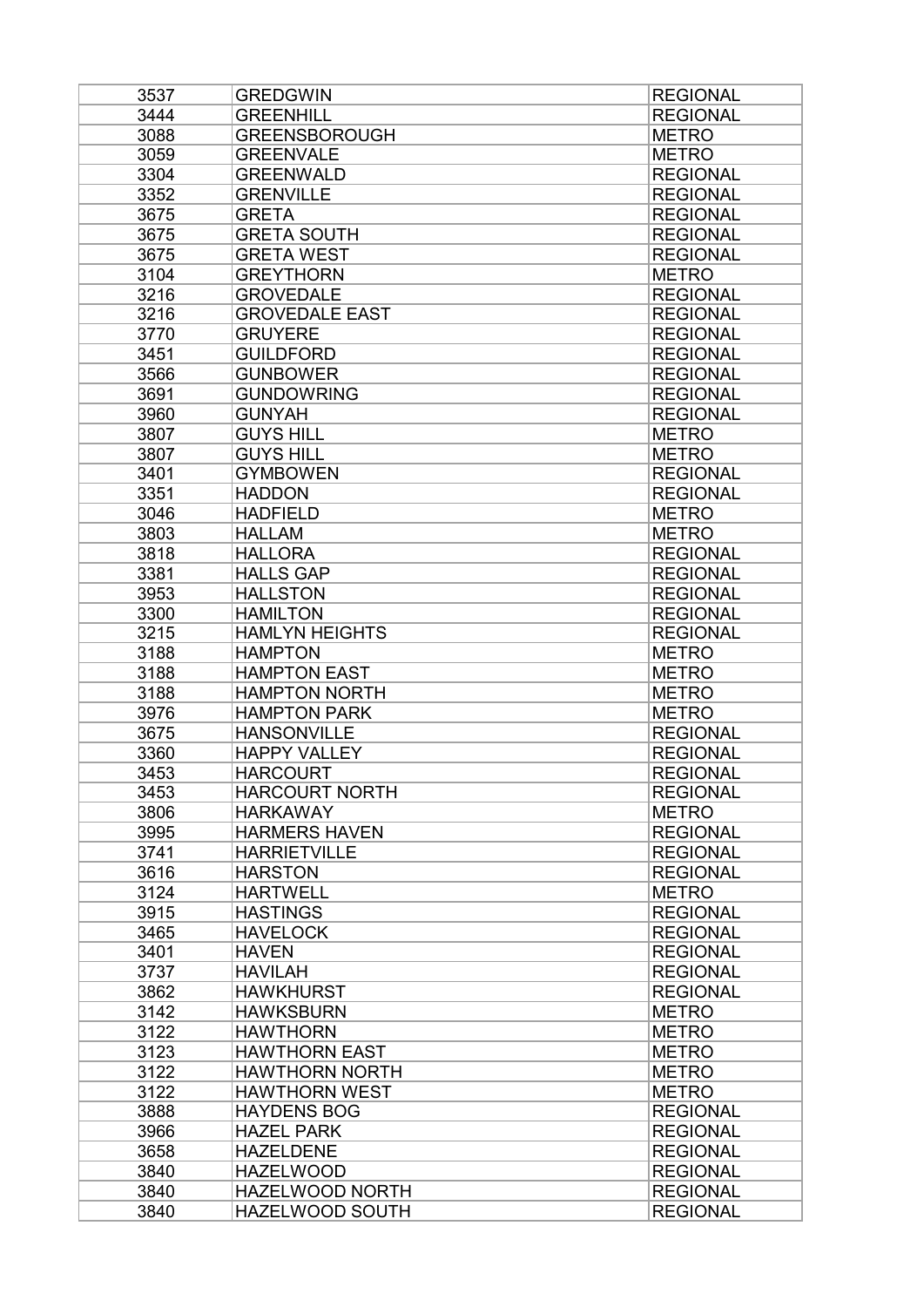| 3777 | <b>HEALESVILLE</b>             | <b>REGIONAL</b> |
|------|--------------------------------|-----------------|
| 3777 | <b>HEALESVILLE MAIN STREET</b> | <b>REGIONAL</b> |
| 3981 | <b>HEATH HILL</b>              | <b>REGIONAL</b> |
| 3523 | <b>HEATHCOTE</b>               | <b>REGIONAL</b> |
| 3758 | <b>HEATHCOTE JUNCTION</b>      | <b>REGIONAL</b> |
| 3523 | <b>HEATHCOTE SOUTH</b>         | <b>REGIONAL</b> |
| 3202 | <b>HEATHERTON</b>              | <b>METRO</b>    |
| 3305 | <b>HEATHMERE</b>               | <b>REGIONAL</b> |
| 3135 | <b>HEATHMONT</b>               | <b>METRO</b>    |
| 3134 | <b>HEATHWOOD</b>               | <b>METRO</b>    |
| 3084 | <b>HEIDELBERG</b>              | <b>METRO</b>    |
|      | <b>HEIDELBERG HEIGHTS</b>      |                 |
| 3081 |                                | <b>METRO</b>    |
| 3081 | <b>HEIDELBERG RGH</b>          | <b>METRO</b>    |
| 3081 | <b>HEIDELBERG WEST</b>         | <b>METRO</b>    |
| 3461 | <b>HEPBURN</b>                 | <b>REGIONAL</b> |
| 3461 | <b>HEPBURN SPRINGS</b>         | <b>REGIONAL</b> |
| 3218 | <b>HERNE HILL</b>              | <b>REGIONAL</b> |
| 3825 | <b>HERNES OAK</b>              | <b>REGIONAL</b> |
| 3442 | <b>HESKET</b>                  | <b>REGIONAL</b> |
| 3858 | <b>HEYFIELD</b>                | <b>REGIONAL</b> |
| 3268 | <b>HEYTESBURY LOWER</b>        | <b>REGIONAL</b> |
| 3304 | <b>HEYWOOD</b>                 | <b>REGIONAL</b> |
| 3847 | <b>HIAMDALE</b>                | <b>REGIONAL</b> |
| 3971 | <b>HIAWATHA</b>                | <b>REGIONAL</b> |
| 3764 | <b>HIGH CAMP</b>               | <b>REGIONAL</b> |
| 3190 | <b>HIGHETT</b>                 | <b>METRO</b>    |
| 3660 | <b>HIGHLANDS</b>               | <b>REGIONAL</b> |
|      |                                |                 |
| 3032 | <b>HIGHPOINT CITY</b>          | <b>METRO</b>    |
| 3216 | <b>HIGHTON</b>                 | <b>REGIONAL</b> |
| 3825 | <b>HILL END</b>                | <b>REGIONAL</b> |
| 3351 | <b>HILLCREST</b>               | <b>REGIONAL</b> |
| 3660 | <b>HILLDENE</b>                | <b>REGIONAL</b> |
| 3037 | <b>HILLSIDE</b>                | <b>METRO</b>    |
| 3875 | <b>HILLSIDE</b>                | <b>METRO</b>    |
| 3920 | <b>HMAS CERBERUS</b>           | <b>REGIONAL</b> |
| 3139 | <b>HODDLES CREEK</b>           | <b>METRO</b>    |
| 3862 | <b>HOLLANDS LANDING</b>        | <b>REGIONAL</b> |
| 3148 | <b>HOLMESGLEN</b>              | <b>METRO</b>    |
| 3465 | <b>HOMEBUSH</b>                | <b>REGIONAL</b> |
| 3304 | <b>HOMERTON</b>                | <b>REGIONAL</b> |
| 3717 | <b>HOMEWOOD</b>                | <b>REGIONAL</b> |
| 3396 | <b>HOPETOUN</b>                | <b>REGIONAL</b> |
| 6348 | <b>HOPETOUN</b>                | <b>REGIONAL</b> |
| 3162 | <b>HOPETOUN GARDENS</b>        | <b>METRO</b>    |
| 3340 | <b>HOPETOUN PARK</b>           | <b>REGIONAL</b> |
| 3029 | <b>HOPPERS CROSSING</b>        | <b>METRO</b>    |
| 3238 | <b>HORDERN VALE</b>            | <b>REGIONAL</b> |
|      |                                |                 |
| 3567 | <b>HORFIELD</b>                | <b>REGIONAL</b> |
| 3400 | <b>HORSHAM</b>                 | <b>REGIONAL</b> |
| 3402 | <b>HORSHAM</b>                 | <b>REGIONAL</b> |
| 3741 | <b>HOTHAM HEIGHTS</b>          | <b>REGIONAL</b> |
| 3051 | <b>HOTHAM HILL</b>             | <b>METRO</b>    |
| 3128 | <b>HOUSTON</b>                 | <b>METRO</b>    |
| 3723 | <b>HOWES CREEK</b>             | <b>REGIONAL</b> |
| 3858 | <b>HOWITT PLAINS</b>           | <b>REGIONAL</b> |
| 2643 | <b>HOWLONG</b>                 | <b>REGIONAL</b> |
| 3723 | <b>HOWQUA</b>                  | <b>REGIONAL</b> |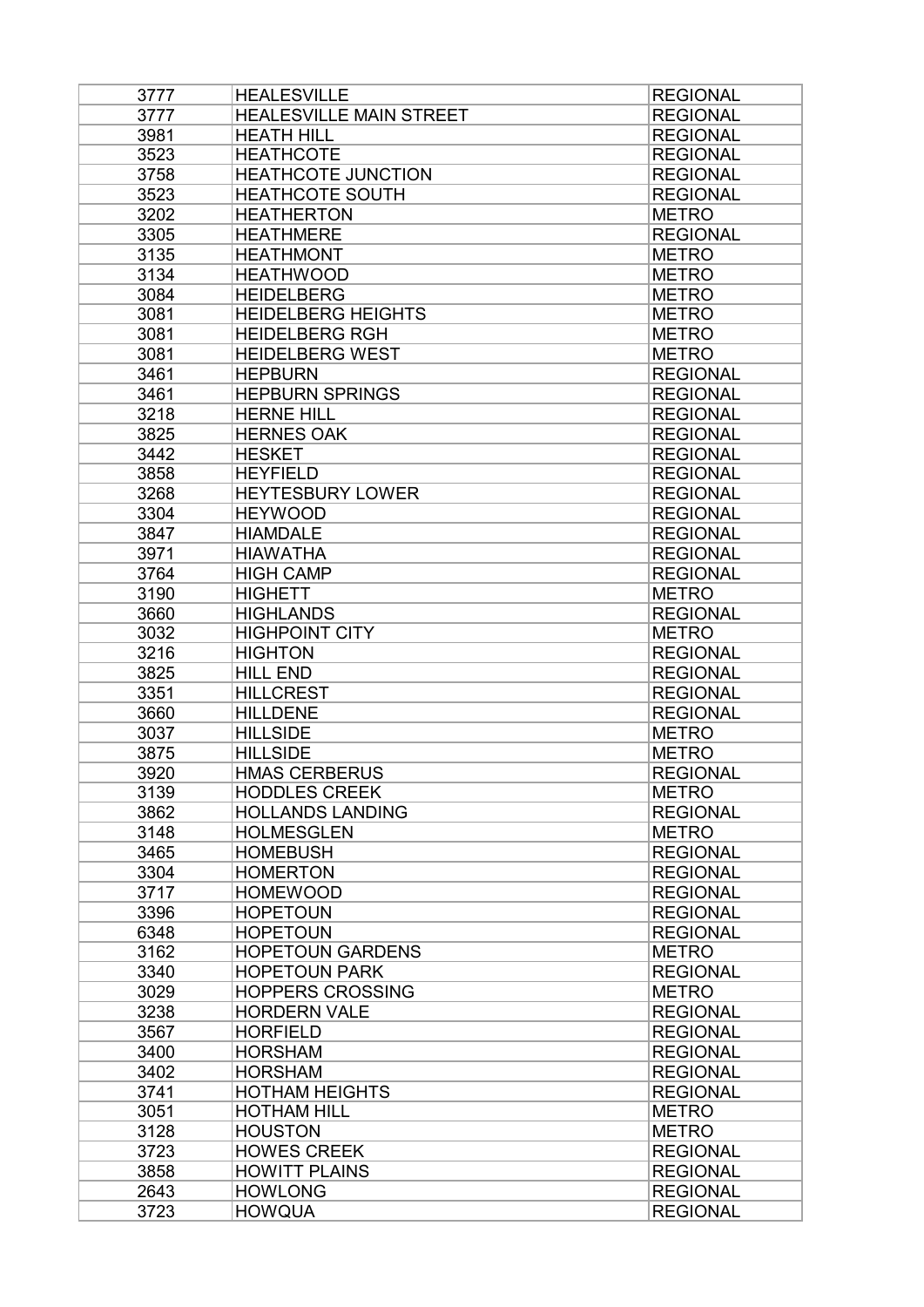| 3723 | <b>HOWQUA HILLS</b>       | <b>REGIONAL</b> |
|------|---------------------------|-----------------|
| 3723 | <b>HOWQUA INLET</b>       | <b>REGIONAL</b> |
| 3166 | <b>HUGHESDALE</b>         | <b>METRO</b>    |
| 3757 | <b>HUMEVALE</b>           | <b>METRO</b>    |
| 3558 | <b>HUNTER</b>             | <b>REGIONAL</b> |
| 3971 | <b>HUNTERSTON</b>         | <b>REGIONAL</b> |
| 3166 | <b>HUNTINGDALE</b>        | <b>METRO</b>    |
| 3551 | <b>HUNTLY</b>             | <b>REGIONAL</b> |
| 3551 | <b>HUNTLY NORTH</b>       | <b>REGIONAL</b> |
| 3691 | <b>HUON CREEK</b>         | <b>REGIONAL</b> |
| 3099 | <b>HURSTBRIDGE</b>        | <b>METRO</b>    |
| 3833 | <b>ICY CREEK</b>          | <b>METRO</b>    |
| 3875 | <b>IGUANA CREEK</b>       | <b>REGIONAL</b> |
| 3351 | <b>ILLABAROOK</b>         | <b>REGIONAL</b> |
| 3381 | <b>ILLAWARRA</b>          | <b>REGIONAL</b> |
| 3282 | <b>ILLOWA</b>             | <b>REGIONAL</b> |
| 3223 | <b>INDENTED HEAD</b>      | <b>REGIONAL</b> |
| 3688 | <b>INDIGO VALLEY</b>      | <b>REGIONAL</b> |
| 3342 | <b>INGLISTON</b>          | <b>REGIONAL</b> |
| 3472 | <b>INKERMAN</b>           | <b>REGIONAL</b> |
| 3636 | <b>INVERGORDON</b>        | <b>REGIONAL</b> |
|      | <b>INVERLEIGH</b>         |                 |
| 3321 |                           | <b>REGIONAL</b> |
| 3996 | <b>INVERLOCH</b>          | <b>REGIONAL</b> |
| 3352 | <b>INVERMAY</b>           | <b>REGIONAL</b> |
| 3350 | <b>INVERMAY PARK</b>      | <b>REGIONAL</b> |
| 3815 | <b>IONA</b>               | <b>REGIONAL</b> |
| 3451 | <b>IRISHTOWN</b>          | <b>REGIONAL</b> |
| 3550 | <b>IRONBARK</b>           | <b>REGIONAL</b> |
| 2878 | <b>IVANHOE</b>            | <b>METRO</b>    |
| 3079 | <b>IVANHOE</b>            | <b>METRO</b>    |
| 3079 | <b>IVANHOE EAST</b>       | <b>METRO</b>    |
| 3079 | <b>IVANHOE NORTH</b>      | <b>METRO</b>    |
| 3047 | <b>JACANA</b>             | <b>METRO</b>    |
| 3971 | <b>JACK RIVER</b>         | <b>REGIONAL</b> |
| 3556 | <b>JACKASS FLAT</b>       | <b>REGIONAL</b> |
| 3825 | <b>JACOB CREEK</b>        | <b>REGIONAL</b> |
| 3984 | <b>JAM JERRUP</b>         | <b>REGIONAL</b> |
| 3723 | <b>JAMIESON</b>           | <b>REGIONAL</b> |
| 3266 | <b>JANCOURT</b>           | <b>REGIONAL</b> |
| 3266 | <b>JANCOURT EAST</b>      | <b>REGIONAL</b> |
| 3517 | <b>JARKLIN</b>            | <b>REGIONAL</b> |
| 3888 | <b>JARRAHMOND</b>         | <b>REGIONAL</b> |
| 3840 | <b>JEERALANG</b>          | <b>REGIONAL</b> |
| 3840 | <b>JEERALANG JUNCTION</b> | <b>REGIONAL</b> |
| 3945 | <b>JEETHO</b>             | <b>REGIONAL</b> |
| 3480 | <b>JEFFCOTT</b>           | <b>REGIONAL</b> |
| 3480 | <b>JEFFCOTT NORTH</b>     | <b>REGIONAL</b> |
| 3423 | <b>JEPARIT</b>            | <b>REGIONAL</b> |
| 3825 | <b>JERICHO</b>            | <b>REGIONAL</b> |
| 3527 | <b>JERUK</b>              | <b>REGIONAL</b> |
| 3483 | <b>JIL JIL</b>            | <b>REGIONAL</b> |
| 3818 | <b>JINDIVICK</b>          | <b>REGIONAL</b> |
| 3238 | <b>JOHANNA</b>            | <b>REGIONAL</b> |
| 3902 | <b>JOHNSONVILLE</b>       | <b>REGIONAL</b> |
| 3870 | <b>JOHNSTONES HILL</b>    | <b>REGIONAL</b> |
| 3148 | <b>JORDANVILLE</b>        | <b>METRO</b>    |
| 3869 | <b>JUMBUK</b>             | <b>REGIONAL</b> |
|      |                           |                 |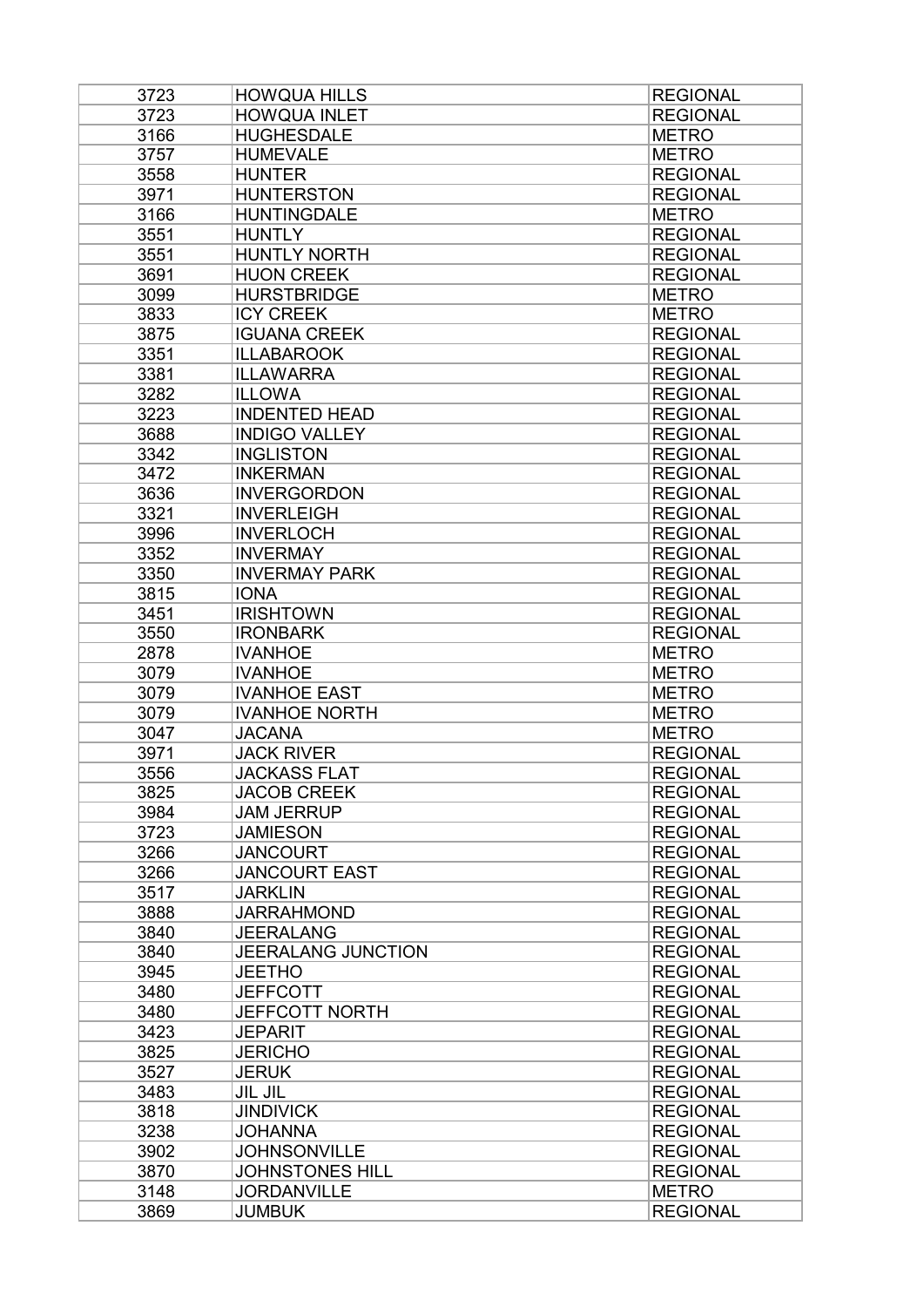| 3977 | <b>JUNCTION VILLAGE</b> | <b>METRO</b>                 |
|------|-------------------------|------------------------------|
| 3401 | <b>JUNG</b>             | <b>REGIONAL</b>              |
| 3575 | <b>JUNGABURRA</b>       | <b>REGIONAL</b>              |
| 3551 | <b>JUNORTOUN</b>        | <b>REGIONAL</b>              |
| 3635 | <b>KAARIMBA</b>         | <b>REGIONAL</b>              |
| 3909 | <b>KALIMNA</b>          | <b>REGIONAL</b>              |
| 3909 | <b>KALIMNA WEST</b>     | <b>REGIONAL</b>              |
| 3064 | <b>KALKALLO</b>         | <b>METRO</b>                 |
| 3401 | <b>KALKEE</b>           | <b>REGIONAL</b>              |
| 3791 | <b>KALLISTA</b>         | <b>REGIONAL</b>              |
| 3766 | <b>KALORAMA</b>         | <b>METRO</b>                 |
| 3401 | <b>KANAGULK</b>         | <b>REGIONAL</b>              |
| 3691 | <b>KANCOONA</b>         | <b>REGIONAL</b>              |
| 3555 | <b>KANGAROO FLAT</b>    | <b>REGIONAL</b>              |
| 3097 | KANGAROO GROUND         | <b>METRO</b>                 |
| 3419 | <b>KANIVA</b>           | <b>REGIONAL</b>              |
| 3719 | <b>KANUMBRA</b>         | <b>REGIONAL</b>              |
| 3564 | <b>KANYAPELLA</b>       | <b>REGIONAL</b>              |
| 3294 | <b>KARABEAL</b>         | <b>REGIONAL</b>              |
| 3950 | <b>KARDELLA SOUTH</b>   | <b>REGIONAL</b>              |
| 3260 | <b>KARIAH</b>           | <b>REGIONAL</b>              |
| 3199 | <b>KARINGAL</b>         | <b>METRO</b>                 |
| 3199 | <b>KARINGAL CENTRE</b>  | <b>METRO</b>                 |
| 3401 | <b>KARNAK</b>           | <b>REGIONAL</b>              |
| 3631 | <b>KARRAMOMUS</b>       | <b>REGIONAL</b>              |
| 3483 | <b>KARYRIE</b>          | <b>REGIONAL</b>              |
| 3649 | <b>KATAMATITE</b>       | <b>REGIONAL</b>              |
| 3649 | <b>KATAMATITE EAST</b>  | <b>REGIONAL</b>              |
| 3634 | <b>KATANDRA</b>         | <b>REGIONAL</b>              |
| 3634 | <b>KATANDRA WEST</b>    | <b>REGIONAL</b>              |
| 3640 | <b>KATUNGA</b>          | <b>REGIONAL</b>              |
| 3021 | <b>KEALBA</b>           | <b>METRO</b>                 |
| 3568 | <b>KEELY</b>            | <b>REGIONAL</b>              |
| 3036 | <b>KEILOR</b>           | <b>METRO</b>                 |
| 3038 | <b>KEILOR DOWNS</b>     | <b>METRO</b>                 |
| 3033 | <b>KEILOR EAST</b>      | <b>METRO</b>                 |
| 3038 |                         | <b>METRO</b>                 |
| 3036 | <b>KEILOR LODGE</b>     |                              |
|      | <b>KEILOR NORTH</b>     | <b>METRO</b><br><b>METRO</b> |
| 3042 | <b>KEILOR PARK</b>      |                              |
| 3393 | <b>KELLALAC</b>         | <b>REGIONAL</b>              |
| 3666 | <b>KELVIN VIEW</b>      | <b>REGIONAL</b>              |
| 3550 | <b>KENNINGTON</b>       | <b>REGIONAL</b>              |
| 3031 | <b>KENSINGTON</b>       | <b>METRO</b>                 |
| 3579 | <b>KERANG</b>           | <b>REGIONAL</b>              |
| 3579 | <b>KERANG EAST</b>      | <b>REGIONAL</b>              |
| 3691 | <b>KERGUNYAH</b>        | <b>REGIONAL</b>              |
| 3691 | <b>KERGUNYAH SOUTH</b>  | <b>REGIONAL</b>              |
| 3434 | <b>KERRIE</b>           | <b>REGIONAL</b>              |
| 3129 | <b>KERRIMUIR</b>        | <b>METRO</b>                 |
| 3660 | <b>KERRISDALE</b>       | <b>REGIONAL</b>              |
| 3723 | <b>KEVINGTON</b>        | <b>REGIONAL</b>              |
| 3101 | <b>KEW</b>              | <b>METRO</b>                 |
| 3102 | <b>KEW EAST</b>         | <b>METRO</b>                 |
| 3390 | <b>KEWELL</b>           | <b>REGIONAL</b>              |
| 3173 | <b>KEYSBOROUGH</b>      | <b>METRO</b>                 |
| 3631 | <b>KIALLA</b>           | <b>REGIONAL</b>              |
| 3631 | <b>KIALLA EAST</b>      | <b>REGIONAL</b>              |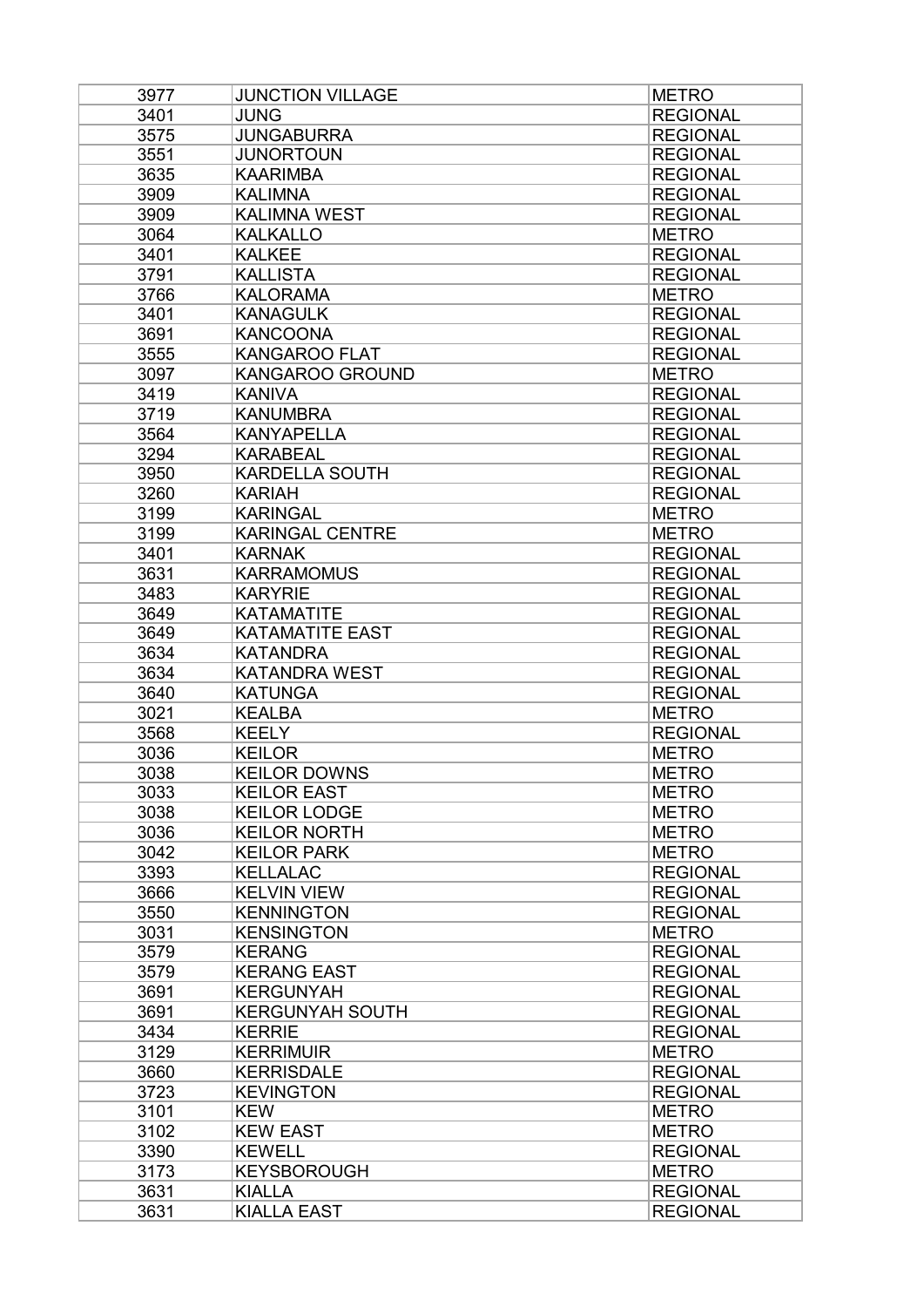| 3631 | <b>KIALLA WEST</b>               | <b>REGIONAL</b> |
|------|----------------------------------|-----------------|
| 3691 | <b>KIEWA</b>                     | <b>REGIONAL</b> |
| 3995 | <b>KILCUNDA</b>                  | <b>REGIONAL</b> |
| 3691 | <b>KILLARA</b>                   | <b>REGIONAL</b> |
| 3283 | <b>KILLARNEY</b>                 | <b>REGIONAL</b> |
| 3678 | <b>KILLAWARRA</b>                | <b>REGIONAL</b> |
| 3717 | <b>KILLINGWORTH</b>              | <b>REGIONAL</b> |
| 3851 | <b>KILMANY</b>                   | <b>REGIONAL</b> |
| 3764 | <b>KILMORE</b>                   | <b>REGIONAL</b> |
| 3764 | <b>KILMORE EAST</b>              | <b>REGIONAL</b> |
| 3137 | <b>KILSYTH</b>                   | <b>METRO</b>    |
| 3137 | <b>KILSYTH SOUTH</b>             | <b>METRO</b>    |
| 3551 | <b>KIMBOLTON</b>                 | <b>REGIONAL</b> |
| 3678 | <b>KING VALLEY</b>               | <b>REGIONAL</b> |
| 3763 | <b>KINGLAKE</b>                  | <b>METRO</b>    |
| 3757 | KINGLAKE CENTRAL                 | <b>METRO</b>    |
| 3757 | <b>KINGLAKE WEST</b>             | <b>METRO</b>    |
| 3517 | <b>KINGOWER</b>                  | <b>REGIONAL</b> |
| 3021 | <b>KINGS PARK</b>                | <b>METRO</b>    |
| 3083 | <b>KINGSBURY</b>                 | <b>METRO</b>    |
| 3012 | <b>KINGSVILLE</b>                | <b>METRO</b>    |
| 3012 | <b>KINGSVILLE WEST</b>           | <b>METRO</b>    |
| 3483 | <b>KINNABULLA</b>                | <b>REGIONAL</b> |
| 3283 | <b>KIRKSTALL</b>                 | <b>REGIONAL</b> |
| 3608 | <b>KIRWANS BRIDGE</b>            | <b>REGIONAL</b> |
| 3666 | <b>KITHBROOK</b>                 | <b>REGIONAL</b> |
| 3723 | <b>KNOCKWOOD</b>                 | <b>REGIONAL</b> |
| 3523 | <b>KNOWSLEY</b>                  | <b>REGIONAL</b> |
| 3152 | <b>KNOX CITY CENTRE</b>          | <b>METRO</b>    |
| 3180 | <b>KNOXFIELD</b>                 | <b>METRO</b>    |
| 3260 | <b>KOALLAH</b>                   | <b>REGIONAL</b> |
| 3981 | KOO WEE RUP                      | <b>REGIONAL</b> |
| 3981 | KOO WEE RUP NORTH                | <b>REGIONAL</b> |
| 3669 | <b>KOONDA</b>                    | <b>REGIONAL</b> |
| 3644 | <b>KOONOOMOO</b>                 | <b>REGIONAL</b> |
| 3954 | <b>KOONWARRA</b>                 | <b>REGIONAL</b> |
| 3844 | <b>KOORNALLA</b>                 | <b>REGIONAL</b> |
| 3860 | <b>KOOROOL</b>                   | <b>REGIONAL</b> |
| 3953 | <b>KOOROOMAN</b>                 | <b>REGIONAL</b> |
| 3144 | <b>KOOYONG</b>                   | <b>METRO</b>    |
| 3714 | <b>KORIELLA</b>                  | <b>REGIONAL</b> |
| 3282 | <b>KOROIT</b>                    | <b>REGIONAL</b> |
| 3579 | <b>KOROOP</b>                    | <b>REGIONAL</b> |
| 3950 | <b>KORUMBURRA</b>                | <b>REGIONAL</b> |
| 3950 | <b>KORUMBURRA SOUTH</b>          | <b>REGIONAL</b> |
|      |                                  | <b>REGIONAL</b> |
| 3461 | <b>KORWEINGUBOORA</b>            | <b>REGIONAL</b> |
| 3638 | <b>KOTUPNA</b><br><b>KROWERA</b> | <b>REGIONAL</b> |
| 3945 |                                  |                 |
| 3585 | <b>KUNAT</b>                     | <b>REGIONAL</b> |
| 3930 | <b>KUNYUNG</b>                   | <b>REGIONAL</b> |
| 3517 | <b>KURTING</b>                   | <b>REGIONAL</b> |
| 3337 | <b>KURUNJANG</b>                 | <b>REGIONAL</b> |
| 3619 | <b>KYABRAM</b>                   | <b>REGIONAL</b> |
| 3620 | <b>KYABRAM</b>                   | <b>REGIONAL</b> |
| 3620 | <b>KYABRAM SOUTH</b>             | <b>REGIONAL</b> |
| 3444 | <b>KYNETON</b>                   | <b>REGIONAL</b> |
| 3444 | <b>KYNETON SOUTH</b>             | <b>REGIONAL</b> |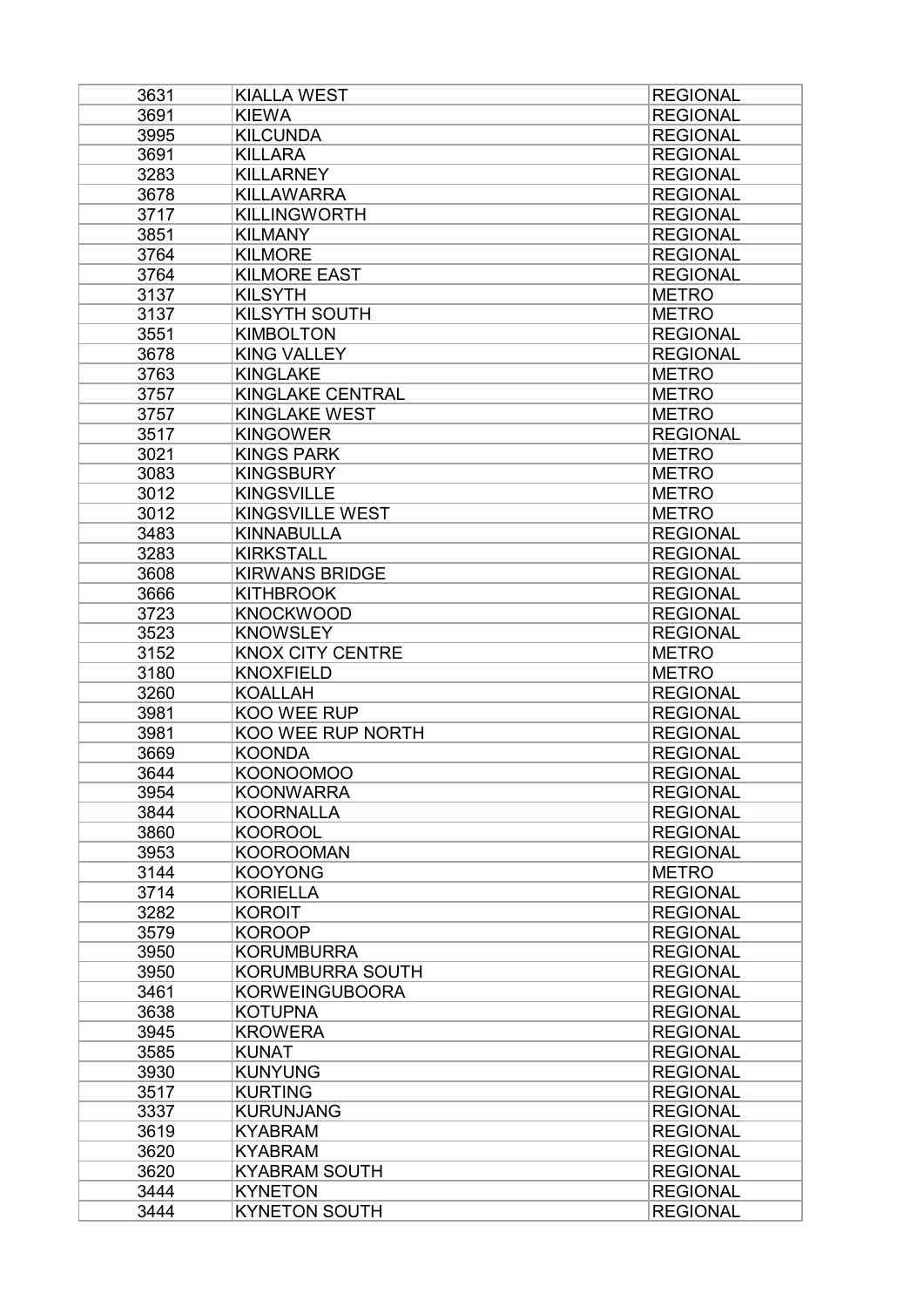| 3621 | <b>KYVALLEY</b>          | <b>REGIONAL</b> |
|------|--------------------------|-----------------|
| 3083 | LA TROBE UNIVERSITY      | <b>METRO</b>    |
| 3086 | LA TROBE UNIVERSITY      | <b>METRO</b>    |
| 3463 | <b>LAANECOORIE</b>       | <b>REGIONAL</b> |
| 3816 | <b>LABERTOUCHE</b>       | <b>REGIONAL</b> |
| 3130 | <b>LABURNUM</b>          | <b>METRO</b>    |
| 3678 | <b>LACEBY</b>            | <b>REGIONAL</b> |
| 3523 | <b>LADYS PASS</b>        | <b>REGIONAL</b> |
| 3480 | <b>LAEN</b>              | <b>REGIONAL</b> |
| 3480 | <b>LAEN EAST</b>         | <b>REGIONAL</b> |
| 3480 | <b>LAEN NORTH</b>        | <b>REGIONAL</b> |
| 3393 | LAH                      | <b>REGIONAL</b> |
| 3401 | <b>LAHARUM</b>           | <b>REGIONAL</b> |
| 3584 | <b>LAKE BOGA</b>         | <b>REGIONAL</b> |
| 3351 | <b>LAKE BOLAC</b>        | <b>REGIONAL</b> |
| 3909 | <b>LAKE BUNGA</b>        | <b>REGIONAL</b> |
| 3551 | <b>LAKE EPPALOCK</b>     | <b>REGIONAL</b> |
| 3381 | <b>LAKE FYANS</b>        | <b>REGIONAL</b> |
| 3355 | <b>LAKE GARDENS</b>      | <b>REGIONAL</b> |
| 3373 | <b>LAKE GOLDSMITH</b>    | <b>REGIONAL</b> |
| 3691 | <b>LAKE HUME VILLAGE</b> | <b>REGIONAL</b> |
| 3381 | <b>LAKE LONSDALE</b>     | <b>REGIONAL</b> |
| 3525 | <b>LAKE MARMAL</b>       | <b>REGIONAL</b> |
| 3579 | <b>LAKE MERAN</b>        | <b>REGIONAL</b> |
| 3887 | <b>LAKE TYERS</b>        | <b>REGIONAL</b> |
| 3909 | <b>LAKE TYERS BEACH</b>  | <b>REGIONAL</b> |
| 3533 | <b>LAKE TYRRELL</b>      | <b>REGIONAL</b> |
| 3851 | <b>LAKE WELLINGTON</b>   | <b>REGIONAL</b> |
| 3350 | <b>LAKE WENDOUREE</b>    | <b>REGIONAL</b> |
| 3373 | <b>LAKE WONGAN</b>       | <b>REGIONAL</b> |
| 3909 | <b>LAKES ENTRANCE</b>    | <b>REGIONAL</b> |
| 3352 | <b>LAL LAL</b>           | <b>REGIONAL</b> |
| 3644 | <b>LALALTY</b>           | <b>REGIONAL</b> |
| 3075 | <b>LALOR</b>             | <b>METRO</b>    |
| 3352 | <b>LAMPLOUGH</b>         | <b>REGIONAL</b> |
| 3620 | <b>LANCASTER</b>         | <b>REGIONAL</b> |
| 3995 | <b>LANCE CREEK</b>       | <b>REGIONAL</b> |
| 3435 | <b>LANCEFIELD</b>        | <b>REGIONAL</b> |
| 3984 | <b>LANG LANG</b>         | <b>REGIONAL</b> |
| 3984 | <b>LANG LANG EAST</b>    | <b>REGIONAL</b> |
| 3363 | <b>LANGDONS HILL</b>     | <b>REGIONAL</b> |
| 3352 | <b>LANGI KAL KAL</b>     | <b>REGIONAL</b> |
| 3377 | <b>LANGI LOGAN</b>       | <b>REGIONAL</b> |
| 3444 | <b>LANGLEY</b>           | <b>REGIONAL</b> |
| 3971 | LANGSBOROUGH             | <b>REGIONAL</b> |
| 3910 | <b>LANGWARRIN</b>        | <b>METRO</b>    |
| 3910 | <b>LANGWARRIN</b>        | <b>METRO</b>    |
| 3911 | <b>LANGWARRIN SOUTH</b>  | <b>METRO</b>    |
| 3555 | <b>LANSELL PLAZA</b>     | <b>REGIONAL</b> |
| 3212 | <b>LARA</b>              | <b>REGIONAL</b> |
| 3821 | <b>LARDNER</b>           | <b>REGIONAL</b> |
| 3325 | <b>LARRALEA</b>          | <b>REGIONAL</b> |
| 3139 | <b>LAUNCHING PLACE</b>   | <b>REGIONAL</b> |
| 3444 | <b>LAURISTON</b>         | <b>REGIONAL</b> |
| 3238 | <b>LAVERS HILL</b>       | <b>REGIONAL</b> |
| 3028 | <b>LAVERTON</b>          | <b>METRO</b>    |
| 3026 | <b>LAVERTON NORTH</b>    | <b>METRO</b>    |
|      |                          |                 |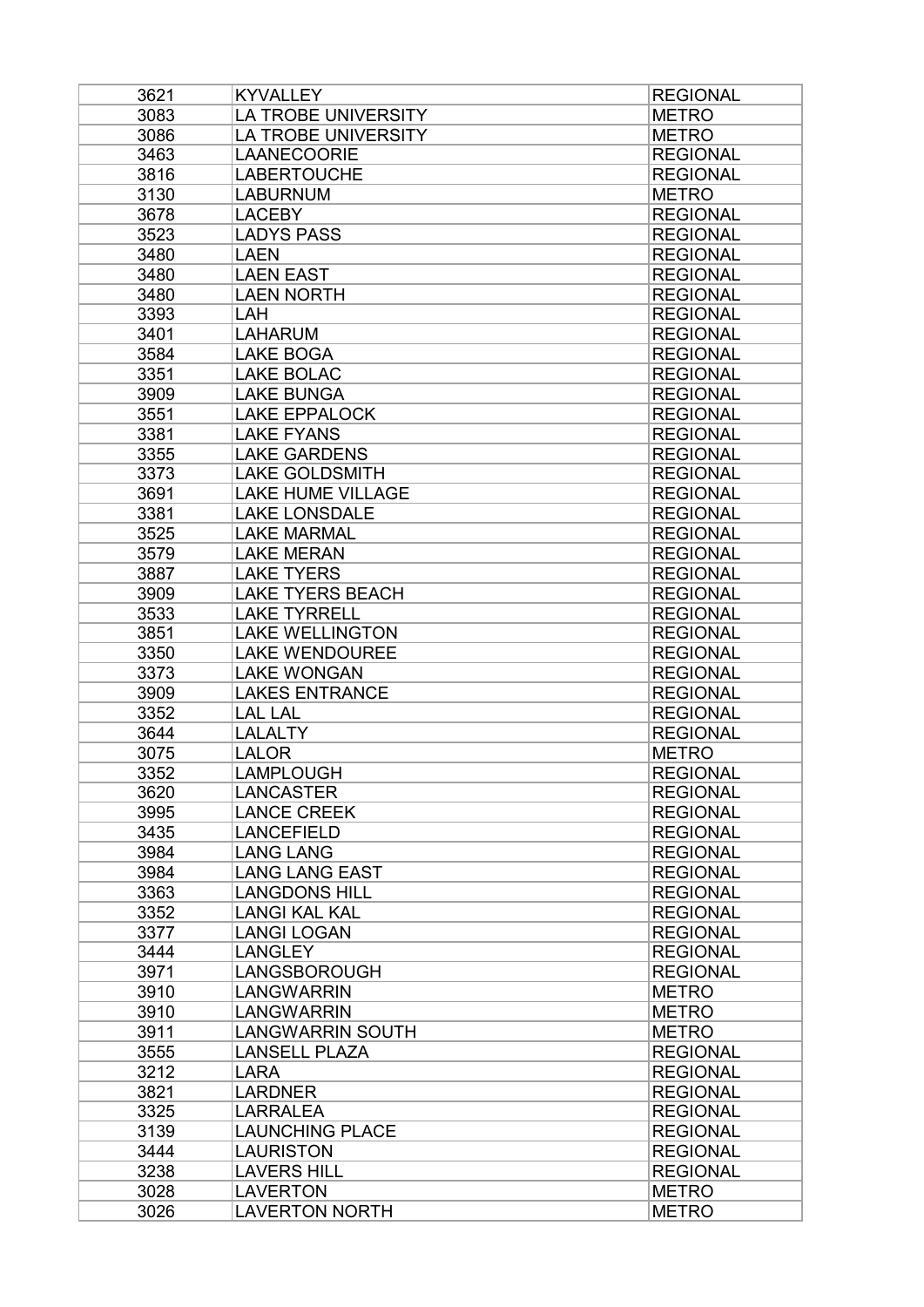| 3480 | <b>LAWLER</b>          | <b>REGIONAL</b> |
|------|------------------------|-----------------|
| 3537 | <b>LEAGHUR</b>         | <b>REGIONAL</b> |
| 3352 | <b>LEARMONTH</b>       | <b>REGIONAL</b> |
| 3385 | <b>LEDCOURT</b>        | <b>REGIONAL</b> |
| 3352 | <b>LEIGH CREEK</b>     | <b>REGIONAL</b> |
| 3567 | <b>LEITCHVILLE</b>     | <b>REGIONAL</b> |
| 3631 | <b>LEMNOS</b>          | <b>REGIONAL</b> |
| 3691 | <b>LENEVA</b>          | <b>REGIONAL</b> |
| 3461 | <b>LEONARDS HILL</b>   | <b>REGIONAL</b> |
| 3953 | <b>LEONGATHA</b>       | <b>REGIONAL</b> |
| 3953 | <b>LEONGATHA NORTH</b> | <b>REGIONAL</b> |
| 3953 | <b>LEONGATHA SOUTH</b> | <b>REGIONAL</b> |
| 3224 | <b>LEOPOLD</b>         | <b>REGIONAL</b> |
| 3458 | <b>LERDERDERG</b>      | <b>REGIONAL</b> |
| 3260 | <b>LESLIE MANOR</b>    | <b>REGIONAL</b> |
| 3352 | <b>LEXTON</b>          | <b>REGIONAL</b> |
| 3858 | <b>LICOLA</b>          | <b>REGIONAL</b> |
|      | <b>LICOLA NORTH</b>    | <b>REGIONAL</b> |
| 3858 |                        |                 |
| 3820 | <b>LILLICO</b>         | <b>REGIONAL</b> |
| 3140 | <b>LILYDALE</b>        | <b>METRO</b>    |
| 3673 | <b>LIMA</b>            | <b>REGIONAL</b> |
| 3673 | <b>LIMA EAST</b>       | <b>REGIONAL</b> |
| 3673 | <b>LIMA SOUTH</b>      | <b>REGIONAL</b> |
| 3717 | <b>LIMESTONE</b>       | <b>REGIONAL</b> |
| 3865 | <b>LINDENOW</b>        | <b>REGIONAL</b> |
| 3875 | <b>LINDENOW SOUTH</b>  | <b>REGIONAL</b> |
| 3496 | <b>LINDSAY POINT</b>   | <b>REGIONAL</b> |
| 3360 | <b>LINTON</b>          | <b>REGIONAL</b> |
| 3324 | <b>LISMORE</b>         | <b>REGIONAL</b> |
| 3480 | <b>LITCHFIELD</b>      | <b>REGIONAL</b> |
| 3458 | <b>LITTLE HAMPTON</b>  | <b>REGIONAL</b> |
| 3211 | <b>LITTLE RIVER</b>    | <b>REGIONAL</b> |
| 3551 | <b>LLANELLY</b>        | <b>REGIONAL</b> |
| 3862 | <b>LLOWALONG</b>       | <b>REGIONAL</b> |
| 3945 | <b>LOCH</b>            | <b>REGIONAL</b> |
| 3851 | <b>LOCH SPORT</b>      | <b>REGIONAL</b> |
| 3833 | <b>LOCH VALLEY</b>     | <b>METRO</b>    |
| 3563 | <b>LOCKINGTON</b>      | <b>REGIONAL</b> |
| 3665 | <b>LOCKSLEY</b>        | <b>REGIONAL</b> |
| 3551 | <b>LOCKWOOD</b>        | <b>REGIONAL</b> |
| 3551 | <b>LOCKWOOD SOUTH</b>  | <b>REGIONAL</b> |
| 3575 | <b>LODDON VALE</b>     | <b>REGIONAL</b> |
| 3678 | <b>LONDRIGAN</b>       | <b>REGIONAL</b> |
| 3340 | <b>LONG FOREST</b>     | <b>REGIONAL</b> |
| 3550 | <b>LONG GULLY</b>      | <b>REGIONAL</b> |
| 3401 | <b>LONGERENONG</b>     | <b>REGIONAL</b> |
| 3851 | <b>LONGFORD</b>        | <b>REGIONAL</b> |
| 3551 | <b>LONGLEA</b>         | <b>REGIONAL</b> |
| 3816 | <b>LONGWARRY</b>       | <b>REGIONAL</b> |
| 3816 | <b>LONGWARRY NORTH</b> | <b>REGIONAL</b> |
| 3665 | <b>LONGWOOD</b>        | <b>REGIONAL</b> |
| 3666 | <b>LONGWOOD EAST</b>   | <b>REGIONAL</b> |
| 3232 | <b>LORNE</b>           | <b>REGIONAL</b> |
|      |                        |                 |
| 3401 | <b>LOWER NORTON</b>    | <b>REGIONAL</b> |
| 3093 | <b>LOWER PLENTY</b>    | <b>METRO</b>    |
| 3844 | <b>LOY YANG</b>        | <b>REGIONAL</b> |
| 3385 | <b>LUBECK</b>          | <b>REGIONAL</b> |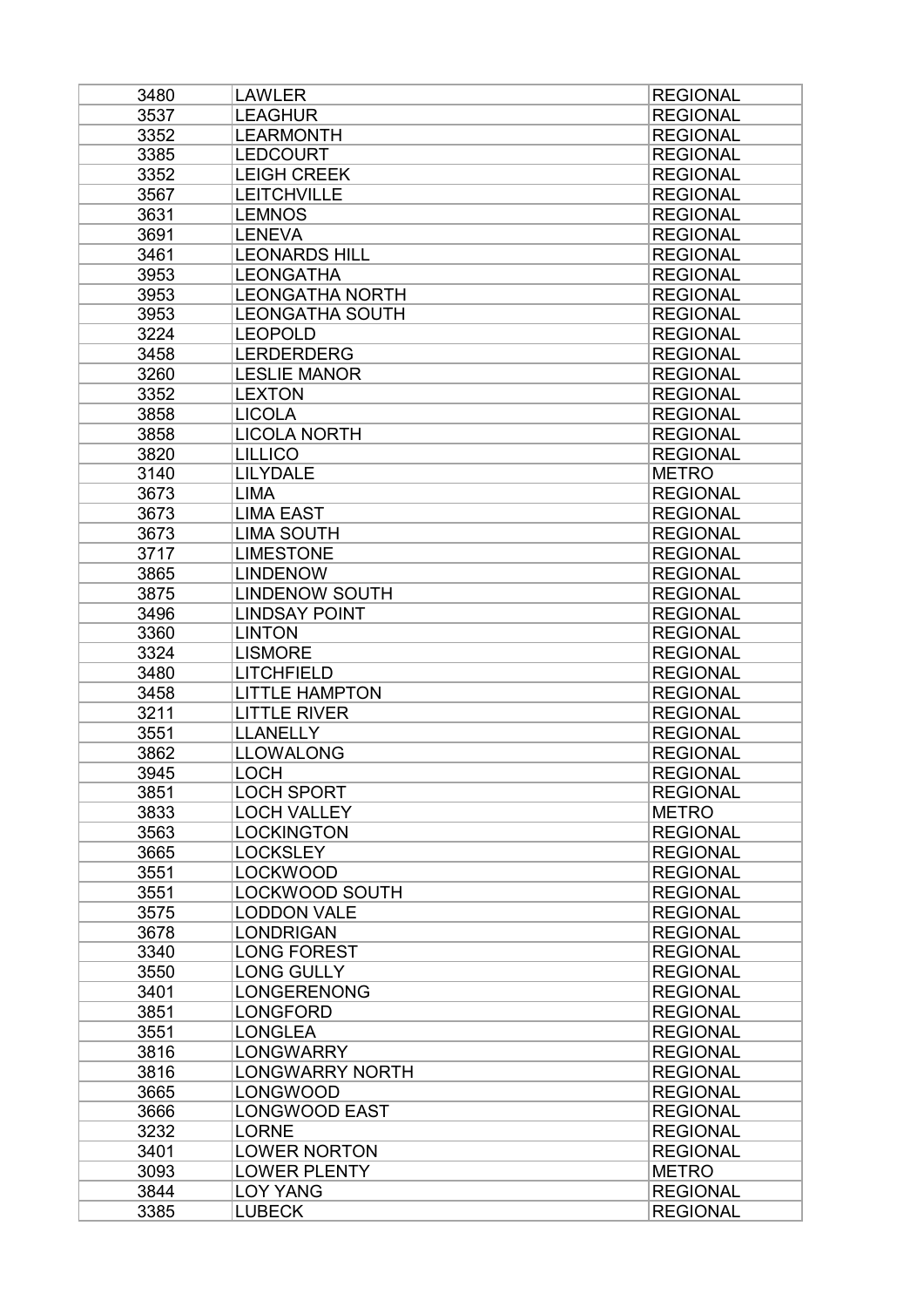| 3875 | <b>LUCKNOW</b>           | <b>REGIONAL</b> |
|------|--------------------------|-----------------|
| 3691 | <b>LUCYVALE</b>          | <b>REGIONAL</b> |
| 3673 | <b>LURG</b>              | <b>REGIONAL</b> |
| 3444 | <b>LYAL</b>              | <b>REGIONAL</b> |
| 3975 | <b>LYNBROOK</b>          | <b>METRO</b>    |
| 3975 | <b>LYNDHURST</b>         | <b>METRO</b>    |
| 3304 | <b>LYONS</b>             | <b>REGIONAL</b> |
| 3461 | <b>LYONVILLE</b>         | <b>REGIONAL</b> |
| 3156 | <b>LYSTERFIELD</b>       | <b>METRO</b>    |
| 3156 | <b>LYSTERFIELD SOUTH</b> | <b>METRO</b>    |
| 3782 | <b>MACCLESFIELD</b>      | <b>REGIONAL</b> |
| 3440 | <b>MACEDON</b>           | <b>REGIONAL</b> |
| 3971 | <b>MACKS CREEK</b>       | <b>REGIONAL</b> |
| 3085 | <b>MACLEOD</b>           | <b>METRO</b>    |
| 3085 | <b>MACLEOD WEST</b>      | <b>METRO</b>    |
| 3579 | <b>MACORNA</b>           | <b>REGIONAL</b> |
| 3568 | <b>MACORNA NORTH</b>     | <b>REGIONAL</b> |
| 3723 | <b>MACS COVE</b>         | <b>REGIONAL</b> |
| 3971 | <b>MADALYA</b>           | <b>REGIONAL</b> |
| 3340 | <b>MADDINGLEY</b>        | <b>REGIONAL</b> |
| 3379 | <b>MAFEKING</b>          | <b>REGIONAL</b> |
| 3860 | <b>MAFFRA</b>            | <b>REGIONAL</b> |
| 3859 | <b>MAFFRA WEST UPPER</b> | <b>REGIONAL</b> |
| 3352 | <b>MAGPIE</b>            | <b>REGIONAL</b> |
| 3551 | <b>MAIDEN GULLY</b>      | <b>REGIONAL</b> |
| 3012 | <b>MAIDSTONE</b>         | <b>METRO</b>    |
| 3373 | <b>MAIN LEAD</b>         | <b>REGIONAL</b> |
| 3928 | <b>MAIN RIDGE</b>        | <b>REGIONAL</b> |
| 3723 | <b>MAINDAMPLE</b>        | <b>REGIONAL</b> |
| 3714 | <b>MAINTONGOON</b>       | <b>REGIONAL</b> |
| 3465 | <b>MAJORCA</b>           | <b>REGIONAL</b> |
| 3463 | <b>MALDON</b>            | <b>REGIONAL</b> |
| 3446 | <b>MALMSBURY</b>         | <b>REGIONAL</b> |
| 3144 | <b>MALVERN</b>           | <b>METRO</b>    |
| 3145 | <b>MALVERN EAST</b>      | <b>METRO</b>    |
| 3144 | <b>MALVERN NORTH</b>     | <b>METRO</b>    |
| 3024 | <b>MAMBOURIN</b>         | <b>METRO</b>    |
| 3551 | <b>MANDURANG</b>         | <b>REGIONAL</b> |
| 3551 | <b>MANDURANG SOUTH</b>   | <b>REGIONAL</b> |
| 3218 | <b>MANIFOLD HEIGHTS</b>  | <b>REGIONAL</b> |
| 3222 | <b>MANNERIM</b>          | <b>REGIONAL</b> |
| 3360 | <b>MANNIBADAR</b>        | <b>REGIONAL</b> |
| 3971 | <b>MANNS BEACH</b>       | <b>REGIONAL</b> |
| 3722 | <b>MANSFIELD</b>         | <b>REGIONAL</b> |
| 3724 | <b>MANSFIELD</b>         | <b>REGIONAL</b> |
| 3222 | <b>MARCUS HILL</b>       | <b>REGIONAL</b> |
| 3953 | <b>MARDAN</b>            | <b>REGIONAL</b> |
| 3233 | <b>MARENGO</b>           | <b>REGIONAL</b> |
| 3032 | <b>MARIBYRNONG</b>       | <b>METRO</b>    |
| 3634 | <b>MARIONVALE</b>        | <b>REGIONAL</b> |
| 3678 | <b>MARKWOOD</b>          | <b>REGIONAL</b> |
| 3483 | <b>MARLBED</b>           | <b>REGIONAL</b> |
| 3888 | <b>MARLO</b>             | <b>REGIONAL</b> |
| 3377 | <b>MAROONA</b>           | <b>REGIONAL</b> |
| 3669 | <b>MARRAWEENEY</b>       | <b>REGIONAL</b> |
| 3216 | <b>MARSHALL</b>          | <b>REGIONAL</b> |
| 3875 | <b>MARTHAVALE</b>        | <b>REGIONAL</b> |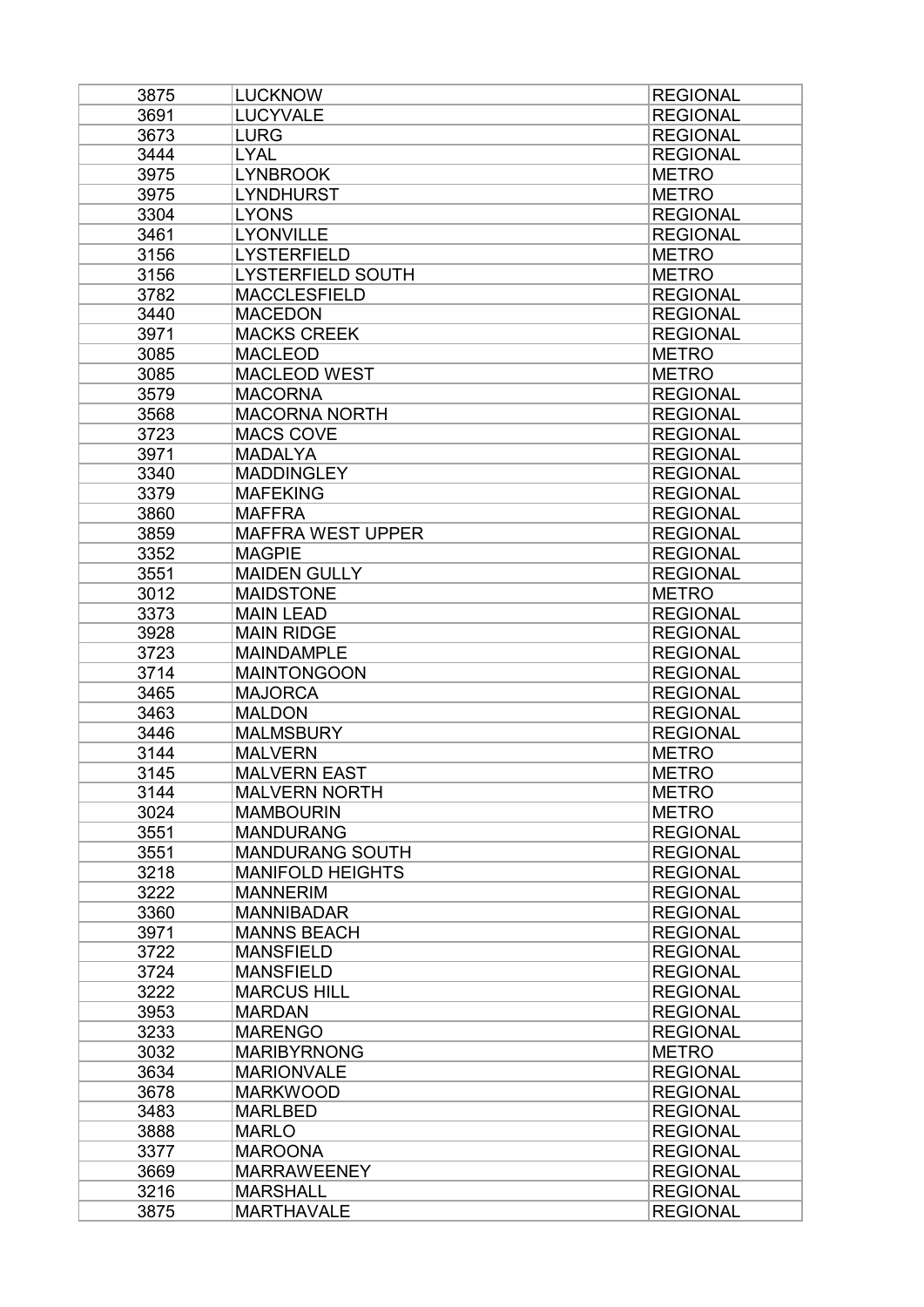| 3634 | <b>MARUNGI</b>                         | <b>REGIONAL</b> |
|------|----------------------------------------|-----------------|
| 3465 | <b>MARYBOROUGH</b>                     | <b>REGIONAL</b> |
| 3812 | <b>MARYKNOLL</b>                       | <b>REGIONAL</b> |
| 3779 | <b>MARYSVILLE</b>                      | <b>REGIONAL</b> |
| 3840 | <b>MARYVALE</b>                        | <b>REGIONAL</b> |
| 3723 | <b>MATLOCK</b>                         | <b>REGIONAL</b> |
| 3331 | <b>MAUDE</b>                           | <b>REGIONAL</b> |
| 3938 | <b>MCCRAE</b>                          | <b>REGIONAL</b> |
| 3472 | <b>MCINTYRE</b>                        | <b>REGIONAL</b> |
| 3401 | <b>MCKENZIE CREEK</b>                  | <b>REGIONAL</b> |
| 3451 | <b>MCKENZIE HILL</b>                   | <b>REGIONAL</b> |
| 3204 | <b>MCKINNON</b>                        | <b>METRO</b>    |
| 3799 | <b>MCMAHONS CREEK</b>                  | <b>REGIONAL</b> |
| 3568 | <b>MCMILLANS</b>                       | <b>REGIONAL</b> |
| 3568 | <b>MEAD</b>                            | <b>REGIONAL</b> |
| 3678 | <b>MEADOW CREEK</b>                    | <b>REGIONAL</b> |
| 3048 | <b>MEADOW HEIGHTS</b>                  | <b>METRO</b>    |
| 3585 | <b>MEATIAN</b>                         | <b>REGIONAL</b> |
| 3478 | <b>MEDLYN</b>                          | <b>REGIONAL</b> |
|      |                                        |                 |
| 3956 | <b>MEENIYAN</b><br><b>MEERING WEST</b> | <b>REGIONAL</b> |
| 3579 |                                        | <b>REGIONAL</b> |
| 3862 | <b>MEERLIEU</b>                        | <b>REGIONAL</b> |
| 3000 | <b>MELBOURNE</b>                       | <b>METRO</b>    |
| 3001 | <b>MELBOURNE</b>                       | <b>METRO</b>    |
| 3004 | <b>MELBOURNE</b>                       | <b>METRO</b>    |
| 3045 | <b>MELBOURNE AIRPORT</b>               | <b>METRO</b>    |
| 3052 | MELBOURNE UNIVERSITY                   | <b>METRO</b>    |
| 3337 | <b>MELTON</b>                          | <b>REGIONAL</b> |
| 3338 | <b>MELTON SOUTH</b>                    | <b>REGIONAL</b> |
| 3337 | <b>MELTON WEST</b>                     | <b>REGIONAL</b> |
| 3875 | <b>MELWOOD</b>                         | <b>REGIONAL</b> |
| 3373 | <b>MENA PARK</b>                       | <b>REGIONAL</b> |
| 3194 | <b>MENTONE</b>                         | <b>METRO</b>    |
| 3194 | <b>MENTONE EAST</b>                    | <b>METRO</b>    |
| 3159 | <b>MENZIES CREEK</b>                   | <b>METRO</b>    |
| 3277 | <b>MEPUNGA</b>                         | <b>REGIONAL</b> |
| 3277 | <b>MEPUNGA EAST</b>                    | <b>REGIONAL</b> |
| 3277 | <b>MEPUNGA WEST</b>                    | <b>REGIONAL</b> |
| 3333 | <b>MEREDITH</b>                        | <b>REGIONAL</b> |
| 3496 | <b>MERINGUR</b>                        | <b>REGIONAL</b> |
| 3058 | <b>MERLYNSTON</b>                      | <b>METRO</b>    |
| 3754 | <b>MERNDA</b>                          | <b>METRO</b>    |
| 3737 | <b>MERRIANG</b>                        | <b>REGIONAL</b> |
| 3737 | <b>MERRIANG SOUTH</b>                  | <b>REGIONAL</b> |
| 3916 | <b>MERRICKS</b>                        | <b>REGIONAL</b> |
| 3926 | <b>MERRICKS BEACH</b>                  | <b>REGIONAL</b> |
| 3926 | <b>MERRICKS NORTH</b>                  | <b>REGIONAL</b> |
| 3723 | <b>MERRIJIG</b>                        | <b>REGIONAL</b> |
| 3875 | <b>MERRIJIG</b>                        | <b>REGIONAL</b> |
| 3340 | <b>MERRIMU</b>                         | <b>REGIONAL</b> |
| 3496 | <b>MERRINEE</b>                        | <b>REGIONAL</b> |
| 3444 | <b>METCALFE EAST</b>                   | <b>REGIONAL</b> |
| 3904 | <b>METUNG</b>                          | <b>REGIONAL</b> |
| 3444 | <b>MIA MIA</b>                         | <b>REGIONAL</b> |
| 3064 | <b>MICKLEHAM</b>                       | <b>METRO</b>    |
| 3124 | MIDDLE CAMBERWELL                      | <b>METRO</b>    |
| 3206 | <b>MIDDLE PARK</b>                     | <b>METRO</b>    |
|      |                                        |                 |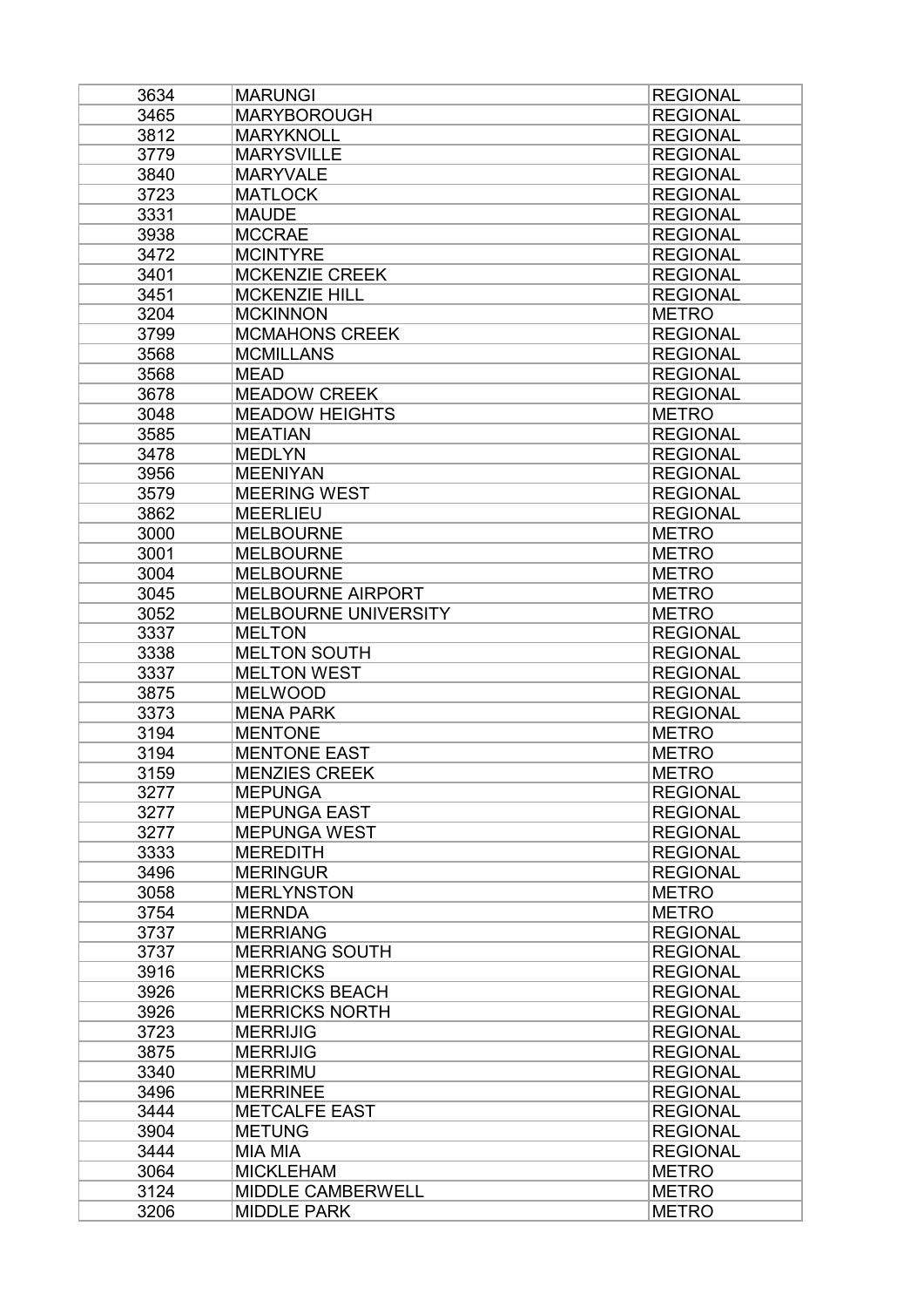| 3666         | <b>MIEPOLL</b>                       | <b>REGIONAL</b>                    |
|--------------|--------------------------------------|------------------------------------|
| 3678         | <b>MILAWA</b>                        | <b>REGIONAL</b>                    |
| 3500         | <b>MILDURA WEST</b>                  | <b>REGIONAL</b>                    |
| 3082         | <b>MILL PARK</b>                     | <b>METRO</b>                       |
| 3352         | <b>MILLBROOK</b>                     | <b>REGIONAL</b>                    |
| 3799         | <b>MILLGROVE</b>                     | <b>REGIONAL</b>                    |
| 3304         | <b>MILLTOWN</b>                      | <b>REGIONAL</b>                    |
| 3579         | <b>MILNES BRIDGE</b>                 | <b>REGIONAL</b>                    |
| 3575         | <b>MINCHA</b>                        | <b>REGIONAL</b>                    |
| 3568         | <b>MINCHA WEST</b>                   | <b>REGIONAL</b>                    |
| 3352         | <b>MINERS REST</b>                   | <b>REGIONAL</b>                    |
| 3324         | <b>MINGAY</b>                        | <b>REGIONAL</b>                    |
| 3351         | <b>MININERA</b>                      | <b>REGIONAL</b>                    |
| 3537         | <b>MINMINDIE</b>                     | <b>REGIONAL</b>                    |
| 3392         | <b>MINYIP</b>                        | <b>REGIONAL</b>                    |
| 3862         | <b>MIOWERA</b>                       | <b>REGIONAL</b>                    |
| 3871         | <b>MIRBOO</b>                        | <b>REGIONAL</b>                    |
| 3871         | <b>MIRBOO NORTH</b>                  | <b>REGIONAL</b>                    |
| 3722         | <b>MIRIMBAH</b>                      | <b>REGIONAL</b>                    |
| 3294         | <b>MIRRANATWA</b>                    | <b>REGIONAL</b>                    |
| 3132         | <b>MITCHAM</b>                       | <b>METRO</b>                       |
| 3132         | <b>MITCHAM NORTH</b>                 | <b>METRO</b>                       |
| 3352         | <b>MITCHELL PARK</b>                 | <b>REGIONAL</b>                    |
| 3355         | <b>MITCHELL PARK</b>                 | <b>REGIONAL</b>                    |
| 3608         | <b>MITCHELLSTOWN</b>                 | <b>REGIONAL</b>                    |
| 3401         | <b>MOCKINYA</b>                      | <b>REGIONAL</b>                    |
| 3816         | <b>MODELLA</b>                       | <b>REGIONAL</b>                    |
| 3825         | <b>MOE</b>                           | <b>REGIONAL</b>                    |
| 3825         | MOE SOUTH                            | <b>REGIONAL</b>                    |
| 3231         | <b>MOGGS CREEK</b>                   | <b>REGIONAL</b>                    |
| 3666         | <b>MOGLONEMBY</b>                    | <b>REGIONAL</b>                    |
| 3381         | <b>MOKEPILLY</b>                     | <b>REGIONAL</b>                    |
| 3472         | <b>MOLIAGUL</b>                      | <b>REGIONAL</b>                    |
| 3666         | <b>MOLKA</b>                         | <b>REGIONAL</b>                    |
| 3352         | <b>MOLLONGGHIP</b>                   | <b>REGIONAL</b>                    |
| 3575         | <b>MOLOGA</b>                        | <b>REGIONAL</b>                    |
| 3673         | <b>MOLYULLAH</b>                     | <b>REGIONAL</b>                    |
| 3793         | <b>MONBULK</b>                       | <b>REGIONAL</b>                    |
| 3691         | <b>MONGANS BRIDGE</b>                | <b>REGIONAL</b>                    |
| 3860         | <b>MONOMAK</b>                       | <b>REGIONAL</b>                    |
| 3984         | <b>MONOMEITH</b>                     | <b>REGIONAL</b>                    |
| 3127         | <b>MONT ALBERT</b>                   | <b>METRO</b>                       |
| 3129         | <b>MONT ALBERT NORTH</b>             | <b>METRO</b>                       |
| 3851         | <b>MONTGOMERY</b>                    | <b>REGIONAL</b>                    |
| 3094         | <b>MONTMORENCY</b>                   | <b>METRO</b>                       |
|              |                                      | <b>REGIONAL</b>                    |
| 3765         | <b>MONTROSE</b>                      |                                    |
| 3224         | <b>MOOLAP</b>                        | <b>REGIONAL</b>                    |
| 3465         | <b>MOOLORT</b>                       | <b>REGIONAL</b>                    |
| 3478<br>3825 | <b>MOONAMBEL</b><br><b>MOONDARRA</b> | <b>REGIONAL</b><br><b>REGIONAL</b> |
|              |                                      |                                    |
| 3039         | <b>MOONEE PONDS</b>                  | <b>METRO</b>                       |
| 3055         | <b>MOONEE VALE</b>                   | <b>METRO</b>                       |
| 3450         | <b>MOONLIGHT FLAT</b>                | <b>REGIONAL</b>                    |
| 3465         | <b>MOONLIGHT FLAT</b>                | <b>REGIONAL</b>                    |
| 3612         | <b>MOORA</b>                         | <b>REGIONAL</b>                    |
| 3189         | <b>MOORABBIN</b>                     | <b>METRO</b>                       |
| 3194         | <b>MOORABBIN AIRPORT</b>             | <b>METRO</b>                       |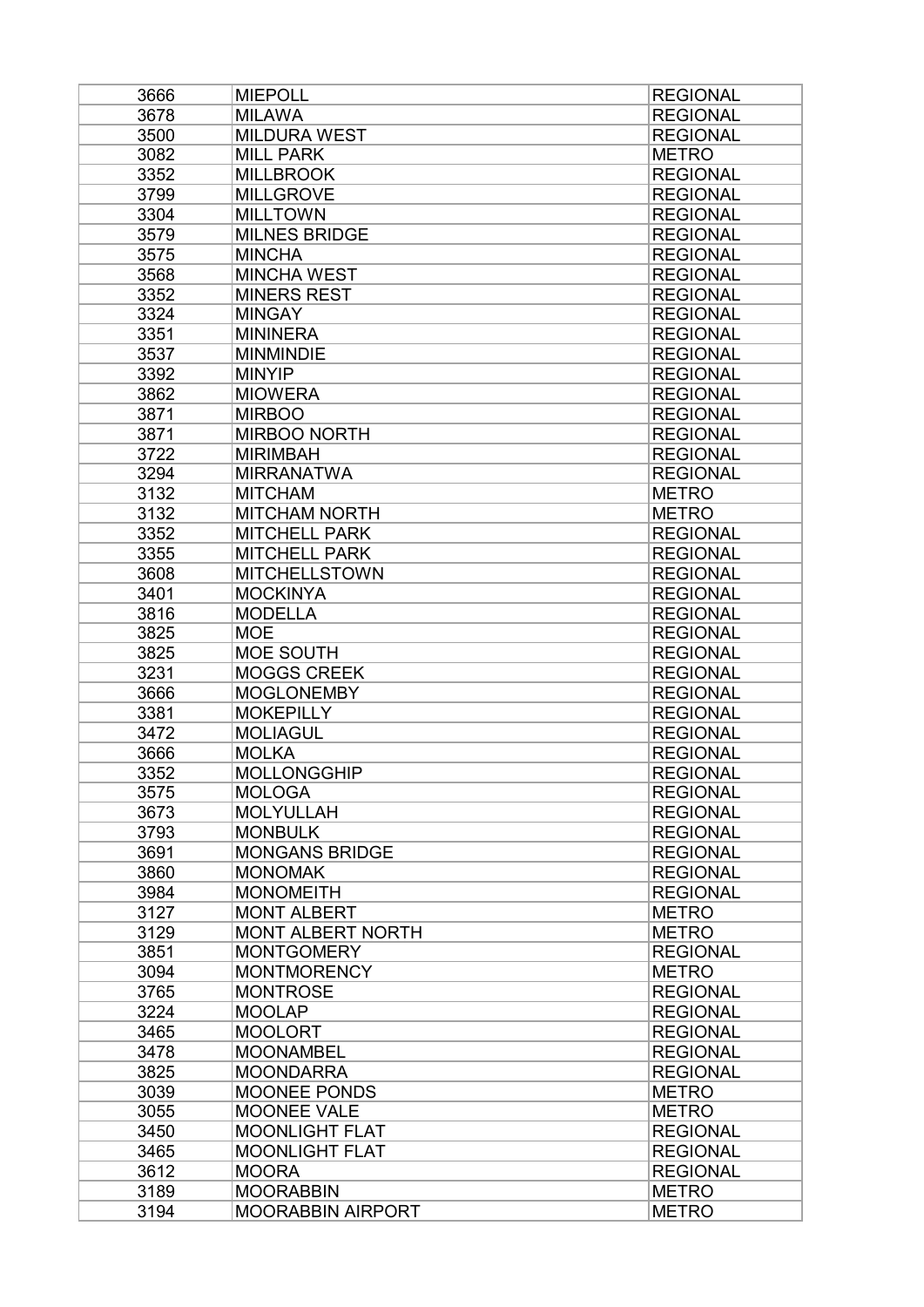| 3189 | <b>MOORABBIN EAST</b>     | <b>METRO</b>    |
|------|---------------------------|-----------------|
| 3610 | <b>MOORILIM</b>           | <b>REGIONAL</b> |
| 3523 | MOORMBOOL WEST            | <b>REGIONAL</b> |
| 3862 | <b>MOORNAPA</b>           | <b>REGIONAL</b> |
| 3673 | <b>MOORNGAG</b>           | <b>REGIONAL</b> |
| 3933 | <b>MOOROODUC</b>          | <b>METRO</b>    |
| 3138 | <b>MOOROOLBARK</b>        | <b>METRO</b>    |
| 3629 | <b>MOOROOPNA</b>          | <b>REGIONAL</b> |
| 3629 | <b>MOOROOPNA NORTH</b>    | <b>REGIONAL</b> |
| 3616 | MOOROOPNA NORTH WEST      | <b>REGIONAL</b> |
| 3764 | <b>MORANDING</b>          | <b>REGIONAL</b> |
| 3195 | <b>MORDIALLOC</b>         | <b>METRO</b>    |
| 3058 | <b>MORELAND</b>           | <b>METRO</b>    |
| 3055 | <b>MORELAND WEST</b>      | <b>METRO</b>    |
| 3931 | <b>MORNINGTON</b>         | <b>REGIONAL</b> |
| 3860 | <b>MOROKA</b>             | <b>REGIONAL</b> |
| 3334 | <b>MORRISONS</b>          | <b>REGIONAL</b> |
| 3840 | <b>MORWELL</b>            | <b>REGIONAL</b> |
| 3699 | <b>MOUNT BEAUTY</b>       | <b>REGIONAL</b> |
| 3363 | <b>MOUNT BECKWORTH</b>    | <b>REGIONAL</b> |
| 3960 | <b>MOUNT BEST</b>         | <b>REGIONAL</b> |
| 3352 | <b>MOUNT BOLTON</b>       | <b>REGIONAL</b> |
| 3675 | <b>MOUNT BRUNO</b>        | <b>REGIONAL</b> |
| 3740 | <b>MOUNT BUFFALO</b>      | <b>REGIONAL</b> |
| 3723 | <b>MOUNT BULLER</b>       | <b>REGIONAL</b> |
| 3781 | <b>MOUNT BURNETT</b>      | <b>REGIONAL</b> |
| 3324 | <b>MOUNT BUTE</b>         | <b>REGIONAL</b> |
| 3523 | <b>MOUNT CAMEL</b>        | <b>REGIONAL</b> |
| 3370 | <b>MOUNT CAMERON</b>      | <b>REGIONAL</b> |
| 3350 | <b>MOUNT CLEAR</b>        | <b>REGIONAL</b> |
| 3377 | MOUNT COLE                | <b>REGIONAL</b> |
| 3377 | MOUNT COLE CREEK          | <b>REGIONAL</b> |
| 3024 | <b>MOUNT COTTRELL</b>     | <b>METRO</b>    |
| 3767 | <b>MOUNT DANDENONG</b>    | <b>REGIONAL</b> |
| 3334 | <b>MOUNT DORAN</b>        | <b>REGIONAL</b> |
| 3381 | <b>MOUNT DRYDEN</b>       | <b>REGIONAL</b> |
| 3953 | <b>MOUNT ECCLES</b>       | <b>REGIONAL</b> |
| 3953 | <b>MOUNT ECCLES SOUTH</b> | <b>REGIONAL</b> |
| 3352 | <b>MOUNT EGERTON</b>      | <b>REGIONAL</b> |
| 3930 | <b>MOUNT ELIZA</b>        | <b>REGIONAL</b> |
| 3351 | <b>MOUNT EMU</b>          | <b>REGIONAL</b> |
| 3796 | <b>MOUNT EVELYN</b>       | <b>REGIONAL</b> |
| 3461 | <b>MOUNT FRANKLIN</b>     | <b>REGIONAL</b> |
| 3350 | <b>MOUNT HELEN</b>        | <b>REGIONAL</b> |
| 3472 | <b>MOUNT HOOGHLY</b>      | <b>REGIONAL</b> |
| 3441 | <b>MOUNT MACEDON</b>      | <b>REGIONAL</b> |
| 3646 | <b>MOUNT MAJOR</b>        | <b>REGIONAL</b> |
| 3934 | <b>MOUNT MARTHA</b>       | <b>REGIONAL</b> |
| 3352 | <b>MOUNT MERCER</b>       | <b>REGIONAL</b> |
| 3350 | <b>MOUNT PLEASANT</b>     | <b>REGIONAL</b> |
| 3305 | <b>MOUNT RICHMOND</b>     | <b>REGIONAL</b> |
| 3352 | <b>MOUNT ROWAN</b>        | <b>REGIONAL</b> |
| 3844 | <b>MOUNT TASSIE</b>       | <b>REGIONAL</b> |
| 3875 | <b>MOUNT TAYLOR</b>       | <b>REGIONAL</b> |
| 3777 | <b>MOUNT TOOLEBEWONG</b>  | <b>REGIONAL</b> |
| 3342 | <b>MOUNT WALLACE</b>      | <b>REGIONAL</b> |
| 3149 | <b>MOUNT WAVERLEY</b>     | <b>METRO</b>    |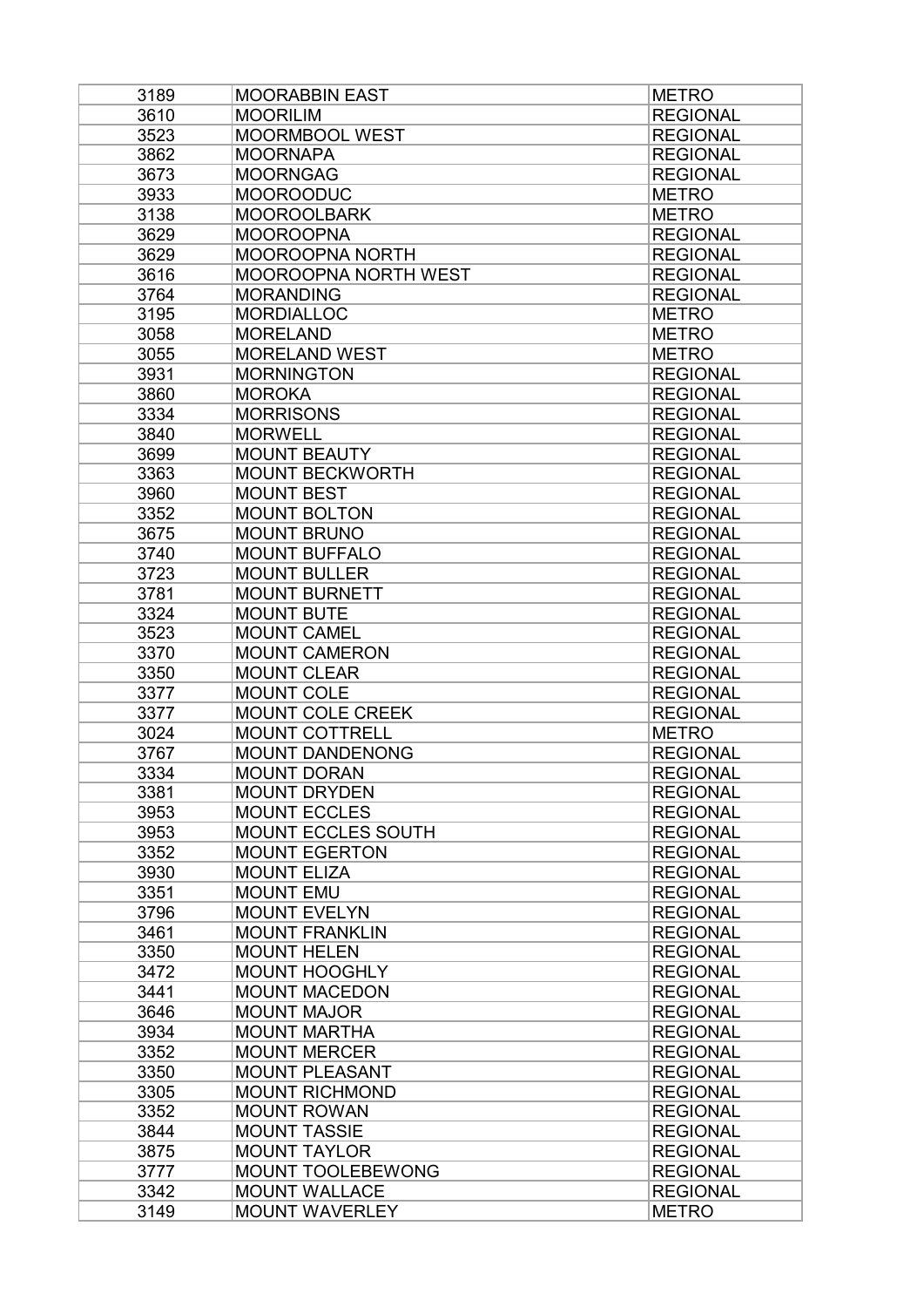| 3723 | <b>MOUNTAIN BAY</b>       | <b>REGIONAL</b> |
|------|---------------------------|-----------------|
| 3156 | <b>MOUNTAIN GATE</b>      | <b>METRO</b>    |
| 3988 | <b>MOUNTAIN VIEW</b>      | <b>REGIONAL</b> |
| 3294 | <b>MOUTAJUP</b>           | <b>REGIONAL</b> |
| 3732 | <b>MOYHU</b>              | <b>REGIONAL</b> |
| 3377 | <b>MOYSTON</b>            | <b>REGIONAL</b> |
| 3644 | <b>MUCKATAH</b>           | <b>REGIONAL</b> |
| 3451 | <b>MUCKLEFORD</b>         | <b>REGIONAL</b> |
| 3737 | <b>MUDGEGONGA</b>         | <b>REGIONAL</b> |
| 3170 | <b>MULGRAVE</b>           | <b>METRO</b>    |
| 3304 | <b>MUMBANNAR</b>          | <b>REGIONAL</b> |
| 3635 | <b>MUNDOONA</b>           | <b>REGIONAL</b> |
| 3862 | <b>MUNRO</b>              | <b>REGIONAL</b> |
| 3610 | <b>MURCHISON</b>          | <b>REGIONAL</b> |
| 3610 | <b>MURCHISON EAST</b>     | <b>REGIONAL</b> |
| 3610 | <b>MURCHISON NORTH</b>    | <b>REGIONAL</b> |
| 3218 | <b>MURGHEBOLUC</b>        | <b>REGIONAL</b> |
| 3747 | <b>MURMUNGEE</b>          | <b>REGIONAL</b> |
| 3551 | <b>MURPHYS CREEK</b>      | <b>REGIONAL</b> |
|      |                           |                 |
| 3401 | <b>MURRA WARRA</b>        | <b>REGIONAL</b> |
| 3579 | <b>MURRABIT</b>           | <b>REGIONAL</b> |
| 3579 | <b>MURRABIT WEST</b>      | <b>REGIONAL</b> |
| 3717 | <b>MURRINDINDI</b>        | <b>REGIONAL</b> |
| 3163 | <b>MURRUMBEENA</b>        | <b>METRO</b>    |
| 3390 | <b>MURTOA</b>             | <b>REGIONAL</b> |
| 3461 | <b>MUSK</b>               | <b>REGIONAL</b> |
| 3461 | <b>MUSK VALE</b>          | <b>REGIONAL</b> |
| 3533 | <b>MYALL</b>              | <b>REGIONAL</b> |
| 3579 | <b>MYALL</b>              | <b>REGIONAL</b> |
| 3304 | <b>MYAMYN</b>             | <b>REGIONAL</b> |
| 3556 | <b>MYERS FLAT</b>         | <b>REGIONAL</b> |
| 3551 | <b>MYOLA</b>              | <b>REGIONAL</b> |
| 3341 | <b>MYRNIONG</b>           | <b>REGIONAL</b> |
| 3732 | <b>MYRRHEE</b>            | <b>REGIONAL</b> |
| 3551 | <b>MYRTLE CREEK</b>       | <b>REGIONAL</b> |
| 3851 | <b>MYRTLEBANK</b>         | <b>REGIONAL</b> |
| 3736 | <b>MYRTLEFORD</b>         | <b>REGIONAL</b> |
| 3737 | <b>MYRTLEFORD</b>         | <b>REGIONAL</b> |
| 3579 | <b>MYSTIC PARK</b>        | <b>REGIONAL</b> |
| 3641 | <b>MYWEE</b>              | <b>REGIONAL</b> |
| 3608 | <b>NAGAMBIE</b>           | <b>REGIONAL</b> |
| 3646 | <b>NALINGA</b>            | <b>REGIONAL</b> |
| 3847 | <b>NAMBROK</b>            | <b>REGIONAL</b> |
| 3533 | <b>NANDALY</b>            | <b>REGIONAL</b> |
| 3781 | <b>NANGANA</b>            | <b>REGIONAL</b> |
| 3561 | <b>NANNEELLA</b>          | <b>REGIONAL</b> |
| 3860 | <b>NAP NAP MARRA</b>      | <b>REGIONAL</b> |
| 3352 | <b>NAPOLEONS</b>          | <b>REGIONAL</b> |
| 3812 | <b>NAR NAR GOON</b>       | <b>REGIONAL</b> |
| 3812 | <b>NAR NAR GOON NORTH</b> | <b>REGIONAL</b> |
| 3778 | <b>NARBETHONG</b>         | <b>REGIONAL</b> |
| 3525 |                           |                 |
|      | <b>NAREEWILLOCK</b>       | <b>REGIONAL</b> |
| 3707 | <b>NARIEL VALLEY</b>      | <b>REGIONAL</b> |
| 3636 | <b>NARING</b>             | <b>REGIONAL</b> |
| 3277 | <b>NARINGAL</b>           | <b>REGIONAL</b> |
| 3277 | <b>NARINGAL EAST</b>      | <b>REGIONAL</b> |
| 3266 | <b>NAROGHID</b>           | <b>REGIONAL</b> |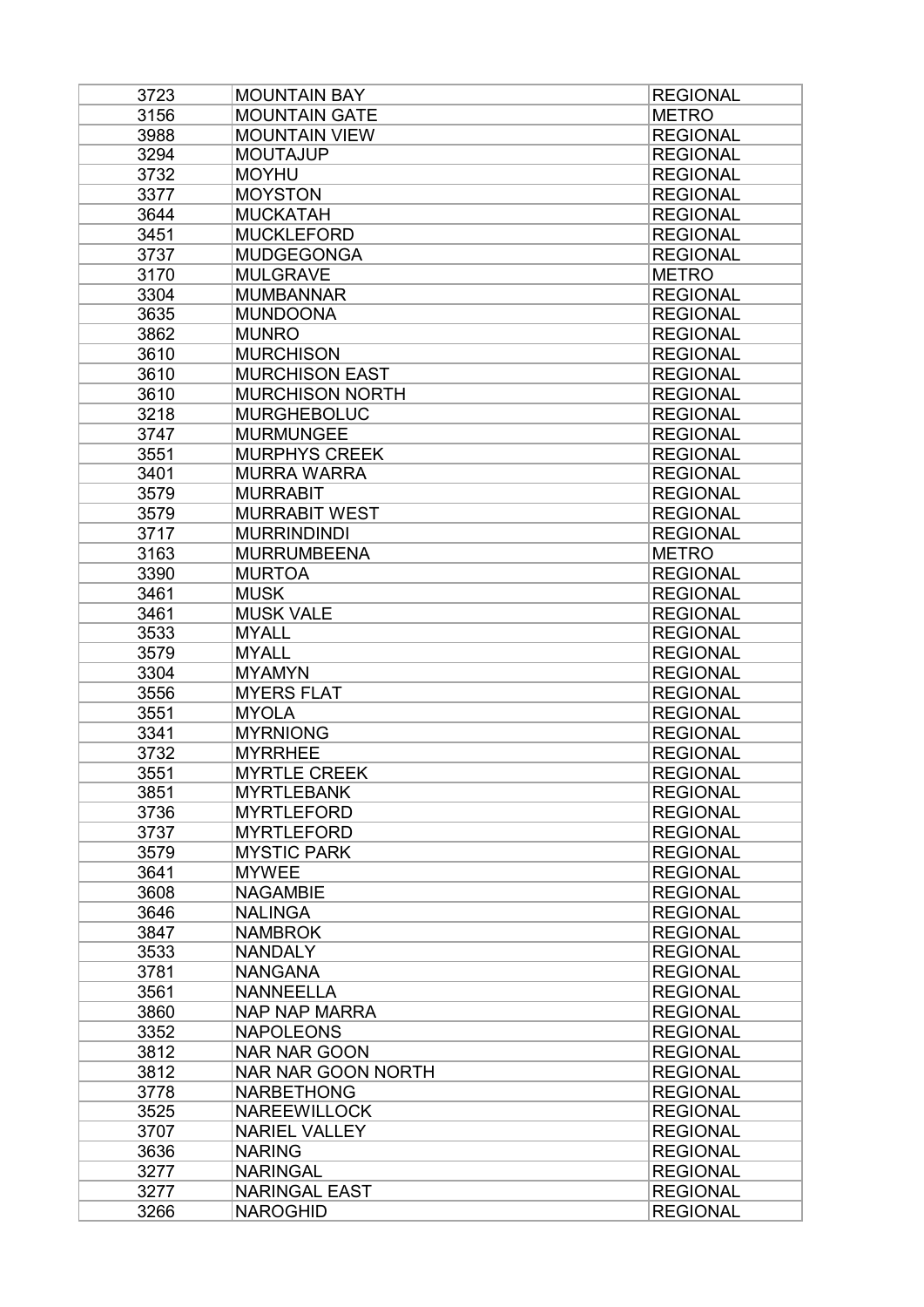| 3824 | <b>NARRACAN</b>           | <b>REGIONAL</b> |
|------|---------------------------|-----------------|
| 3483 | <b>NARRAPORT</b>          | <b>REGIONAL</b> |
| 3805 | <b>NARRE WARREN</b>       | <b>METRO</b>    |
| 3804 | <b>NARRE WARREN EAST</b>  | <b>METRO</b>    |
| 3804 | <b>NARRE WARREN NORTH</b> | <b>METRO</b>    |
| 3805 | <b>NARRE WARREN SOUTH</b> | <b>METRO</b>    |
| 3638 | <b>NATHALIA</b>           | <b>REGIONAL</b> |
| 3409 | <b>NATIMUK</b>            | <b>REGIONAL</b> |
| 3465 | <b>NATTE YALLOCK</b>      | <b>REGIONAL</b> |
| 3352 | <b>NAVIGATORS</b>         | <b>REGIONAL</b> |
| 3496 | <b>NEDS CORNER</b>        | <b>REGIONAL</b> |
| 3463 | <b>NEEREMAN</b>           | <b>REGIONAL</b> |
| 3831 | <b>NEERIM</b>             | <b>REGIONAL</b> |
| 3831 | <b>NEERIM EAST</b>        | <b>REGIONAL</b> |
| 3831 | <b>NEERIM SOUTH</b>       | <b>REGIONAL</b> |
| 3699 | <b>NELSE</b>              | <b>REGIONAL</b> |
| 3292 | <b>NELSON</b>             | <b>REGIONAL</b> |
| 3953 | <b>NERRENA</b>            | <b>REGIONAL</b> |
| 3351 | <b>NERRIN NERRIN</b>      | <b>REGIONAL</b> |
| 3350 | <b>NERRINA</b>            | <b>REGIONAL</b> |
| 3373 | <b>NERRING</b>            | <b>REGIONAL</b> |
| 3438 | <b>NEW GISBORNE</b>       | <b>REGIONAL</b> |
| 3825 | <b>NEWBOROUGH</b>         | <b>REGIONAL</b> |
| 3551 | <b>NEWBRIDGE</b>          | <b>REGIONAL</b> |
| 3458 | <b>NEWBURY</b>            | <b>REGIONAL</b> |
| 3219 | <b>NEWCOMB</b>            | <b>REGIONAL</b> |
| 3268 | <b>NEWFIELD</b>           | <b>REGIONAL</b> |
| 3442 | <b>NEWHAM</b>             | <b>REGIONAL</b> |
| 3925 | <b>NEWHAVEN</b>           | <b>REGIONAL</b> |
| 3350 | <b>NEWINGTON</b>          | <b>REGIONAL</b> |
| 3875 | <b>NEWLANDS ARM</b>       | <b>REGIONAL</b> |
| 3364 | <b>NEWLYN</b>             | <b>REGIONAL</b> |
| 3015 | <b>NEWPORT</b>            | <b>METRO</b>    |
| 3859 | <b>NEWRY</b>              | <b>REGIONAL</b> |
| 3462 | <b>NEWSTEAD</b>           | <b>REGIONAL</b> |
| 3220 | <b>NEWTOWN</b>            | <b>REGIONAL</b> |
| 3351 | <b>NEWTOWN</b>            | <b>REGIONAL</b> |
| 3501 | <b>NICHOLS POINT</b>      | <b>REGIONAL</b> |
| 3042 | <b>NIDDRIE</b>            | <b>METRO</b>    |
| 3042 | <b>NIDDRIE NORTH</b>      | <b>METRO</b>    |
| 3821 | <b>NILMA</b>              | <b>REGIONAL</b> |
| 3821 | <b>NILMA NORTH</b>        | <b>REGIONAL</b> |
| 3533 | <b>NINDA</b>              | <b>REGIONAL</b> |
| 3351 | <b>NINTINGBOOL</b>        | <b>REGIONAL</b> |
| 3527 | <b>NINYEUNOOK</b>         | <b>REGIONAL</b> |
| 3268 | <b>NIRRANDA</b>           | <b>REGIONAL</b> |
| 3268 | <b>NIRRANDA EAST</b>      | <b>REGIONAL</b> |
| 3268 | <b>NIRRANDA SOUTH</b>     | <b>REGIONAL</b> |
| 3174 | <b>NOBLE PARK</b>         | <b>METRO</b>    |
| 3174 | <b>NOBLE PARK NORTH</b>   | <b>METRO</b>    |
| 3833 | <b>NOOJEE</b>             | <b>METRO</b>    |
| 3890 | <b>NOORINBEE</b>          | <b>REGIONAL</b> |
| 3890 | NOORINBEE NORTH           | <b>REGIONAL</b> |
| 3214 | <b>NORLANE</b>            | <b>REGIONAL</b> |
| 3579 | <b>NORMANVILLE</b>        | <b>REGIONAL</b> |
| 3550 | <b>NORTH BENDIGO</b>      | <b>REGIONAL</b> |
| 3458 | NORTH BLACKWOOD           | <b>REGIONAL</b> |
|      |                           |                 |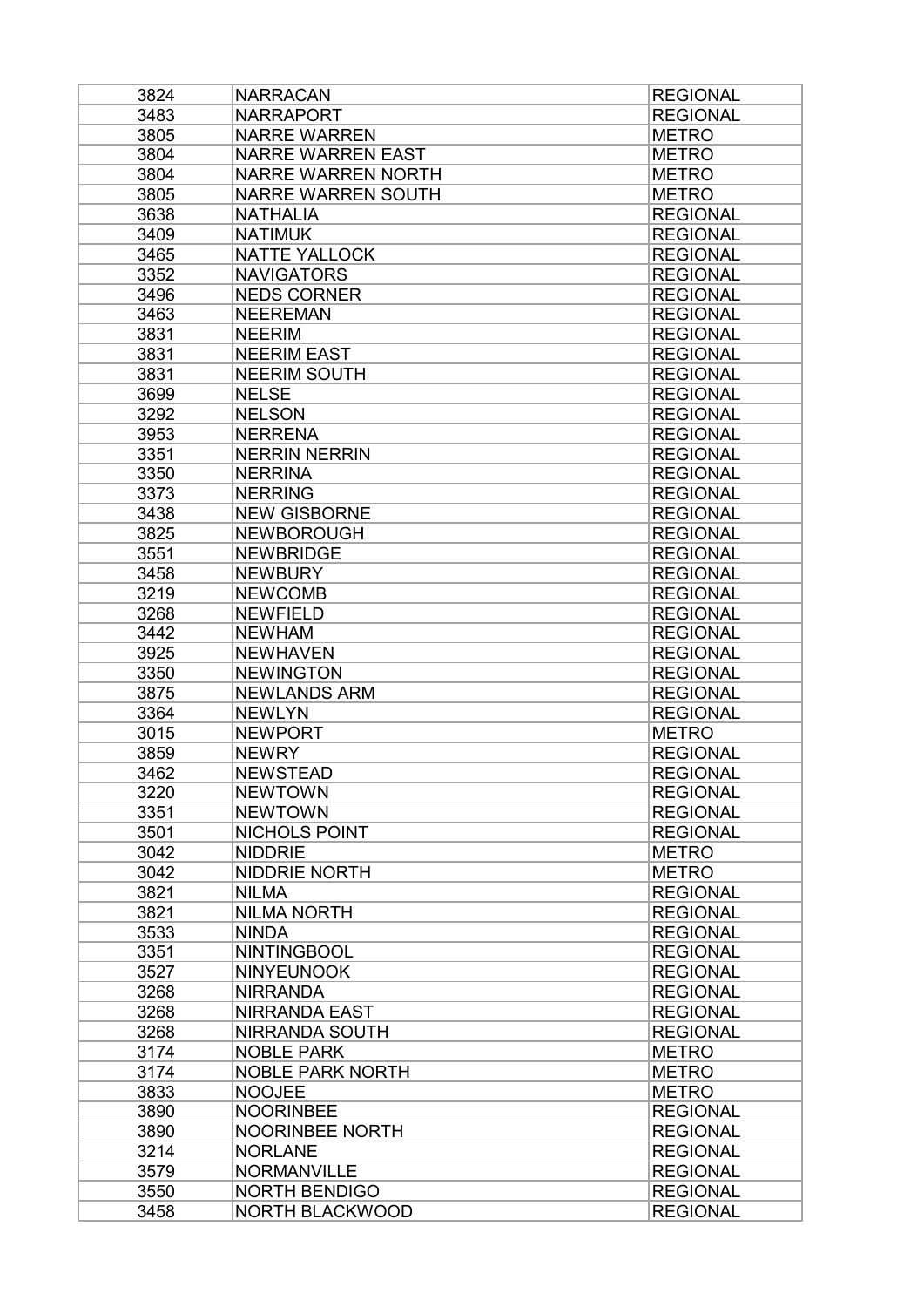| 3215 | <b>NORTH GEELONG</b>     | <b>REGIONAL</b> |
|------|--------------------------|-----------------|
| 3051 | <b>NORTH MELBOURNE</b>   | <b>METRO</b>    |
| 3187 | <b>NORTH ROAD</b>        | <b>METRO</b>    |
| 3214 | <b>NORTH SHORE</b>       | <b>REGIONAL</b> |
| 3678 | NORTH WANGARATTA         | <b>REGIONAL</b> |
| 3113 | NORTH WARRANDYTE         | <b>METRO</b>    |
| 3995 | <b>NORTH WONTHAGGI</b>   | <b>REGIONAL</b> |
| 3070 | <b>NORTHCOTE</b>         | <b>METRO</b>    |
| 3070 | NORTHCOTE SOUTH          | <b>METRO</b>    |
| 3072 | NORTHLAND CENTRE         | <b>METRO</b>    |
| 3660 | <b>NORTHWOOD</b>         | <b>REGIONAL</b> |
| 3377 | <b>NORVAL</b>            | <b>REGIONAL</b> |
| 3168 | <b>NOTTING HILL</b>      | <b>METRO</b>    |
| 3585 | <b>NOWIE</b>             | <b>REGIONAL</b> |
| 3737 | <b>NUG NUG</b>           | <b>REGIONAL</b> |
| 3463 | <b>NUGGETTY</b>          | <b>REGIONAL</b> |
| 3435 | <b>NULLA VALE</b>        | <b>REGIONAL</b> |
|      | <b>NULLAWARRE</b>        |                 |
| 3268 |                          | <b>REGIONAL</b> |
| 3268 | <b>NULLAWARRE NORTH</b>  | <b>REGIONAL</b> |
| 3636 | <b>NUMURKAH</b>          | <b>REGIONAL</b> |
| 3131 | <b>NUNAWADING</b>        | <b>METRO</b>    |
| 3110 | <b>NUNAWADING BC</b>     | <b>METRO</b>    |
| 3909 | <b>NUNGURNER</b>         | <b>REGIONAL</b> |
| 3401 | <b>NURCOUNG</b>          | <b>REGIONAL</b> |
| 3401 | <b>NURRABIEL</b>         | <b>REGIONAL</b> |
| 3888 | <b>NURRAN</b>            | <b>REGIONAL</b> |
| 3099 | <b>NUTFIELD</b>          | <b>METRO</b>    |
| 3595 | <b>NYAH WEST</b>         | <b>REGIONAL</b> |
| 3533 | <b>NYARRIN</b>           | <b>REGIONAL</b> |
| 3909 | <b>NYERIMILANG</b>       | <b>REGIONAL</b> |
| 3987 | <b>NYORA</b>             | <b>REGIONAL</b> |
| 3585 | <b>NYRRABY</b>           | <b>REGIONAL</b> |
| 3046 | <b>OAK PARK</b>          | <b>METRO</b>    |
| 3063 | <b>OAKLANDS JUNCTION</b> | <b>METRO</b>    |
| 3166 | <b>OAKLEIGH</b>          | <b>METRO</b>    |
| 3166 | <b>OAKLEIGH EAST</b>     | <b>METRO</b>    |
| 3167 | <b>OAKLEIGH SOUTH</b>    | <b>METRO</b>    |
| 3880 | <b>OCEAN GRANGE</b>      | <b>REGIONAL</b> |
| 3226 | <b>OCEAN GROVE</b>       | <b>REGIONAL</b> |
| 3809 | <b>OFFICER</b>           | <b>REGIONAL</b> |
| 3809 | OFFICER SOUTH            | <b>REGIONAL</b> |
| 3788 | <b>OLINDA</b>            | <b>REGIONAL</b> |
| 3241 | <b>OMBERSLEY</b>         | <b>REGIONAL</b> |
| 3284 | <b>ORFORD</b>            | <b>REGIONAL</b> |
| 3204 | <b>ORMOND</b>            | <b>METRO</b>    |
| 3631 | <b>ORRVALE</b>           | <b>REGIONAL</b> |
| 3691 | <b>OSBORNES FLAT</b>     | <b>REGIONAL</b> |
| 3678 | <b>OXLEY</b>             | <b>REGIONAL</b> |
| 3678 | <b>OXLEY FLATS</b>       | <b>REGIONAL</b> |
| 3268 | <b>PAARATTE</b>          | <b>REGIONAL</b> |
|      |                          |                 |
| 3551 | <b>PAINSWICK</b>         | <b>REGIONAL</b> |
| 3810 | <b>PAKENHAM</b>          | <b>REGIONAL</b> |
| 3810 | PAKENHAM SOUTH           | <b>REGIONAL</b> |
| 3810 | PAKENHAM UPPER           | <b>REGIONAL</b> |
| 3851 | <b>PARADISE BEACH</b>    | <b>REGIONAL</b> |
| 3114 | <b>PARK ORCHARDS</b>     | <b>METRO</b>    |
| 3195 | <b>PARKDALE</b>          | <b>METRO</b>    |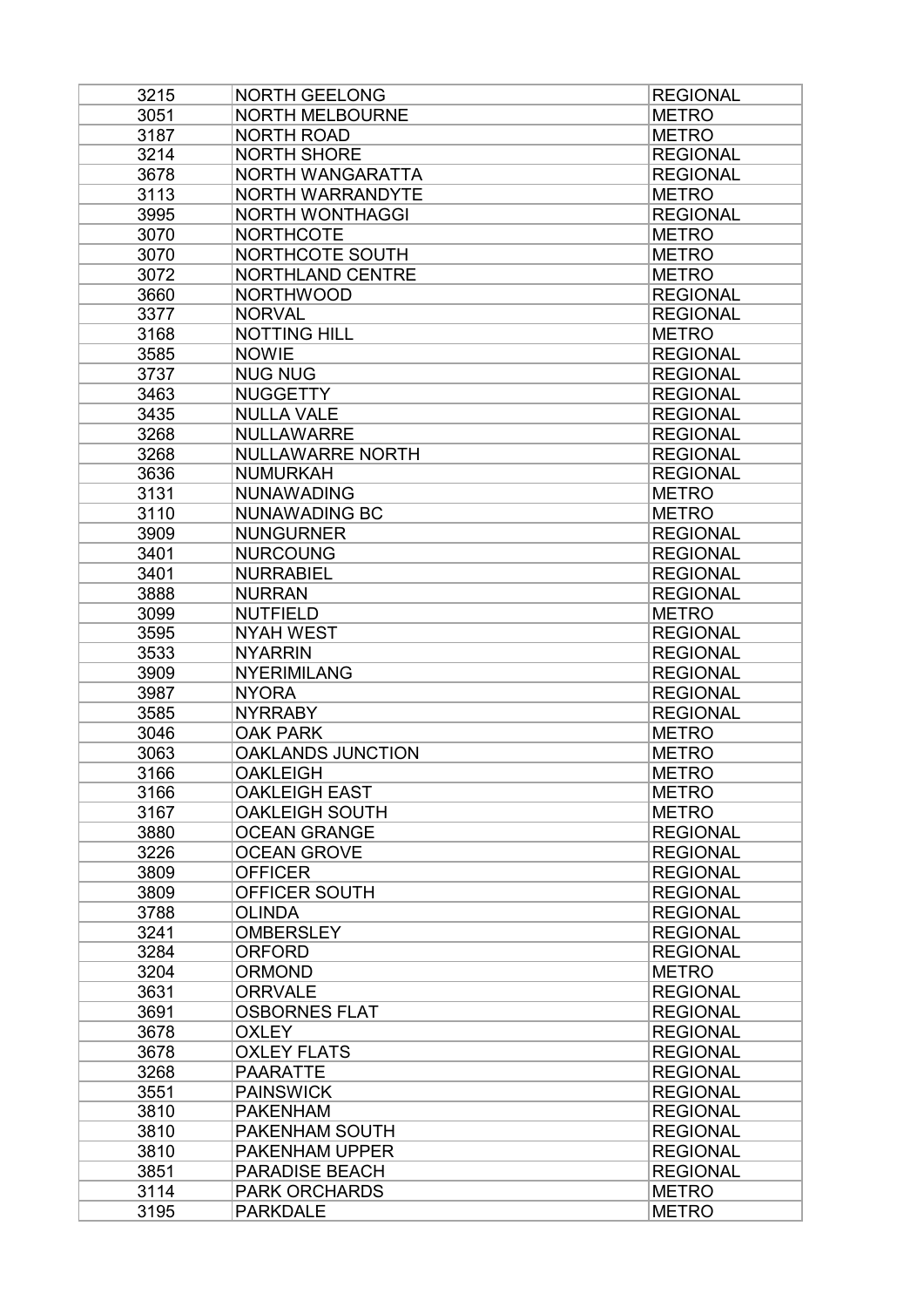| 3052 | <b>PARKVILLE</b>       | <b>METRO</b>    |
|------|------------------------|-----------------|
| 3340 | <b>PARWAN</b>          | <b>REGIONAL</b> |
| 3044 | PASCOE VALE            | <b>METRO</b>    |
| 3044 | PASCOE VALE SOUTH      | <b>METRO</b>    |
| 3444 | <b>PASTORIA</b>        | <b>REGIONAL</b> |
| 3444 | <b>PASTORIA EAST</b>   | <b>REGIONAL</b> |
| 3564 | <b>PATHO</b>           | <b>REGIONAL</b> |
| 3204 | <b>PATTERSON</b>       | <b>METRO</b>    |
| 3204 | <b>PATTERSON</b>       | <b>METRO</b>    |
| 3197 | <b>PATTERSON LAKES</b> | <b>METRO</b>    |
| 3880 | <b>PAYNESVILLE</b>     | <b>REGIONAL</b> |
| 3912 | <b>PEARCEDALE</b>      | <b>REGIONAL</b> |
| 3851 | <b>PEARSONDALE</b>     | <b>REGIONAL</b> |
| 3678 | <b>PEECHELBA</b>       | <b>REGIONAL</b> |
| 3678 | PEECHELBA EAST         | <b>REGIONAL</b> |
| 3478 | <b>PERCYDALE</b>       | <b>REGIONAL</b> |
| 3862 | <b>PERRY BRIDGE</b>    | <b>REGIONAL</b> |
| 3233 | PETTICOAT CREEK        | <b>REGIONAL</b> |
| 3757 | PHEASANT CREEK         | <b>METRO</b>    |
| 3833 | <b>PIEDMONT</b>        | <b>METRO</b>    |
| 3533 | <b>PIER MILAN</b>      | <b>REGIONAL</b> |
| 3351 | <b>PIGGOREET</b>       | <b>REGIONAL</b> |
| 3401 | <b>PIMPINIO</b>        | <b>REGIONAL</b> |
| 3631 | PINE LODGE             | <b>REGIONAL</b> |
| 3579 | PINE VIEW              | <b>REGIONAL</b> |
| 3200 | PINES FOREST           | <b>METRO</b>    |
| 3149 | <b>PINEWOOD</b>        | <b>METRO</b>    |
| 3984 | PIONEER BAY            | <b>REGIONAL</b> |
| 3444 | PIPERS CREEK           | <b>REGIONAL</b> |
| 3585 | <b>PIRA</b>            | <b>REGIONAL</b> |
| 3723 | <b>PIRIES</b>          | <b>REGIONAL</b> |
| 3351 | <b>PITFIELD</b>        | <b>REGIONAL</b> |
| 3360 | <b>PITTONG</b>         | <b>REGIONAL</b> |
| 3030 | POINT COOK             | <b>METRO</b>    |
| 3916 | POINT LEO              | <b>REGIONAL</b> |
| 3225 | POINT LONSDALE         | <b>REGIONAL</b> |
| 3212 | POINT WILSON           | <b>REGIONAL</b> |
| 3585 | <b>POLISBET</b>        | <b>REGIONAL</b> |
| 3260 | <b>POMBORNEIT</b>      | <b>REGIONAL</b> |
| 3260 | POMBORNEIT NORTH       | <b>REGIONAL</b> |
| 3381 | <b>POMONAL</b>         | <b>REGIONAL</b> |
| 3352 | <b>POOTILLA</b>        | <b>REGIONAL</b> |
| 3988 | <b>POOWONG</b>         | <b>REGIONAL</b> |
| 3988 | POOWONG EAST           | <b>REGIONAL</b> |
| 3988 | POOWONG NORTH          | <b>REGIONAL</b> |
| 3461 | PORCUPINE RIDGE        | <b>REGIONAL</b> |
| 3740 | <b>POREPUNKAH</b>      | <b>REGIONAL</b> |
| 3971 | PORT ALBERT            | <b>REGIONAL</b> |
| 3269 | PORT CAMPBELL          | <b>REGIONAL</b> |
| 3207 | PORT MELBOURNE         | <b>METRO</b>    |
| 3207 | PORT MELBOURNE         | <b>METRO</b>    |
| 3965 | PORT WELSHPOOL         | <b>REGIONAL</b> |
| 3223 | <b>PORTARLINGTON</b>   | <b>REGIONAL</b> |
| 3305 | PORTLAND WEST          | <b>REGIONAL</b> |
| 3944 | <b>PORTSEA</b>         | <b>REGIONAL</b> |
| 3996 | POUND CREEK            | <b>REGIONAL</b> |
| 3797 | <b>POWELLTOWN</b>      | <b>REGIONAL</b> |
|      |                        |                 |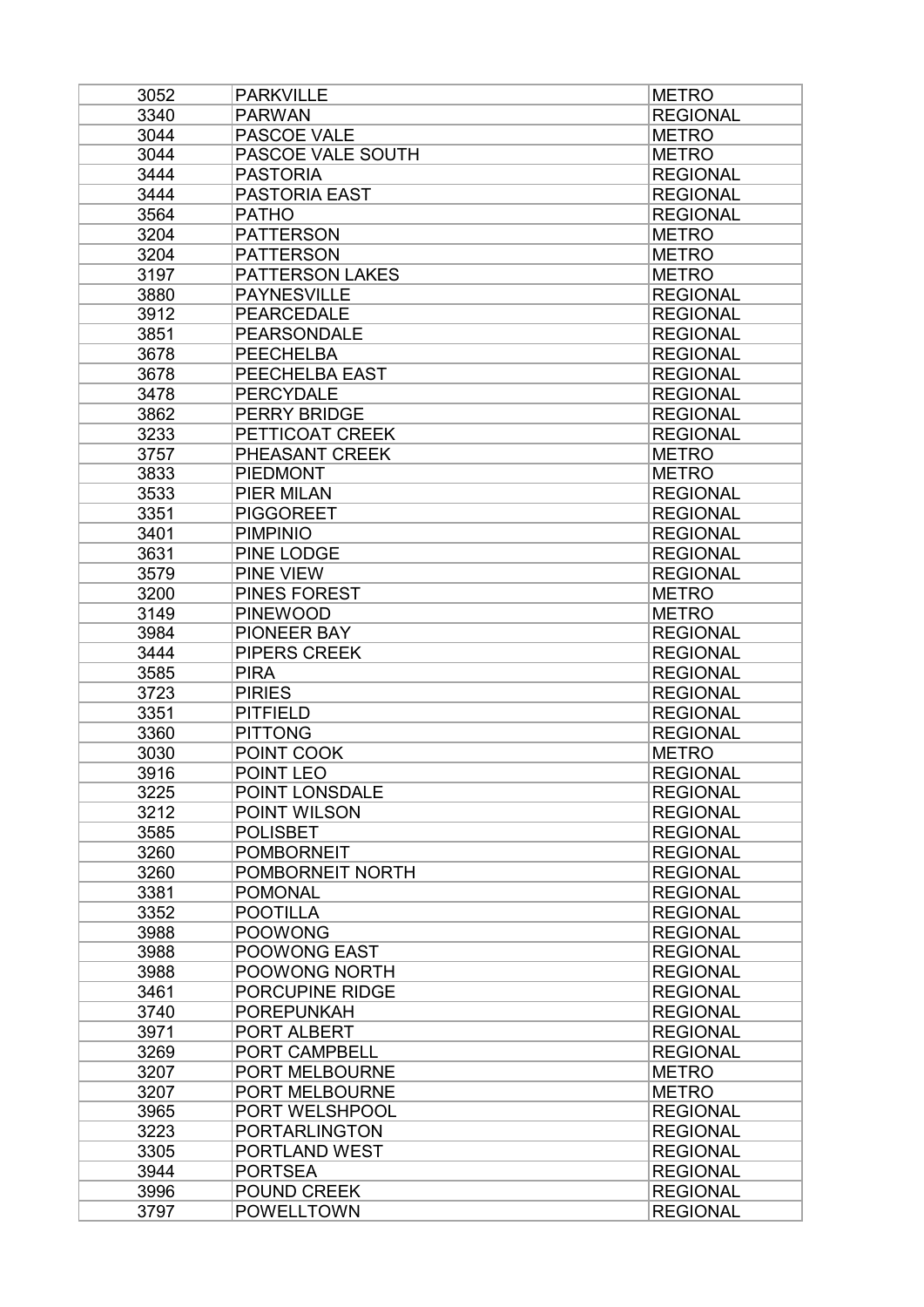| 3517         | <b>POWLETT PLAINS</b> | <b>REGIONAL</b> |
|--------------|-----------------------|-----------------|
| 3181         | <b>PRAHRAN EAST</b>   | <b>METRO</b>    |
| 3666         | <b>PRANJIP</b>        | <b>REGIONAL</b> |
| 3685         | PRENTICE NORTH        | <b>REGIONAL</b> |
| 3072         | <b>PRESTON</b>        | <b>METRO</b>    |
| 3072         | <b>PRESTON LOWER</b>  | <b>METRO</b>    |
| 3072         | PRESTON SOUTH         | <b>METRO</b>    |
| 3072         | <b>PRESTON WEST</b>   | <b>METRO</b>    |
| 3054         | PRINCES HILL          | <b>METRO</b>    |
| 3269         | <b>PRINCETOWN</b>     | <b>REGIONAL</b> |
| 3575         | <b>PYRAMID HILL</b>   | <b>REGIONAL</b> |
| 3030         | <b>QUANDONG</b>       | <b>METRO</b>    |
| 3401         | <b>QUANTONG</b>       | <b>REGIONAL</b> |
| 3550         | <b>QUARRY HILL</b>    | <b>REGIONAL</b> |
| 3225         | QUEENSCLIFF           | <b>REGIONAL</b> |
| 3984         | <b>QUEENSFERRY</b>    | <b>REGIONAL</b> |
| 3373         | <b>RAGLAN</b>         | <b>REGIONAL</b> |
| 3132         | <b>RANGEVIEW</b>      | <b>METRO</b>    |
| 3465         | <b>RATHSCAR</b>       | <b>REGIONAL</b> |
| 3465         | <b>RATHSCAR WEST</b>  | <b>REGIONAL</b> |
| 3023         | <b>RAVENHALL</b>      | <b>METRO</b>    |
| 3453         | <b>RAVENSWOOD</b>     | <b>REGIONAL</b> |
| 3453         | RAVENSWOOD SOUTH      | <b>REGIONAL</b> |
| 3825         | <b>RAWSON</b>         | <b>REGIONAL</b> |
| 3880         | <b>RAYMOND ISLAND</b> | <b>REGIONAL</b> |
| 3937         | <b>RED HILL</b>       | <b>REGIONAL</b> |
| 3937         | <b>RED HILL SOUTH</b> | <b>REGIONAL</b> |
| 3350         | <b>REDAN</b>          | <b>REGIONAL</b> |
| 3523         | <b>REDCASTLE</b>      | <b>REGIONAL</b> |
| 3444         | <b>REDESDALE</b>      | <b>REGIONAL</b> |
| 3658         | <b>REEDY CREEK</b>    | <b>REGIONAL</b> |
| 3579         | <b>REEDY LAKE</b>     | <b>REGIONAL</b> |
| 3799         | <b>REEFTON</b>        | <b>REGIONAL</b> |
| 3072         | <b>REGENT WEST</b>    | <b>METRO</b>    |
| 3095         | <b>RESEARCH</b>       | <b>METRO</b>    |
|              | <b>RESERVOIR</b>      | <b>METRO</b>    |
| 3073<br>3858 | <b>REYNARD</b>        | <b>REGIONAL</b> |
| 3517         | <b>RHEOLA</b>         | <b>REGIONAL</b> |
| 3923         |                       |                 |
|              | <b>RHYLL</b>          | <b>REGIONAL</b> |
| 3377<br>3385 | <b>RHYMNEY</b>        | <b>REGIONAL</b> |
|              | <b>RIACHELLA</b>      | <b>REGIONAL</b> |
| 3480         | <b>RICH AVON</b>      | <b>REGIONAL</b> |
| 3480         | <b>RICH AVON EAST</b> | <b>REGIONAL</b> |
| 3480         | <b>RICH AVON WEST</b> | <b>REGIONAL</b> |
| 3121         | <b>RICHMOND</b>       | <b>METRO</b>    |
| 3121         | <b>RICHMOND EAST</b>  | <b>METRO</b>    |
| 3121         | RICHMOND NORTH        | <b>METRO</b>    |
| 3121         | <b>RICHMOND SOUTH</b> | <b>METRO</b>    |
| 3431         | <b>RIDDELLS CREEK</b> | <b>REGIONAL</b> |
| 3666         | <b>RIGGS CREEK</b>    | <b>REGIONAL</b> |
| 3134         | <b>RINGWOOD</b>       | <b>METRO</b>    |
| 3135         | <b>RINGWOOD EAST</b>  | <b>METRO</b>    |
| 3134         | RINGWOOD NORTH        | <b>METRO</b>    |
| 3818         | <b>RIPPLEBROOK</b>    | <b>REGIONAL</b> |
| 3215         | <b>RIPPLESIDE</b>     | <b>REGIONAL</b> |
| 3185         | <b>RIPPONLEA</b>      | <b>METRO</b>    |
| 3401         | <b>RIVERSIDE</b>      | <b>REGIONAL</b> |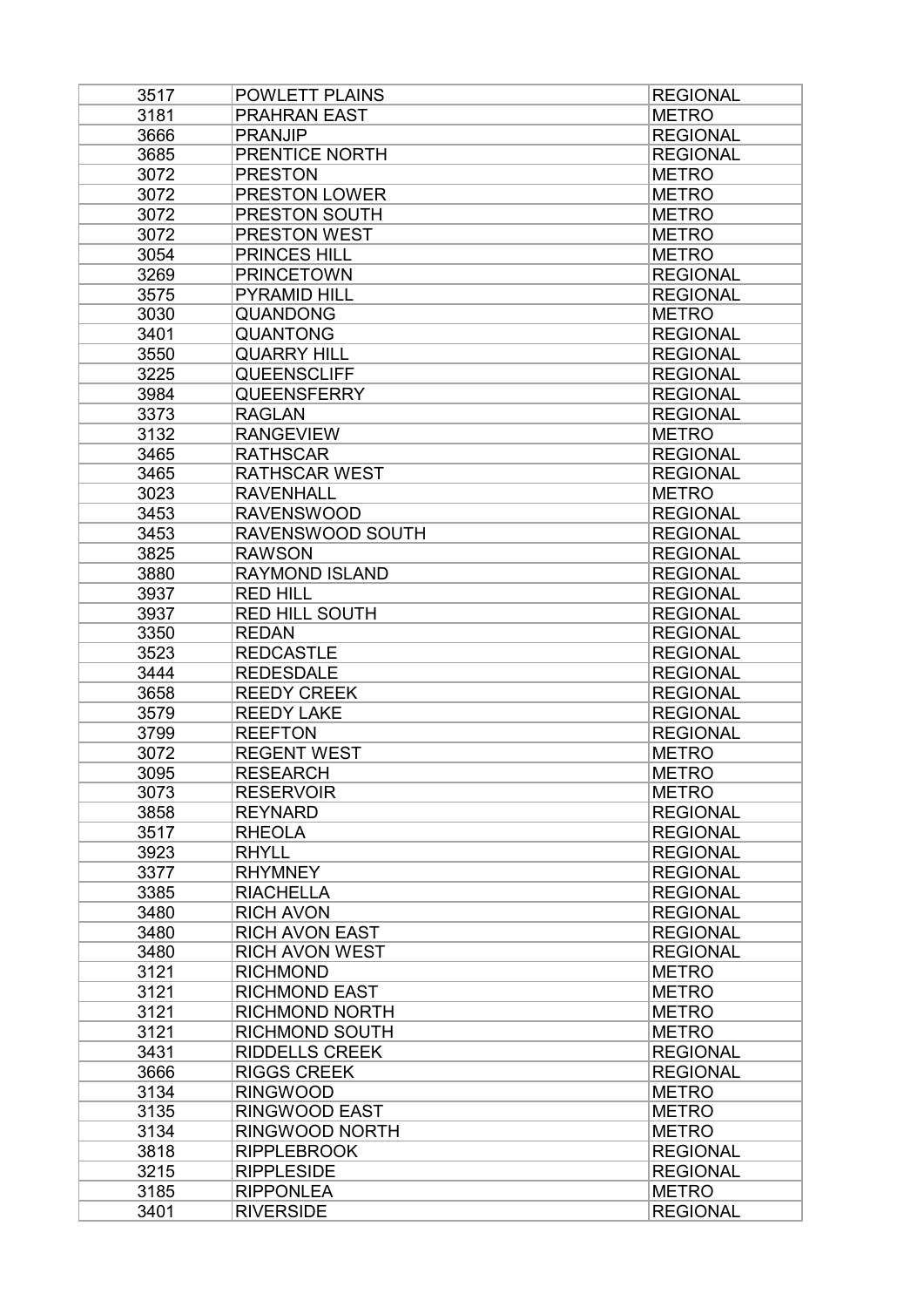| 3860         | <b>RIVERSLEA</b>                   | <b>REGIONAL</b>                    |
|--------------|------------------------------------|------------------------------------|
| 3971         | ROBERTSONS BEACH                   | <b>REGIONAL</b>                    |
| 3019         | <b>ROBINSON</b>                    | <b>METRO</b>                       |
| 3561         | <b>ROCHESTER</b>                   | <b>REGIONAL</b>                    |
| 3442         | <b>ROCHFORD</b>                    | <b>REGIONAL</b>                    |
| 3335         | <b>ROCKBANK</b>                    | <b>REGIONAL</b>                    |
| 3401         | <b>ROCKLANDS</b>                   | <b>REGIONAL</b>                    |
| 3377         | <b>ROCKY POINT</b>                 | <b>REGIONAL</b>                    |
| 3821         | <b>ROKEBY</b>                      | <b>REGIONAL</b>                    |
| 3351         | ROKEWOOD JUNCTION                  | <b>REGIONAL</b>                    |
| 3434         | <b>ROMSEY</b>                      | <b>REGIONAL</b>                    |
| 3084         | <b>ROSANNA</b>                     | <b>METRO</b>                       |
| 3678         | <b>ROSE RIVER</b>                  | <b>REGIONAL</b>                    |
| 3939         | <b>ROSEBUD</b>                     | <b>REGIONAL</b>                    |
| 3939         | <b>ROSEBUD PLAZA</b>               | <b>REGIONAL</b>                    |
| 3940         | <b>ROSEBUD WEST</b>                | <b>REGIONAL</b>                    |
| 3847         | <b>ROSEDALE</b>                    | <b>REGIONAL</b>                    |
| 3385         | <b>ROSES GAP</b>                   | <b>REGIONAL</b>                    |
| 3737         | <b>ROSEWHITE</b>                   | <b>REGIONAL</b>                    |
| 3564         | <b>ROSLYNMEAD</b>                  | <b>REGIONAL</b>                    |
| 3351         | <b>ROSS CREEK</b>                  | <b>REGIONAL</b>                    |
| 3377         | <b>ROSSBRIDGE</b>                  | <b>REGIONAL</b>                    |
| 3340         | <b>ROWSLEY</b>                     | <b>REGIONAL</b>                    |
| 3178         | <b>ROWVILLE</b>                    | <b>METRO</b>                       |
| 3064         | <b>ROXBURGH PARK</b>               | <b>METRO</b>                       |
| 3050         | ROYAL MELBOURNE HOSPITAL           | <b>METRO</b>                       |
| 3953         | <b>RUBY</b>                        | <b>REGIONAL</b>                    |
| 3666         | <b>RUFFY</b>                       | <b>REGIONAL</b>                    |
| 3691         | <b>RUNNING CREEK</b>               | <b>REGIONAL</b>                    |
| 3558         | <b>RUNNYMEDE</b>                   | <b>REGIONAL</b>                    |
| 3388         | <b>RUPANYUP</b>                    | <b>REGIONAL</b>                    |
| 3612         | <b>RUSHWORTH</b>                   | <b>REGIONAL</b>                    |
| 3331         | <b>RUSSELLS BRIDGE</b>             | <b>REGIONAL</b>                    |
| 3685         | <b>RUTHERGLEN</b>                  | <b>REGIONAL</b>                    |
| 3875         | <b>RYANS</b>                       | <b>REGIONAL</b>                    |
| 3941         | <b>RYE</b>                         | <b>REGIONAL</b>                    |
| 3810         | <b>RYTHDALE</b>                    | <b>REGIONAL</b>                    |
| 3936         | <b>SAFETY BEACH</b>                | <b>REGIONAL</b>                    |
| 3461         | <b>SAILORS FALLS</b>               | <b>REGIONAL</b>                    |
| 3556         | <b>SAILORS GULLY</b>               | <b>REGIONAL</b>                    |
| 3461         | <b>SAILORS HILL</b>                | <b>REGIONAL</b>                    |
| 3850         | <b>SALE</b>                        | <b>REGIONAL</b>                    |
| 3853         | <b>SALE</b>                        | <b>REGIONAL</b>                    |
| 3852         | <b>SALE EAST RAAF</b>              | <b>REGIONAL</b>                    |
| 3517         | <b>SALISBURY WEST</b>              | <b>REGIONAL</b>                    |
| 3673         | <b>SAMARIA</b>                     | <b>REGIONAL</b>                    |
| 3925         | <b>SAN REMO</b>                    | <b>REGIONAL</b>                    |
| 3579         | <b>SANDHILL LAKE</b>               | <b>REGIONAL</b>                    |
| 3977         | <b>SANDHURST</b>                   | <b>METRO</b>                       |
| 3550         | <b>SANDHURST EAST</b>              | <b>REGIONAL</b>                    |
| 3171         | <b>SANDOWN VILLAGE</b>             | <b>METRO</b>                       |
| 3191         | <b>SANDRINGHAM</b>                 |                                    |
| 3959         | <b>SANDY POINT</b>                 | <b>METRO</b><br><b>REGIONAL</b>    |
|              |                                    |                                    |
| 3858<br>3875 | <b>SARGOOD</b><br><b>SARSFIELD</b> | <b>REGIONAL</b><br><b>REGIONAL</b> |
|              | <b>SASSAFRAS</b>                   | <b>REGIONAL</b>                    |
| 3787         |                                    |                                    |
| 3787         | <b>SASSAFRAS GULLY</b>             | <b>REGIONAL</b>                    |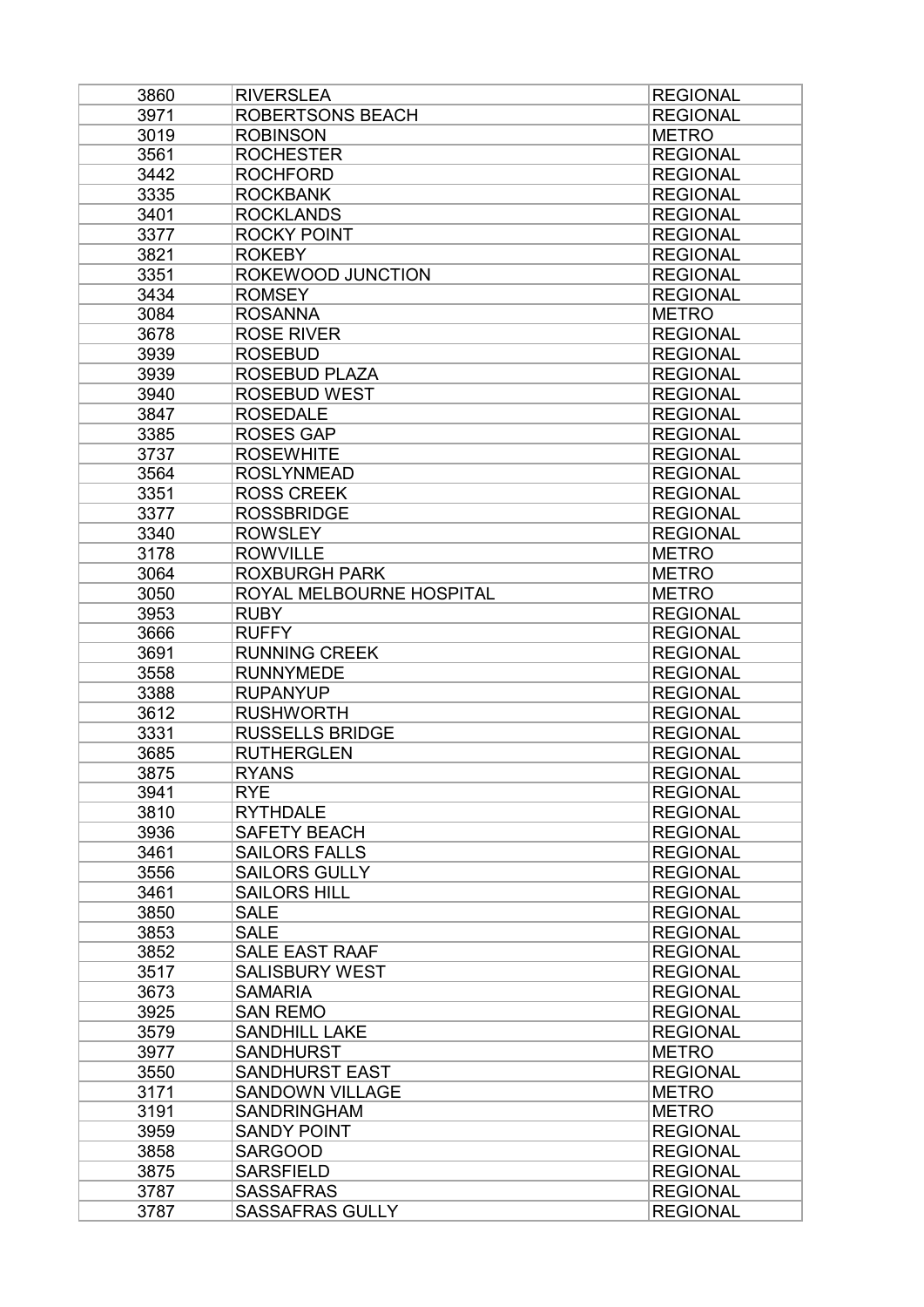| 3723 | SAWMILL SETTLEMENT        | <b>REGIONAL</b>                    |
|------|---------------------------|------------------------------------|
| 3351 | <b>SCARSDALE</b>          | <b>REGIONAL</b>                    |
| 3179 | <b>SCORESBY</b>           | <b>METRO</b>                       |
| 3352 | <b>SCOTCHMANS LEAD</b>    | <b>REGIONAL</b>                    |
| 3352 | <b>SCOTSBURN</b>          | <b>REGIONAL</b>                    |
| 3028 | <b>SEABROOK</b>           | <b>METRO</b>                       |
| 3851 | <b>SEACOMBE</b>           | <b>REGIONAL</b>                    |
| 3198 | <b>SEAFORD</b>            | <b>METRO</b>                       |
| 3018 | <b>SEAHOLME</b>           | <b>METRO</b>                       |
| 3851 | <b>SEASPRAY</b>           | <b>REGIONAL</b>                    |
| 3858 | <b>SEATON</b>             | <b>REGIONAL</b>                    |
| 3821 | <b>SEAVIEW</b>            | <b>REGIONAL</b>                    |
| 3556 | <b>SEBASTIAN</b>          | <b>REGIONAL</b>                    |
| 3356 | <b>SEBASTOPOL</b>         | <b>REGIONAL</b>                    |
| 3011 | <b>SEDDON</b>             | <b>METRO</b>                       |
| 3011 | <b>SEDDON WEST</b>        | <b>METRO</b>                       |
| 3551 | <b>SEDGWICK</b>           | <b>REGIONAL</b>                    |
| 3737 | <b>SELWYN</b>             | <b>REGIONAL</b>                    |
| 3517 | <b>SERPENTINE</b>         | <b>REGIONAL</b>                    |
| 3139 | <b>SEVILLE</b>            | <b>REGIONAL</b>                    |
| 3139 | <b>SEVILLE EAST</b>       | <b>REGIONAL</b>                    |
| 3660 | <b>SEYMOUR</b>            | <b>REGIONAL</b>                    |
| 3661 | <b>SEYMOUR</b>            | <b>REGIONAL</b>                    |
| 3660 | <b>SEYMOUR SOUTH</b>      | <b>REGIONAL</b>                    |
| 3821 | <b>SHADY CREEK</b>        | <b>REGIONAL</b>                    |
| 3960 | <b>SHALLOW INLET</b>      | <b>REGIONAL</b>                    |
| 3377 | <b>SHAYS FLAT</b>         | <b>REGIONAL</b>                    |
| 3331 | SHE OAKS                  | <b>REGIONAL</b>                    |
| 3666 | <b>SHEANS CREEK</b>       | <b>REGIONAL</b>                    |
| 3392 | SHEEP HILLS               | <b>REGIONAL</b>                    |
| 3461 | <b>SHEPHERDS FLAT</b>     | <b>REGIONAL</b>                    |
| 3630 | <b>SHEPPARTON</b>         | <b>REGIONAL</b>                    |
| 3632 | <b>SHEPPARTON</b>         | <b>REGIONAL</b>                    |
| 3631 | <b>SHEPPARTON EAST</b>    | <b>REGIONAL</b>                    |
| 3631 | <b>SHEPPARTON NORTH</b>   | <b>REGIONAL</b>                    |
| 3630 | SHEPPARTON SOUTH          | <b>REGIONAL</b>                    |
| 3789 | <b>SHERBROOKE</b>         | <b>REGIONAL</b>                    |
| 3916 | <b>SHOREHAM</b>           | <b>REGIONAL</b>                    |
| 3444 | <b>SIDONIA</b>            | <b>REGIONAL</b>                    |
| 3795 | <b>SILVAN</b>             | <b>REGIONAL</b>                    |
|      | <b>SILVERLEAVES</b>       |                                    |
| 3922 |                           | <b>REGIONAL</b>                    |
| 3266 | <b>SIMPSON</b>            | <b>REGIONAL</b><br><b>REGIONAL</b> |
| 3888 | <b>SIMPSONS CREEK</b>     |                                    |
| 3465 | <b>SIMSON</b>             | <b>REGIONAL</b>                    |
| 3233 | <b>SKENES CREEK</b>       | <b>REGIONAL</b>                    |
| 3233 | <b>SKENES CREEK NORTH</b> | <b>REGIONAL</b>                    |
| 3260 | <b>SKIBO</b>              | <b>REGIONAL</b>                    |
| 3361 | <b>SKIPTON</b>            | <b>REGIONAL</b>                    |
| 3977 | <b>SKYE</b>               | <b>METRO</b>                       |
| 3922 | <b>SMITHS BEACH</b>       | <b>REGIONAL</b>                    |
| 3760 | <b>SMITHS GULLY</b>       | <b>REGIONAL</b>                    |
| 3741 | <b>SMOKO</b>              | <b>REGIONAL</b>                    |
| 3351 | <b>SMYTHES CREEK</b>      | <b>REGIONAL</b>                    |
| 3351 | <b>SMYTHESDALE</b>        | <b>REGIONAL</b>                    |
| 3971 | <b>SNAKE ISLAND</b>       | <b>REGIONAL</b>                    |
| 3351 | <b>SNAKE VALLEY</b>       | <b>REGIONAL</b>                    |
| 3350 | <b>SOLDIERS HILL</b>      | <b>REGIONAL</b>                    |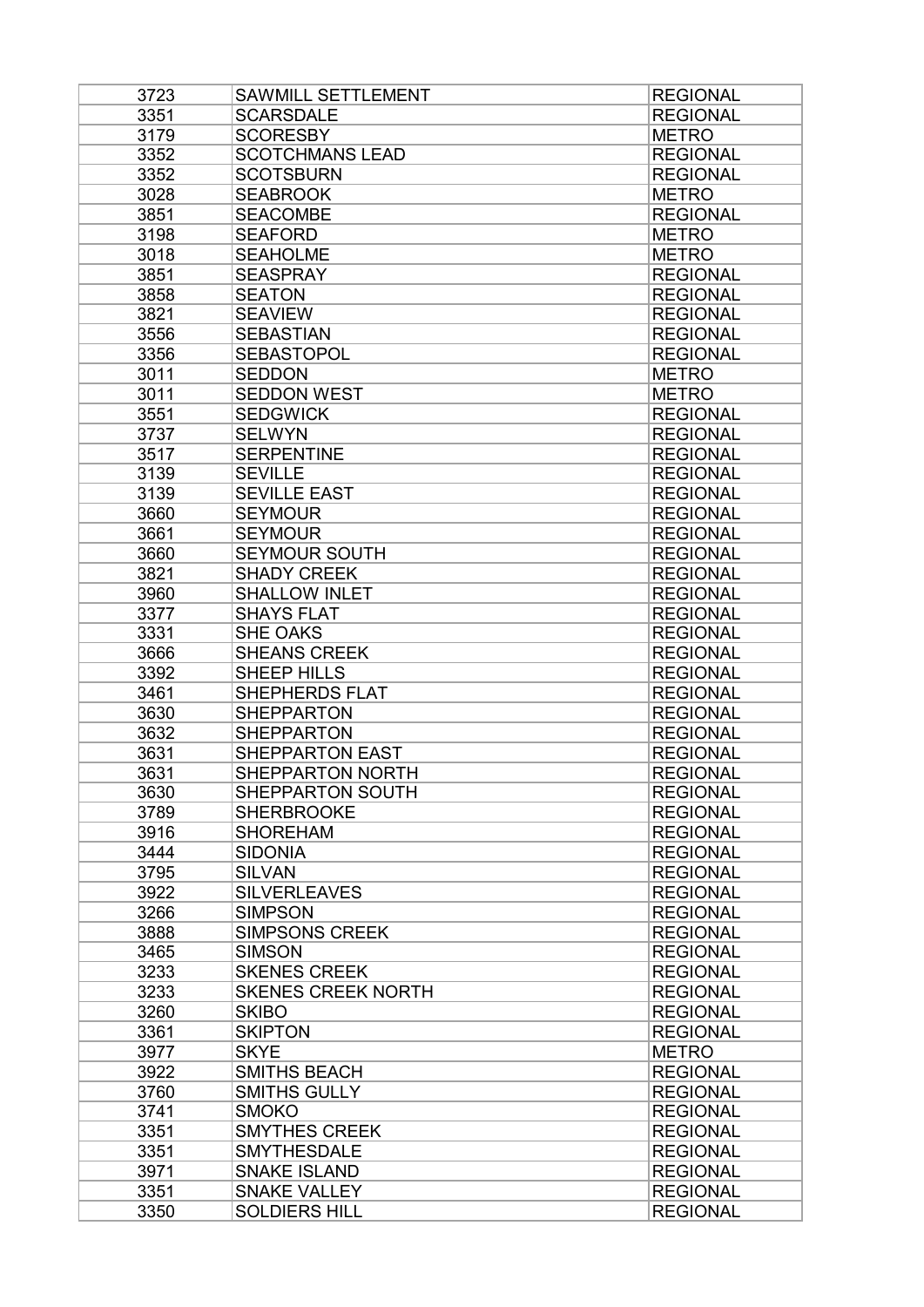| 3927 | <b>SOMERS</b>             | <b>REGIONAL</b> |
|------|---------------------------|-----------------|
| 3062 | <b>SOMERTON</b>           | <b>METRO</b>    |
| 3851 | <b>SOMERTON PARK</b>      | <b>REGIONAL</b> |
| 3912 | <b>SOMERVILLE</b>         | <b>REGIONAL</b> |
| 3943 | <b>SORRENTO</b>           | <b>REGIONAL</b> |
| 3995 | <b>SOUTH DUDLEY</b>       | <b>REGIONAL</b> |
| 3220 | <b>SOUTH GEELONG</b>      | <b>REGIONAL</b> |
| 3015 | <b>SOUTH KINGSVILLE</b>   | <b>METRO</b>    |
| 3205 | <b>SOUTH MELBOURNE</b>    | <b>METRO</b>    |
| 3752 | <b>SOUTH MORANG</b>       | <b>METRO</b>    |
| 3260 | <b>SOUTH PURRUMBETE</b>   | <b>REGIONAL</b> |
| 3006 | <b>SOUTH WHARF</b>        | <b>METRO</b>    |
| 3141 | <b>SOUTH YARRA</b>        | <b>METRO</b>    |
| 3006 | <b>SOUTHBANK</b>          | <b>METRO</b>    |
| 3283 | SOUTHERN CROSS            | <b>REGIONAL</b> |
| 3192 | SOUTHLAND CENTRE          | <b>METRO</b>    |
| 3461 | <b>SPARGO CREEK</b>       | <b>REGIONAL</b> |
| 3585 | <b>SPEEWA</b>             | <b>REGIONAL</b> |
| 3015 | <b>SPOTSWOOD</b>          | <b>METRO</b>    |
| 3550 | <b>SPRING GULLY</b>       | <b>REGIONAL</b> |
| 3444 | <b>SPRING HILL</b>        | <b>REGIONAL</b> |
| 3352 | <b>SPRINGBANK</b>         | <b>REGIONAL</b> |
| 3351 | <b>SPRINGDALLAH</b>       | <b>REGIONAL</b> |
| 3434 | <b>SPRINGFIELD</b>        | <b>REGIONAL</b> |
| 3171 | <b>SPRINGVALE</b>         | <b>METRO</b>    |
| 3172 | SPRINGVALE SOUTH          | <b>METRO</b>    |
| 3021 | <b>ST ALBANS</b>          | <b>METRO</b>    |
| 3219 | <b>ST ALBANS PARK</b>     | <b>REGIONAL</b> |
| 3941 | <b>ST ANDREWS BEACH</b>   | <b>REGIONAL</b> |
| 3478 | <b>ST ARNAUD</b>          | <b>REGIONAL</b> |
| 3995 | <b>ST CLAIR</b>           | <b>REGIONAL</b> |
| 3620 | <b>ST GERMAINS</b>        | <b>REGIONAL</b> |
| 3088 | <b>ST HELENA</b>          | <b>METRO</b>    |
| 3285 | <b>ST HELENS</b>          | <b>METRO</b>    |
| 3401 | <b>ST HELENS PLAINS</b>   | <b>REGIONAL</b> |
| 3182 | <b>ST KILDA</b>           | <b>METRO</b>    |
| 3183 | <b>ST KILDA EAST</b>      | <b>METRO</b>    |
| 3004 | ST KILDA ROAD CENTRAL     | <b>METRO</b>    |
| 3182 | <b>ST KILDA SOUTH</b>     | <b>METRO</b>    |
| 3182 | <b>ST KILDA WEST</b>      | <b>METRO</b>    |
| 3223 | <b>ST LEONARDS</b>        | <b>REGIONAL</b> |
| 3971 | <b>STACEYS BRIDGE</b>     | <b>REGIONAL</b> |
| 3351 | <b>STAFFORDSHIRE REEF</b> | <b>REGIONAL</b> |
| 3691 | <b>STAGHORN FLAT</b>      | <b>REGIONAL</b> |
| 3623 | <b>STANHOPE</b>           | <b>REGIONAL</b> |
| 3623 | <b>STANHOPE SOUTH</b>     | <b>REGIONAL</b> |
| 3747 | <b>STANLEY</b>            | <b>REGIONAL</b> |
| 3340 | <b>STAUGHTON VALE</b>     |                 |
|      | <b>STAVELY</b>            | <b>REGIONAL</b> |
| 3379 |                           | <b>REGIONAL</b> |
| 3380 | <b>STAWELL</b>            | <b>REGIONAL</b> |
| 3380 | <b>STAWELL WEST</b>       | <b>REGIONAL</b> |
| 3775 | <b>STEELS CREEK</b>       | <b>REGIONAL</b> |
| 3331 | <b>STEIGLITZ</b>          | <b>REGIONAL</b> |
| 3862 | <b>STOCKDALE</b>          | <b>REGIONAL</b> |
| 3373 | <b>STOCKYARD HILL</b>     | <b>REGIONAL</b> |
| 3218 | <b>STONEHAVEN</b>         | <b>REGIONAL</b> |
| 3373 | <b>STONELEIGH</b>         | <b>REGIONAL</b> |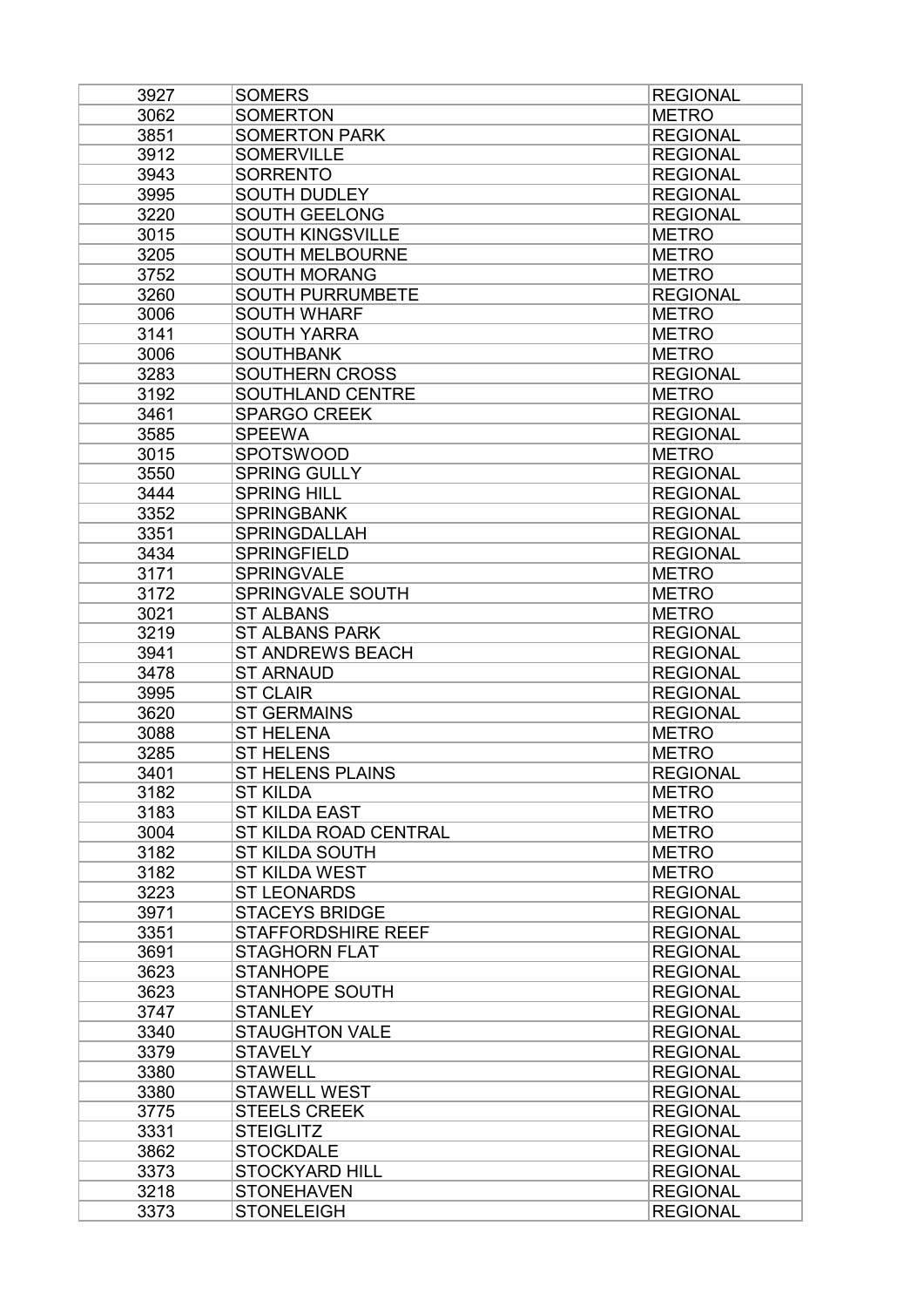| 3260 | <b>STONYFORD</b>                            | <b>REGIONAL</b> |
|------|---------------------------------------------|-----------------|
| 3851 | <b>STRADBROKE</b>                           | <b>REGIONAL</b> |
| 3103 | <b>STRADBROKE PARK</b>                      | <b>METRO</b>    |
| 3461 | <b>STRANGWAYS</b>                           | <b>REGIONAL</b> |
| 3533 | <b>STRATEN</b>                              | <b>REGIONAL</b> |
| 3862 | <b>STRATFORD</b>                            | <b>REGIONAL</b> |
| 3658 | <b>STRATH CREEK</b>                         | <b>REGIONAL</b> |
| 3622 | <b>STRATHALLAN</b>                          | <b>REGIONAL</b> |
| 3666 | <b>STRATHBOGIE</b>                          | <b>REGIONAL</b> |
| 3550 | <b>STRATHDALE</b>                           | <b>REGIONAL</b> |
| 3099 | <b>STRATHEWEN</b>                           | <b>METRO</b>    |
| 3551 | <b>STRATHFIELDSAYE</b>                      | <b>REGIONAL</b> |
| 3641 | <b>STRATHMERTON</b>                         | <b>REGIONAL</b> |
| 3041 | <b>STRATHMORE</b>                           | <b>METRO</b>    |
| 3041 | <b>STRATHMORE HEIGHTS</b>                   | <b>METRO</b>    |
| 3351 | <b>STREATHAM</b>                            | <b>REGIONAL</b> |
| 3950 | <b>STRZELECKI</b>                           | <b>REGIONAL</b> |
| 3152 | <b>STUDFIELD</b>                            | <b>METRO</b>    |
| 3658 | <b>SUGARLOAF CREEK</b>                      | <b>REGIONAL</b> |
| 3352 | <b>SULKY</b>                                | <b>REGIONAL</b> |
| 3922 | <b>SUMMERLANDS</b>                          | <b>REGIONAL</b> |
| 3057 | <b>SUMNER</b>                               | <b>METRO</b>    |
| 3429 | <b>SUNBURY</b>                              | <b>REGIONAL</b> |
| 3658 | <b>SUNDAY CREEK</b>                         | <b>REGIONAL</b> |
|      |                                             |                 |
| 3922 | <b>SUNDERLAND BAY</b><br><b>SUNNYCLIFFS</b> | <b>REGIONAL</b> |
| 3496 |                                             | <b>REGIONAL</b> |
| 3922 | <b>SUNSET STRIP</b>                         | <b>REGIONAL</b> |
| 3020 | <b>SUNSHINE</b>                             | <b>METRO</b>    |
| 3020 | <b>SUNSHINE NORTH</b>                       | <b>METRO</b>    |
| 3020 | <b>SUNSHINE WEST</b>                        | <b>METRO</b>    |
| 3922 | <b>SURF BEACH</b>                           | <b>REGIONAL</b> |
| 3127 | <b>SURREY HILLS</b>                         | <b>METRO</b>    |
| 3127 | <b>SURREY HILLS NORTH</b>                   | <b>METRO</b>    |
| 3125 | <b>SURREY HILLS SOUTH</b>                   | <b>METRO</b>    |
| 3331 | SUTHERLANDS CREEK                           | <b>REGIONAL</b> |
| 3225 | <b>SWAN BAY</b>                             | <b>REGIONAL</b> |
| 3585 | <b>SWAN HILL</b>                            | <b>REGIONAL</b> |
| 3585 | <b>SWAN HILL WEST</b>                       | <b>REGIONAL</b> |
| 3225 | <b>SWAN ISLAND</b>                          | <b>REGIONAL</b> |
| 3903 | <b>SWAN REACH</b>                           | <b>REGIONAL</b> |
| 3673 | <b>SWANPOOL</b>                             | <b>REGIONAL</b> |
| 3480 | <b>SWANWATER WEST</b>                       | <b>REGIONAL</b> |
| 3037 | <b>SYDENHAM</b>                             | <b>METRO</b>    |
| 3575 | <b>SYLVATERRE</b>                           | <b>REGIONAL</b> |
| 3149 | <b>SYNDAL</b>                               | <b>METRO</b>    |
| 3875 | TABBERABBERA                                | <b>REGIONAL</b> |
| 3607 | <b>TABILK</b>                               | <b>REGIONAL</b> |
| 3714 | <b>TAGGERTY</b>                             | <b>REGIONAL</b> |
| 3371 | <b>TALBOT</b>                               | <b>REGIONAL</b> |
| 3691 | <b>TALGARNO</b>                             | <b>REGIONAL</b> |
| 3634 | <b>TALLYGAROOPNA</b>                        | <b>REGIONAL</b> |
| 3890 | <b>TAMBOON</b>                              | <b>REGIONAL</b> |
| 3858 | <b>TAMBORITHA</b>                           | <b>REGIONAL</b> |
| 3675 | <b>TAMINICK</b>                             | <b>REGIONAL</b> |
| 3669 | <b>TAMLEUGH</b>                             | <b>REGIONAL</b> |
| 3669 | <b>TAMLEUGH NORTH</b>                       | <b>REGIONAL</b> |
| 3260 | <b>TANDAROOK</b>                            | <b>REGIONAL</b> |
|      |                                             |                 |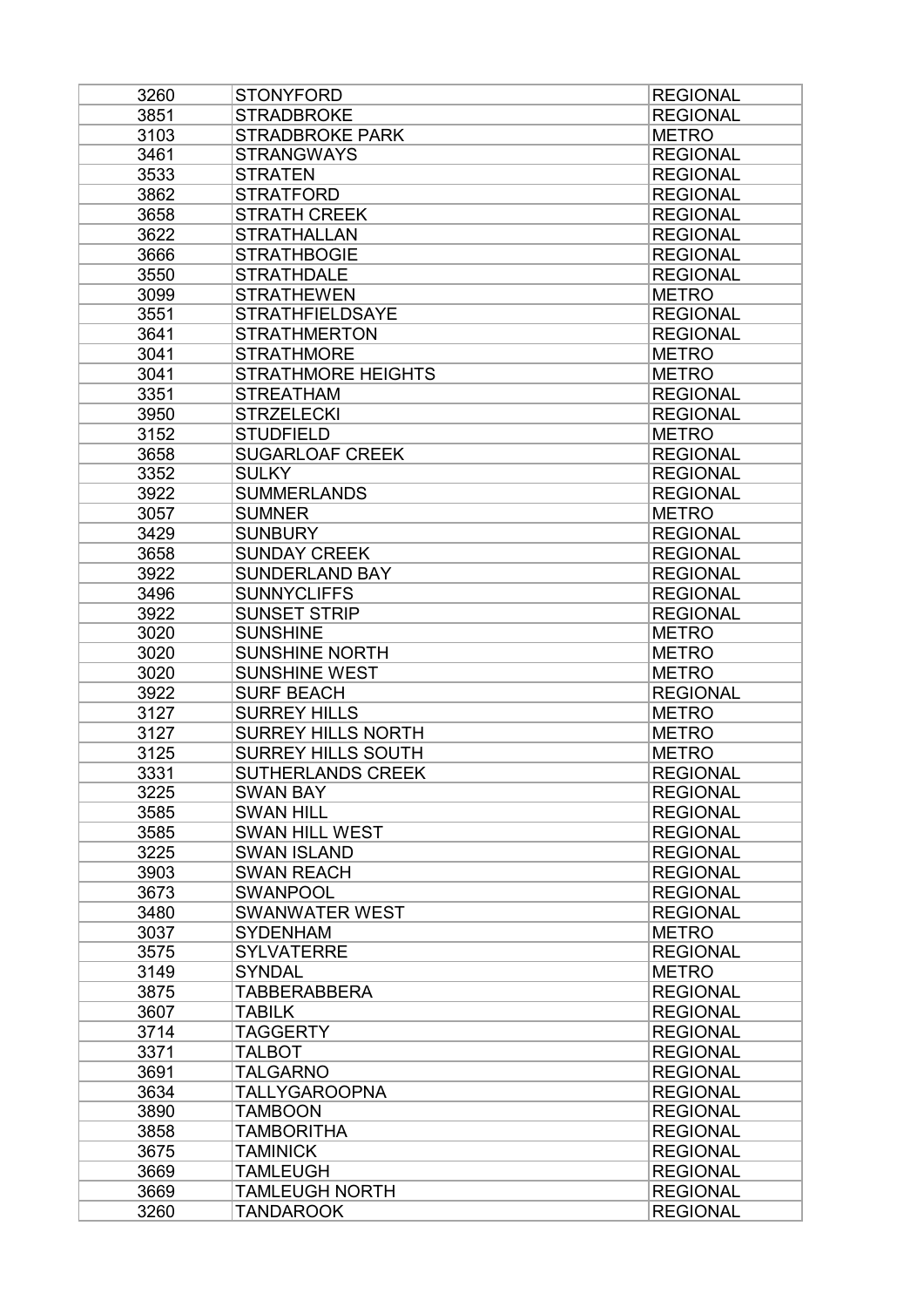| 3825         | <b>TANJIL</b>                              | <b>REGIONAL</b>                 |
|--------------|--------------------------------------------|---------------------------------|
| 3833         | <b>TANJIL BREN</b>                         | <b>METRO</b>                    |
| 3825         | <b>TANJIL SOUTH</b>                        | <b>REGIONAL</b>                 |
| 3764         | <b>TANTARABOO</b>                          | <b>REGIONAL</b>                 |
| 3478         | <b>TANWOOD</b>                             | <b>REGIONAL</b>                 |
| 3666         | <b>TARCOMBE</b>                            | <b>REGIONAL</b>                 |
| 3451         | <b>TARILTA</b>                             | <b>REGIONAL</b>                 |
| 3551         | <b>TARNAGULLA</b>                          | <b>REGIONAL</b>                 |
| 3029         | <b>TARNEIT</b>                             | <b>METRO</b>                    |
| 3971         | <b>TARRA VALLEY</b>                        | <b>REGIONAL</b>                 |
| 3971         | <b>TARRAVILLE</b>                          | <b>REGIONAL</b>                 |
| 3775         | <b>TARRAWARRA</b>                          | <b>REGIONAL</b>                 |
| 3463         | <b>TARRENGOWER</b>                         | <b>REGIONAL</b>                 |
| 3283         | <b>TARRONE</b>                             | <b>REGIONAL</b>                 |
| 3956         | <b>TARWIN LOWER</b>                        | <b>REGIONAL</b>                 |
| 3673         | <b>TATONG</b>                              | <b>REGIONAL</b>                 |
| 3616         | <b>TATURA</b>                              | <b>REGIONAL</b>                 |
| 3616         | <b>TATURA EAST</b>                         | <b>REGIONAL</b>                 |
| 3697         | <b>TAWONGA</b>                             | <b>REGIONAL</b>                 |
| 3698         | <b>TAWONGA SOUTH</b>                       | <b>REGIONAL</b>                 |
| 3037         | <b>TAYLORS HILL</b>                        | <b>METRO</b>                    |
| 3038         | <b>TAYLORS LAKES</b>                       | <b>METRO</b>                    |
| 3579         | <b>TEAL POINT</b>                          | <b>REGIONAL</b>                 |
| 3160         | <b>TECOMA</b>                              | <b>METRO</b>                    |
| 3527         | <b>TEDDYWADDY</b>                          | <b>REGIONAL</b>                 |
| 3527         | <b>TEDDYWADDY WEST</b>                     | <b>REGIONAL</b>                 |
| 3401         | <b>TELANGATUK EAST</b>                     | <b>REGIONAL</b>                 |
| 3730         | <b>TELFORD</b>                             | <b>REGIONAL</b>                 |
| 3106         | <b>TEMPLESTOWE</b>                         | <b>METRO</b>                    |
| 3107         | <b>TEMPLESTOWE LOWER</b>                   | <b>METRO</b>                    |
| 3984         | <b>TENBY POINT</b>                         | <b>REGIONAL</b>                 |
| 3264         | <b>TERANG</b>                              | <b>REGIONAL</b>                 |
| 3719         | <b>TERIP TERIP</b>                         | <b>REGIONAL</b>                 |
| 3525         | <b>TERRAPPEE</b>                           | <b>REGIONAL</b>                 |
| 3575         | <b>TERRICK TERRICK</b>                     | <b>REGIONAL</b>                 |
| 3260         | <b>TESBURY</b>                             | <b>REGIONAL</b>                 |
| 3821         | <b>TETOORA ROAD</b>                        | <b>REGIONAL</b>                 |
| 3527         | <b>THALIA</b>                              | <b>REGIONAL</b>                 |
| 3825         | <b>THALLOO</b>                             | <b>REGIONAL</b>                 |
| 3154         | THE BASIN                                  | <b>METRO</b>                    |
| 3268         | THE COVE                                   | <b>REGIONAL</b>                 |
| 3984         | THE GURDIES                                | <b>REGIONAL</b>                 |
| 3851         | THE HEART                                  | <b>REGIONAL</b>                 |
| 3851         | THE HONEYSUCKLES                           | <b>REGIONAL</b>                 |
| 3691         | <b>THOLOGOLONG</b>                         | <b>REGIONAL</b>                 |
| 3074         | <b>THOMASTOWN</b>                          | <b>METRO</b>                    |
|              |                                            |                                 |
| 3219         | <b>THOMSON</b>                             | <b>REGIONAL</b>                 |
| 3825         | <b>THOMSON</b>                             | <b>REGIONAL</b>                 |
| 3071<br>3824 | <b>THORNBURY</b><br><b>THORPDALE SOUTH</b> | <b>METRO</b><br><b>REGIONAL</b> |
|              |                                            |                                 |
| 3707         | <b>THOWGLA VALLEY</b>                      | <b>REGIONAL</b>                 |
| 3797         | <b>THREE BRIDGES</b>                       | <b>REGIONAL</b>                 |
| 3960         | <b>TIDAL RIVER</b>                         | <b>REGIONAL</b>                 |
| 3268         | <b>TIMBOON</b>                             | <b>REGIONAL</b>                 |
| 3268         | <b>TIMBOON WEST</b>                        | <b>REGIONAL</b>                 |
| 3561         | <b>TIMMERING</b>                           | <b>REGIONAL</b>                 |
| 3465         | <b>TIMOR</b>                               | <b>REGIONAL</b>                 |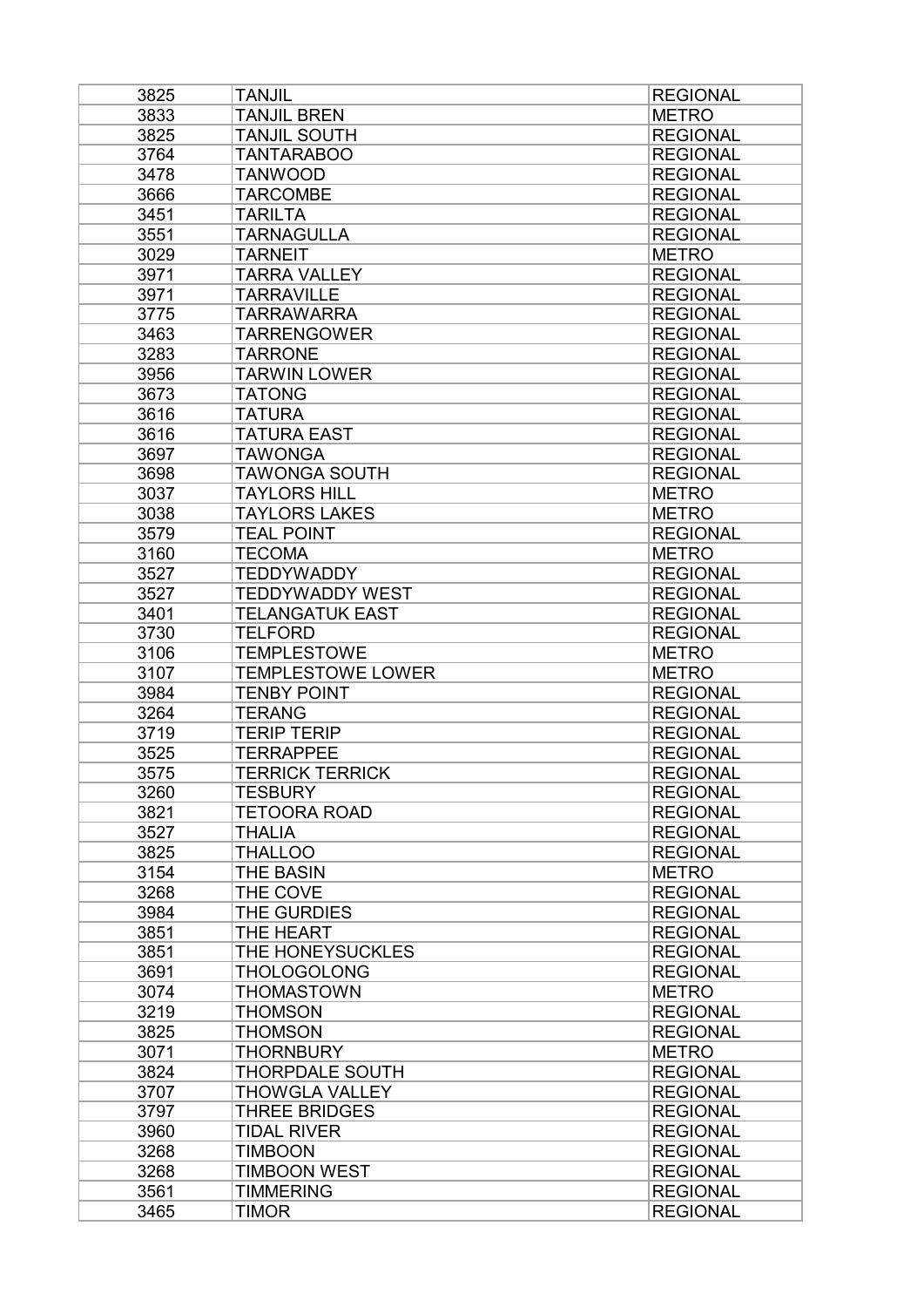| 3465         | TIMOR WEST             | <b>REGIONAL</b>                    |
|--------------|------------------------|------------------------------------|
| 3859         | <b>TINAMBA</b>         | <b>REGIONAL</b>                    |
| 3859         | <b>TINAMBA WEST</b>    | <b>REGIONAL</b>                    |
| 3723         | <b>TOLMIE</b>          | <b>REGIONAL</b>                    |
| 3707         | <b>TOM GROGGIN</b>     | <b>REGIONAL</b>                    |
| 3621         | <b>TONGALA</b>         | <b>REGIONAL</b>                    |
| 3890         | <b>TONGHI CREEK</b>    | <b>REGIONAL</b>                    |
| 3815         | <b>TONIMBUK</b>        | <b>REGIONAL</b>                    |
| 3522         | <b>TOOBORAC</b>        | <b>REGIONAL</b>                    |
| 3614         | TOOLAMBA               | <b>REGIONAL</b>                    |
| 3614         | <b>TOOLAMBA WEST</b>   | <b>REGIONAL</b>                    |
| 3777         | <b>TOOLANGI</b>        | <b>REGIONAL</b>                    |
| 3337         | <b>TOOLERN VALE</b>    | <b>REGIONAL</b>                    |
| 3551         | <b>TOOLLEEN</b>        | <b>REGIONAL</b>                    |
| 3860         | <b>TOOLOME</b>         | <b>REGIONAL</b>                    |
| 3401         | <b>TOOLONDO</b>        | <b>REGIONAL</b>                    |
| 3825         | <b>TOOMBON</b>         | <b>REGIONAL</b>                    |
| 3962         | <b>TOORA</b>           | <b>REGIONAL</b>                    |
| 3962         | <b>TOORA NORTH</b>     | <b>REGIONAL</b>                    |
| 3980         | <b>TOORADIN</b>        | <b>REGIONAL</b>                    |
| 3142         | <b>TOORAK</b>          | <b>METRO</b>                       |
| 3909         | <b>TOORLOO ARM</b>     | <b>REGIONAL</b>                    |
| 3146         | <b>TOORONGA</b>        | <b>METRO</b>                       |
| 3833         | <b>TOORONGO</b>        | <b>METRO</b>                       |
| 3941         | <b>TOOTGAROOK</b>      | <b>REGIONAL</b>                    |
| 3228         | <b>TORQUAY</b>         | <b>REGIONAL</b>                    |
| 3821         | <b>TORWOOD</b>         | <b>REGIONAL</b>                    |
| 3888         | <b>TOSTAREE</b>        | <b>REGIONAL</b>                    |
| 2873         | <b>TOTTENHAM</b>       | <b>METRO</b>                       |
| 3012         | <b>TOTTENHAM</b>       | <b>METRO</b>                       |
| 3363         | <b>TOURELLO</b>        | <b>REGIONAL</b>                    |
| 3527         | <b>TOWANINNY</b>       | <b>REGIONAL</b>                    |
| 3527         | TOWANINNY SOUTH        | <b>REGIONAL</b>                    |
| 3283         | <b>TOWER HILL</b>      | <b>REGIONAL</b>                    |
| 3707         | <b>TOWONG</b>          | <b>REGIONAL</b>                    |
| 3707         | <b>TOWONG UPPER</b>    | <b>REGIONAL</b>                    |
| 3824         | <b>TRAFALGAR</b>       | <b>REGIONAL</b>                    |
| 3824         | <b>TRAFALGAR EAST</b>  | <b>REGIONAL</b>                    |
| 3824         | <b>TRAFALGAR SOUTH</b> | <b>REGIONAL</b>                    |
| 3579         | TRAGOWEL               | <b>REGIONAL</b>                    |
| 3844         | <b>TRARALGON</b>       | <b>REGIONAL</b>                    |
| 3844         | <b>TRARALGON EAST</b>  | <b>REGIONAL</b>                    |
| 3844         | <b>TRARALGON SOUTH</b> | <b>REGIONAL</b>                    |
| 3032         | <b>TRAVANCORE</b>      | <b>METRO</b>                       |
| 3373         | TRAWALLA               | <b>REGIONAL</b>                    |
| 3660         | TRAWOOL                | <b>REGIONAL</b>                    |
| 3458         | <b>TRENTHAM</b>        | <b>REGIONAL</b>                    |
| 3458         | <b>TRENTHAM EAST</b>   | <b>REGIONAL</b>                    |
| 3584         | TRESCO WEST            | <b>REGIONAL</b>                    |
| 3953         | TRIDA                  | <b>REGIONAL</b>                    |
|              |                        |                                    |
| 3029<br>3888 | TRUGANINA              | <b>METRO</b>                       |
|              | <b>TUBBUT</b>          | <b>REGIONAL</b><br><b>REGIONAL</b> |
| 3915         | TUERONG                |                                    |
| 3043         | <b>TULLAMARINE</b>     | <b>METRO</b>                       |
| 3960         | <b>TURTONS CREEK</b>   | <b>REGIONAL</b>                    |
| 3658         | <b>TYAAK</b>           | <b>REGIONAL</b>                    |
| 3913         | <b>TYABB</b>           | <b>REGIONAL</b>                    |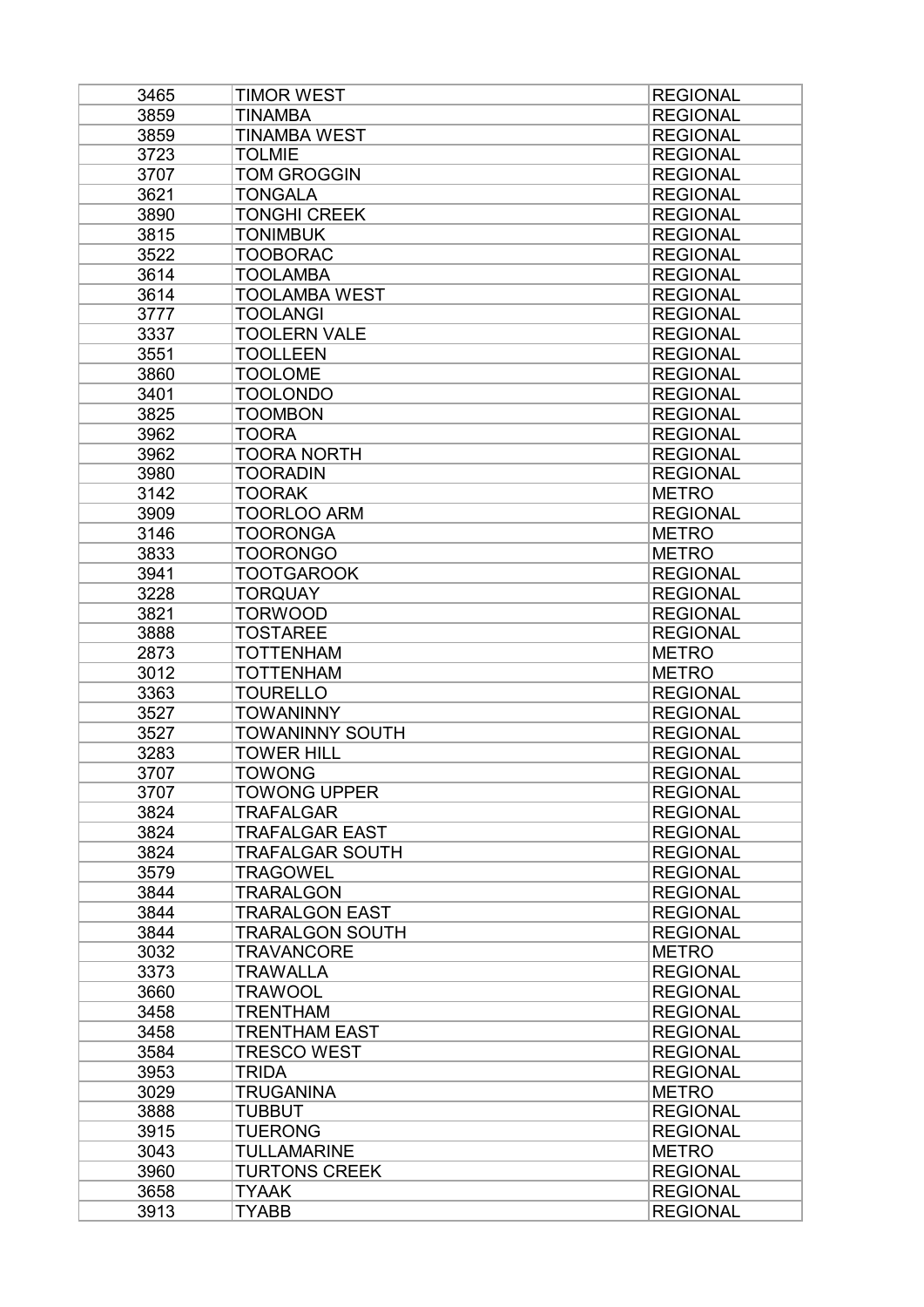| 3533         | <b>TYENNA</b>            | <b>REGIONAL</b> |
|--------------|--------------------------|-----------------|
| 3844         | <b>TYERS</b>             | <b>REGIONAL</b> |
| 3444         | <b>TYLDEN</b>            | <b>REGIONAL</b> |
| 3444         | <b>TYLDEN SOUTH</b>      | <b>REGIONAL</b> |
| 3813         | <b>TYNONG</b>            | <b>REGIONAL</b> |
| 3813         | <b>TYNONG NORTH</b>      | <b>REGIONAL</b> |
| 3533         | <b>TYRRELL</b>           | <b>REGIONAL</b> |
| 3533         | <b>TYRRELL DOWNS</b>     | <b>REGIONAL</b> |
| 3370         | <b>ULLINA</b>            | <b>REGIONAL</b> |
| 3641         | <b>ULUPNA</b>            | <b>REGIONAL</b> |
| 3629         | <b>UNDERA</b>            | <b>REGIONAL</b> |
| 3010         | UNIVERSITY OF MELBOURNE  | <b>METRO</b>    |
| 3669         | <b>UPOTIPOTPON</b>       | <b>REGIONAL</b> |
| 3156         | UPPER FERNTREE GULLY     | <b>METRO</b>    |
| 3691         | <b>UPPER GUNDOWRING</b>  | <b>REGIONAL</b> |
| 3673         | <b>UPPER LURG</b>        | <b>REGIONAL</b> |
| 3756         | <b>UPPER PLENTY</b>      | <b>REGIONAL</b> |
| 3673         | <b>UPPER RYANS CREEK</b> | <b>REGIONAL</b> |
| 3664         | <b>UPTON HILL</b>        | <b>REGIONAL</b> |
|              | <b>UPWEY</b>             |                 |
| 3158<br>3860 | <b>VALENCIA CREEK</b>    | <b>REGIONAL</b> |
|              | <b>VAUGHAN</b>           | <b>REGIONAL</b> |
| 3451         |                          | <b>REGIONAL</b> |
| 3401         | <b>VECTIS</b>            | <b>REGIONAL</b> |
| 3922         | <b>VENTNOR</b>           | <b>REGIONAL</b> |
| 3956         | <b>VENUS BAY</b>         | <b>REGIONAL</b> |
| 3133         | <b>VERMONT</b>           | <b>METRO</b>    |
| 3133         | <b>VERMONT SOUTH</b>     | <b>METRO</b>    |
| 3814         | <b>VERVALE</b>           | <b>REGIONAL</b> |
| 3833         | <b>VESPER</b>            | <b>METRO</b>    |
| 3294         | <b>VICTORIA POINT</b>    | <b>REGIONAL</b> |
| 3294         | <b>VICTORIA VALLEY</b>   | <b>REGIONAL</b> |
| 3084         | <b>VIEWBANK</b>          | <b>METRO</b>    |
| 3669         | <b>VIOLET TOWN</b>       | <b>REGIONAL</b> |
| 3325         | <b>VITE VITE</b>         | <b>REGIONAL</b> |
| 3325         | <b>VITE VITE NORTH</b>   | <b>REGIONAL</b> |
| 3551         | <b>WAANYARRA</b>         | <b>REGIONAL</b> |
| 3269         | <b>WAARRE</b>            | <b>REGIONAL</b> |
| 3678         | <b>WABONGA</b>           | <b>REGIONAL</b> |
| 3646         | WAGGARANDALL             | <b>REGIONAL</b> |
| 3687         | <b>WAHGUNYAH</b>         | <b>REGIONAL</b> |
| 3608         | <b>WAHRING</b>           | <b>REGIONAL</b> |
| 3401         | <b>WAIL</b>              | <b>REGIONAL</b> |
| 3385         | <b>WAL WAL</b>           | <b>REGIONAL</b> |
| 3678         | <b>WALDARA</b>           | <b>REGIONAL</b> |
| 3825         | <b>WALHALLA</b>          | <b>REGIONAL</b> |
| 3825         | <b>WALHALLA EAST</b>     | <b>REGIONAL</b> |
| 3352         | <b>WALLACE</b>           | <b>REGIONAL</b> |
| 3756         | <b>WALLAN</b>            | <b>REGIONAL</b> |
| 3351         | <b>WALLINDUC</b>         | <b>REGIONAL</b> |
| 3222         | <b>WALLINGTON</b>        | <b>REGIONAL</b> |
| 3401         | <b>WALLUP</b>            | <b>REGIONAL</b> |
| 3463         | <b>WALMER</b>            | <b>REGIONAL</b> |
| 3875         | <b>WALPA</b>             | <b>REGIONAL</b> |
| 3612         | <b>WANALTA</b>           | <b>REGIONAL</b> |
| 3216         | <b>WANDANA HEIGHTS</b>   | <b>REGIONAL</b> |
| 3579         | <b>WANDELLA</b>          | <b>REGIONAL</b> |
| 3744         | <b>WANDILIGONG</b>       | <b>REGIONAL</b> |
|              |                          |                 |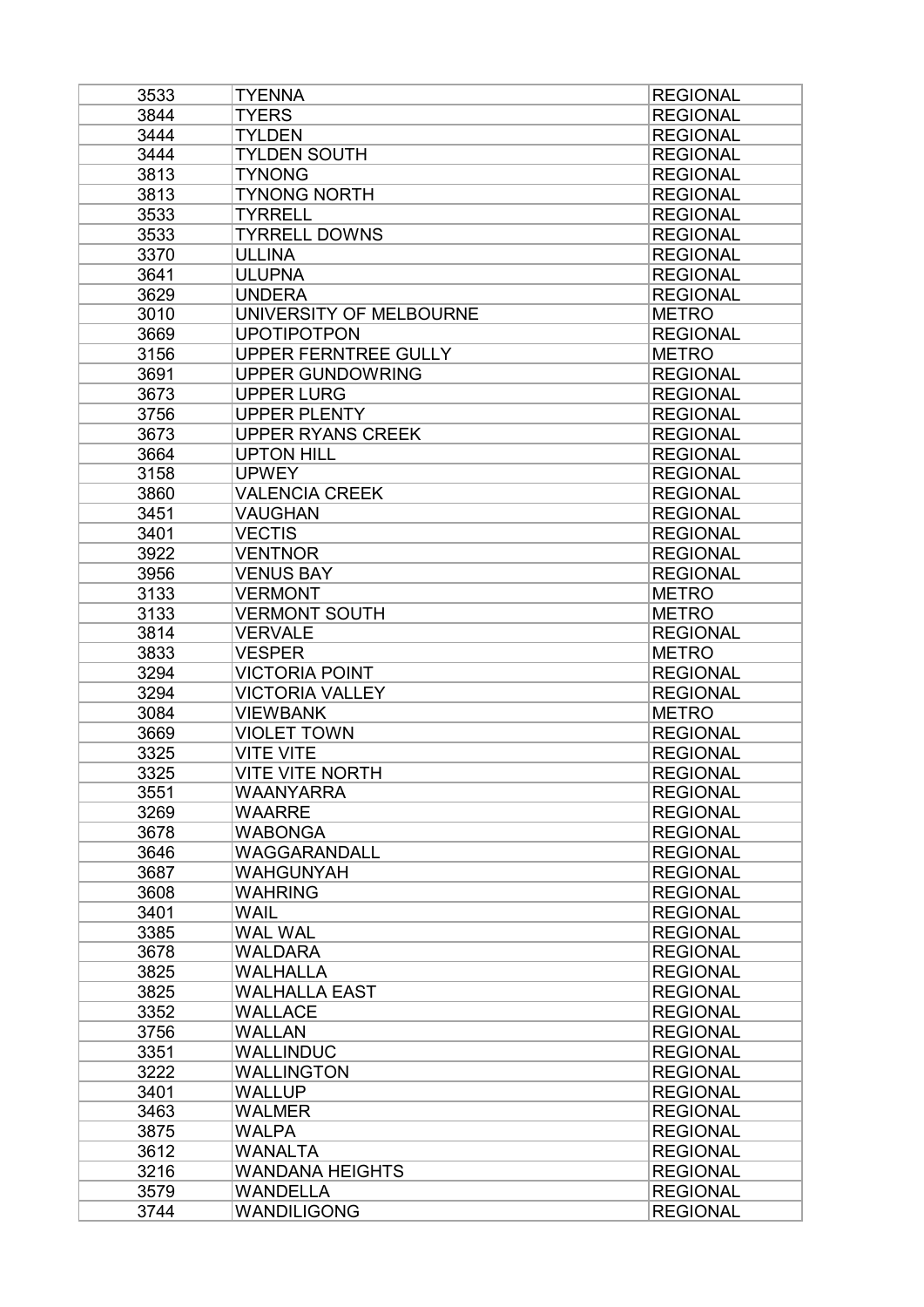| 3139 | <b>WANDIN EAST</b>        | <b>REGIONAL</b> |
|------|---------------------------|-----------------|
| 3139 | <b>WANDIN NORTH</b>       | <b>REGIONAL</b> |
| 3758 | <b>WANDONG</b>            | <b>REGIONAL</b> |
| 3678 | <b>WANGANDARY</b>         | <b>REGIONAL</b> |
| 3676 | <b>WANGARATTA</b>         | <b>REGIONAL</b> |
| 3677 | WANGARATTA                | <b>REGIONAL</b> |
| 3678 | <b>WANGARATTA FORWARD</b> | <b>REGIONAL</b> |
| 3678 | <b>WANGARATTA SOUTH</b>   | <b>REGIONAL</b> |
| 3152 | <b>WANTIRNA</b>           | <b>METRO</b>    |
| 3152 | <b>WANTIRNA SOUTH</b>     | <b>METRO</b>    |
| 3616 | <b>WARANGA</b>            | <b>REGIONAL</b> |
| 3612 | <b>WARANGA SHORES</b>     | <b>REGIONAL</b> |
| 3959 | <b>WARATAH BAY</b>        | <b>REGIONAL</b> |
| 3799 | <b>WARBURTON</b>          | <b>REGIONAL</b> |
| 3465 | <b>WAREEK</b>             | <b>REGIONAL</b> |
| 3980 | <b>WARNEET</b>            | <b>METRO</b>    |
| 3393 | WARRACKNABEAL             | <b>REGIONAL</b> |
| 3820 | <b>WARRAGUL</b>           | <b>REGIONAL</b> |
|      |                           |                 |
| 3821 | <b>WARRAGUL SOUTH</b>     | <b>REGIONAL</b> |
| 3821 | <b>WARRAGUL WEST</b>      | <b>REGIONAL</b> |
| 3377 | <b>WARRAK</b>             | <b>REGIONAL</b> |
| 3113 | <b>WARRANDYTE</b>         | <b>METRO</b>    |
| 3134 | <b>WARRANDYTE SOUTH</b>   | <b>METRO</b>    |
| 3134 | <b>WARRANWOOD</b>         | <b>METRO</b>    |
| 3352 | <b>WARRENHEIP</b>         | <b>REGIONAL</b> |
| 3478 | <b>WARRENMANG</b>         | <b>REGIONAL</b> |
| 3280 | <b>WARRNAMBOOL</b>        | <b>REGIONAL</b> |
| 3283 | <b>WARRONG</b>            | <b>REGIONAL</b> |
| 3401 | <b>WARTOOK</b>            | <b>REGIONAL</b> |
| 3862 | <b>WATERFORD</b>          | <b>REGIONAL</b> |
| 3658 | <b>WATERFORD PARK</b>     | <b>REGIONAL</b> |
| 3038 | <b>WATERGARDENS</b>       | <b>METRO</b>    |
| 3875 | <b>WATERHOLES</b>         | <b>REGIONAL</b> |
| 3373 | <b>WATERLOO</b>           | <b>REGIONAL</b> |
| 3195 | <b>WATERWAYS</b>          | <b>METRO</b>    |
| 3087 | <b>WATSONIA</b>           | <b>METRO</b>    |
| 3087 | <b>WATSONIA NORTH</b>     | <b>METRO</b>    |
| 3097 | <b>WATSONS CREEK</b>      | <b>METRO</b>    |
| 3995 | <b>WATTLE BANK</b>        | <b>REGIONAL</b> |
| 3352 | <b>WATTLE FLAT</b>        | <b>REGIONAL</b> |
| 3096 | <b>WATTLE GLEN</b>        | <b>METRO</b>    |
| 3237 | <b>WATTLE HILL</b>        | <b>REGIONAL</b> |
| 3128 | <b>WATTLE PARK</b>        | <b>METRO</b>    |
| 3145 | <b>WATTLETREE ROAD PO</b> | <b>METRO</b>    |
| 3352 | <b>WAUBRA</b>             | <b>REGIONAL</b> |
| 3216 | <b>WAURN PONDS</b>        | <b>REGIONAL</b> |
| 3170 | <b>WAVERLEY GARDENS</b>   | <b>METRO</b>    |
| 3888 | <b>WAYGARA</b>            | <b>REGIONAL</b> |
| 3352 | <b>WEATHERBOARD</b>       | <b>REGIONAL</b> |
| 3568 | WEE WEE RUP               | <b>REGIONAL</b> |
| 3237 | <b>WEEAPROINAH</b>        | <b>REGIONAL</b> |
| 3260 | <b>WEERITE</b>            | <b>REGIONAL</b> |
| 3551 | <b>WELLSFORD</b>          | <b>REGIONAL</b> |
|      |                           |                 |
| 3966 | <b>WELSHPOOL</b>          | <b>REGIONAL</b> |
| 3355 | <b>WENDOUREE</b>          | <b>REGIONAL</b> |
| 3355 | <b>WENDOUREE VILLAGE</b>  | <b>REGIONAL</b> |
| 3241 | <b>WENSLEYDALE</b>        | <b>REGIONAL</b> |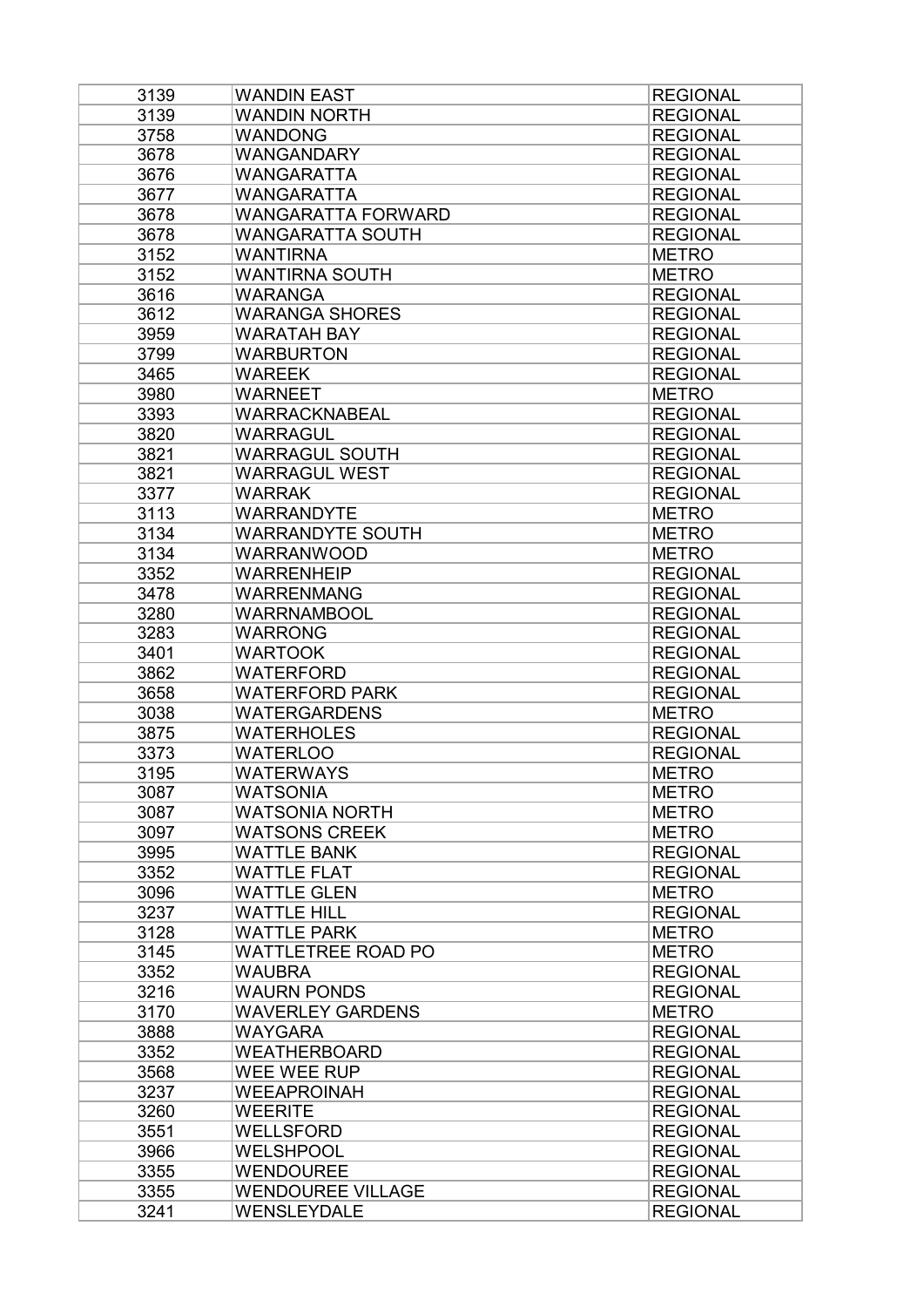| 3186 | <b>WERE STREET PO</b>     | <b>METRO</b>    |
|------|---------------------------|-----------------|
| 3352 | <b>WERNETH</b>            | <b>REGIONAL</b> |
| 3030 | <b>WERRIBEE</b>           | <b>METRO</b>    |
| 3030 | <b>WERRIBEE SOUTH</b>     | <b>METRO</b>    |
| 3496 | <b>WERRIMULL</b>          | <b>REGIONAL</b> |
| 3799 | <b>WESBURN</b>            | <b>REGIONAL</b> |
| 3550 | <b>WEST BENDIGO</b>       | <b>REGIONAL</b> |
| 3012 | <b>WEST FOOTSCRAY</b>     | <b>METRO</b>    |
| 3003 | <b>WEST MELBOURNE</b>     | <b>METRO</b>    |
| 3690 | <b>WEST WODONGA</b>       | <b>REGIONAL</b> |
| 3825 | <b>WESTBURY</b>           | <b>REGIONAL</b> |
| 3579 | <b>WESTBY</b>             | <b>REGIONAL</b> |
| 3049 | <b>WESTMEADOWS</b>        | <b>METRO</b>    |
| 3351 | <b>WESTMERE</b>           | <b>REGIONAL</b> |
| 3714 | <b>WHANREGARWEN</b>       | <b>REGIONAL</b> |
| 3564 | <b>WHARPARILLA</b>        | <b>REGIONAL</b> |
| 3461 | <b>WHEATSHEAF</b>         | <b>REGIONAL</b> |
| 3150 | <b>WHEELERS HILL</b>      | <b>METRO</b>    |
| 3556 | <b>WHIPSTICK</b>          | <b>REGIONAL</b> |
| 3483 | <b>WHIRILY</b>            | <b>REGIONAL</b> |
| 3550 | <b>WHITE HILLS</b>        | <b>REGIONAL</b> |
| 3660 | <b>WHITEHEADS CREEK</b>   | <b>REGIONAL</b> |
| 3950 | <b>WHITELAW</b>           | <b>REGIONAL</b> |
| 3678 | <b>WHITLANDS</b>          | <b>REGIONAL</b> |
| 3219 | <b>WHITTINGTON</b>        | <b>REGIONAL</b> |
| 3757 | <b>WHITTLESEA</b>         | <b>METRO</b>    |
| 3612 | <b>WHROO</b>              | <b>REGIONAL</b> |
| 3379 | <b>WICKLIFFE</b>          | <b>REGIONAL</b> |
| 3953 | <b>WILD DOG VALLEY</b>    | <b>REGIONAL</b> |
| 3429 | <b>WILDWOOD</b>           | <b>REGIONAL</b> |
| 3393 | <b>WILKUR</b>             | <b>REGIONAL</b> |
| 3283 | <b>WILLATOOK</b>          | <b>REGIONAL</b> |
| 3379 | <b>WILLAURA</b>           | <b>REGIONAL</b> |
| 3379 | <b>WILLAURA NORTH</b>     | <b>REGIONAL</b> |
| 3393 | <b>WILLENABRINA</b>       | <b>REGIONAL</b> |
| 3027 | <b>WILLIAMS LANDING</b>   | <b>METRO</b>    |
| 3016 | <b>WILLIAMSTOWN</b>       | <b>METRO</b>    |
| 3016 | <b>WILLIAMSTOWN NORTH</b> | <b>METRO</b>    |
| 3825 | <b>WILLOW GROVE</b>       | <b>REGIONAL</b> |
| 3764 | <b>WILLOWMAVIN</b>        | <b>REGIONAL</b> |
| 3360 | <b>WILLOWVALE</b>         | <b>REGIONAL</b> |
| 3847 | <b>WILLUNG</b>            | <b>REGIONAL</b> |
| 3847 | <b>WILLUNG SOUTH</b>      | <b>REGIONAL</b> |
| 3960 | <b>WILSONS PROMONTORY</b> | <b>REGIONAL</b> |
| 3922 | <b>WIMBLEDON HEIGHTS</b>  | <b>REGIONAL</b> |
| 3241 | <b>WINCHELSEA</b>         | <b>REGIONAL</b> |
| 3241 | <b>WINCHELSEA SOUTH</b>   | <b>REGIONAL</b> |
| 3352 | <b>WINDERMERE</b>         | <b>REGIONAL</b> |
| 3181 | <b>WINDSOR</b>            | <b>METRO</b>    |
| 3585 | <b>WINLATON</b>           | <b>REGIONAL</b> |
| 3304 | <b>WINNAP</b>             | <b>REGIONAL</b> |
| 3858 | <b>WINNINDOO</b>          | <b>REGIONAL</b> |
| 3673 | <b>WINTON</b>             | <b>REGIONAL</b> |
| 3673 | <b>WINTON NORTH</b>       | <b>REGIONAL</b> |
| 3608 | <b>WIRRATE</b>            | <b>REGIONAL</b> |
| 3689 | <b>WODONGA</b>            | <b>REGIONAL</b> |
| 3690 | <b>WODONGA</b>            | <b>REGIONAL</b> |
|      |                           |                 |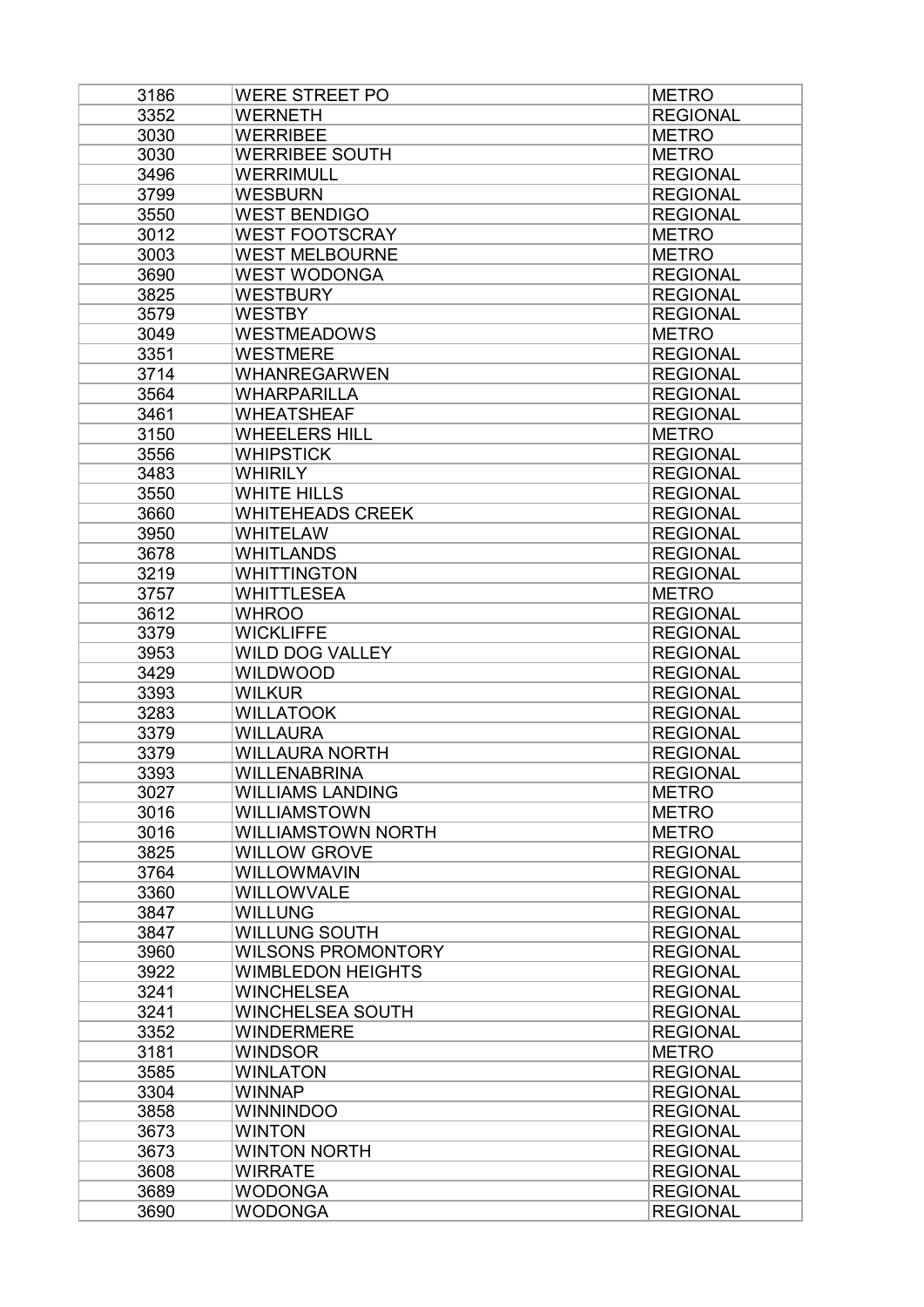| 3691 | <b>WODONGA FORWARD</b>     | <b>REGIONAL</b> |
|------|----------------------------|-----------------|
| 3690 | <b>WODONGA PLAZA</b>       | <b>REGIONAL</b> |
| 3750 | <b>WOLLERT</b>             | <b>METRO</b>    |
| 3888 | <b>WOMBAT CREEK</b>        | <b>REGIONAL</b> |
| 3971 | <b>WON WRON</b>            | <b>REGIONAL</b> |
| 3960 | <b>WONGA</b>               | <b>REGIONAL</b> |
| 3115 | <b>WONGA PARK</b>          | <b>METRO</b>    |
| 3862 | <b>WONGUNGARRA</b>         | <b>REGIONAL</b> |
| 3737 | <b>WONNANGATTA</b>         | <b>REGIONAL</b> |
| 3995 | <b>WONTHAGGI</b>           | <b>REGIONAL</b> |
| 3401 | <b>WONWONDAH</b>           | <b>REGIONAL</b> |
| 3962 | <b>WONYIP</b>              | <b>REGIONAL</b> |
| 3442 | <b>WOODEND</b>             | <b>REGIONAL</b> |
| 3442 | <b>WOODEND NORTH</b>       | <b>REGIONAL</b> |
| 3875 | <b>WOODGLEN</b>            | <b>REGIONAL</b> |
| 3294 | <b>WOODHOUSE</b>           | <b>REGIONAL</b> |
| 3945 | <b>WOODLEIGH</b>           | <b>REGIONAL</b> |
| 3723 | <b>WOODS POINT</b>         | <b>REGIONAL</b> |
| 3874 | <b>WOODSIDE</b>            | <b>REGIONAL</b> |
| 3751 | <b>WOODSTOCK</b>           | <b>REGIONAL</b> |
| 3551 | <b>WOODSTOCK ON LODDON</b> | <b>REGIONAL</b> |
| 3463 | <b>WOODSTOCK WEST</b>      | <b>REGIONAL</b> |
| 3556 | <b>WOODVALE</b>            | <b>REGIONAL</b> |
| 3995 | <b>WOOLAMAI</b>            | <b>REGIONAL</b> |
| 3860 | <b>WOOLENOOK</b>           | <b>REGIONAL</b> |
| 3747 | <b>WOORAGEE</b>            | <b>REGIONAL</b> |
|      |                            |                 |
| 3962 | <b>WOORARRA EAST</b>       | <b>REGIONAL</b> |
| 3960 | <b>WOORARRA WEST</b>       | <b>REGIONAL</b> |
| 3953 | <b>WOOREEN</b>             | <b>REGIONAL</b> |
| 3139 | <b>WOORI YALLOCK</b>       | <b>REGIONAL</b> |
| 3588 | <b>WOORINEN SOUTH</b>      | <b>REGIONAL</b> |
| 3272 | <b>WOORNDOO</b>            | <b>REGIONAL</b> |
| 3525 | <b>WOOROONOOK</b>          | <b>REGIONAL</b> |
| 3005 | <b>WORLD TRADE CENTRE</b>  | <b>METRO</b>    |
| 3858 | <b>WORROWING</b>           | <b>REGIONAL</b> |
| 3860 | <b>WRATHUNG</b>            | <b>REGIONAL</b> |
| 3860 | <b>WRIXON</b>              | <b>REGIONAL</b> |
| 3875 | <b>WUK WUK</b>             | <b>REGIONAL</b> |
| 3241 | <b>WURDIBOLUC</b>          | <b>REGIONAL</b> |
| 3850 | <b>WURRUK</b>              | <b>REGIONAL</b> |
| 3875 | <b>WY YUNG</b>             | <b>REGIONAL</b> |
| 3527 | WYCHEPROOF SOUTH           | <b>REGIONAL</b> |
| 3525 | <b>WYCHITELLA</b>          | <b>REGIONAL</b> |
| 3525 | <b>WYCHITELLA NORTH</b>    | <b>REGIONAL</b> |
| 3234 | <b>WYE RIVER</b>           | <b>REGIONAL</b> |
| 3237 | <b>WYELANGTA</b>           | <b>REGIONAL</b> |
| 3024 | <b>WYNDHAM VALE</b>        | <b>METRO</b>    |
| 3620 | <b>WYUNA</b>               | <b>REGIONAL</b> |
| 3620 | <b>WYUNA EAST</b>          | <b>REGIONAL</b> |
| 3424 | <b>YAAPEET</b>             | <b>REGIONAL</b> |
| 3646 | YABBA NORTH                | <b>REGIONAL</b> |
| 3646 | YABBA SOUTH                | <b>REGIONAL</b> |
| 3749 | YACKANDANDAH               | <b>REGIONAL</b> |
| 3637 | YALCA                      | <b>REGIONAL</b> |
| 3085 | YALLAMBIE                  | <b>METRO</b>    |
| 3825 | <b>YALLOURN</b>            | <b>REGIONAL</b> |
| 3825 | YALLOURN NORTH             | <b>REGIONAL</b> |